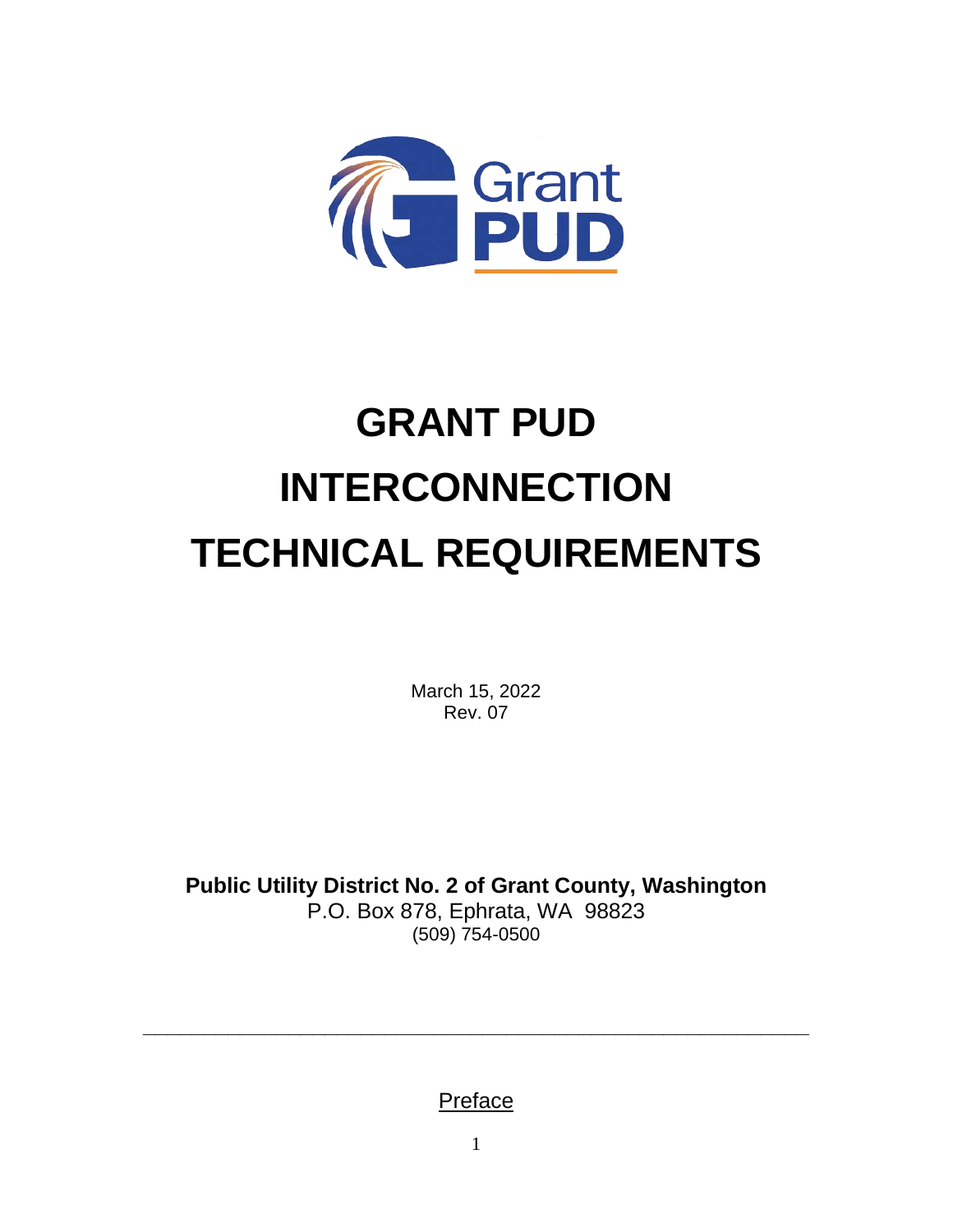This document has been prepared as accurately as possible to aid interconnection Requesters to understand and correctly comply with requirements to interconnect to the Grant PUD Electric System. Requirements specified in this document are subject to change from time to time and without prior notice.

Guidelines in this document shall comply with applicable Washington State requirements (WAC or RCW) and NERC/WECC reliability Standards and guidelines. If a conflict arises over interpretation of any statement in this document, the applicable official authority having jurisdiction shall take precedence. Additionally, if a guideline specified in this document is in conflict with an officially executed Interconnection Agreement or other contract between the Requester and Grant PUD, the Interconnection Agreement or other contract shall take precedence.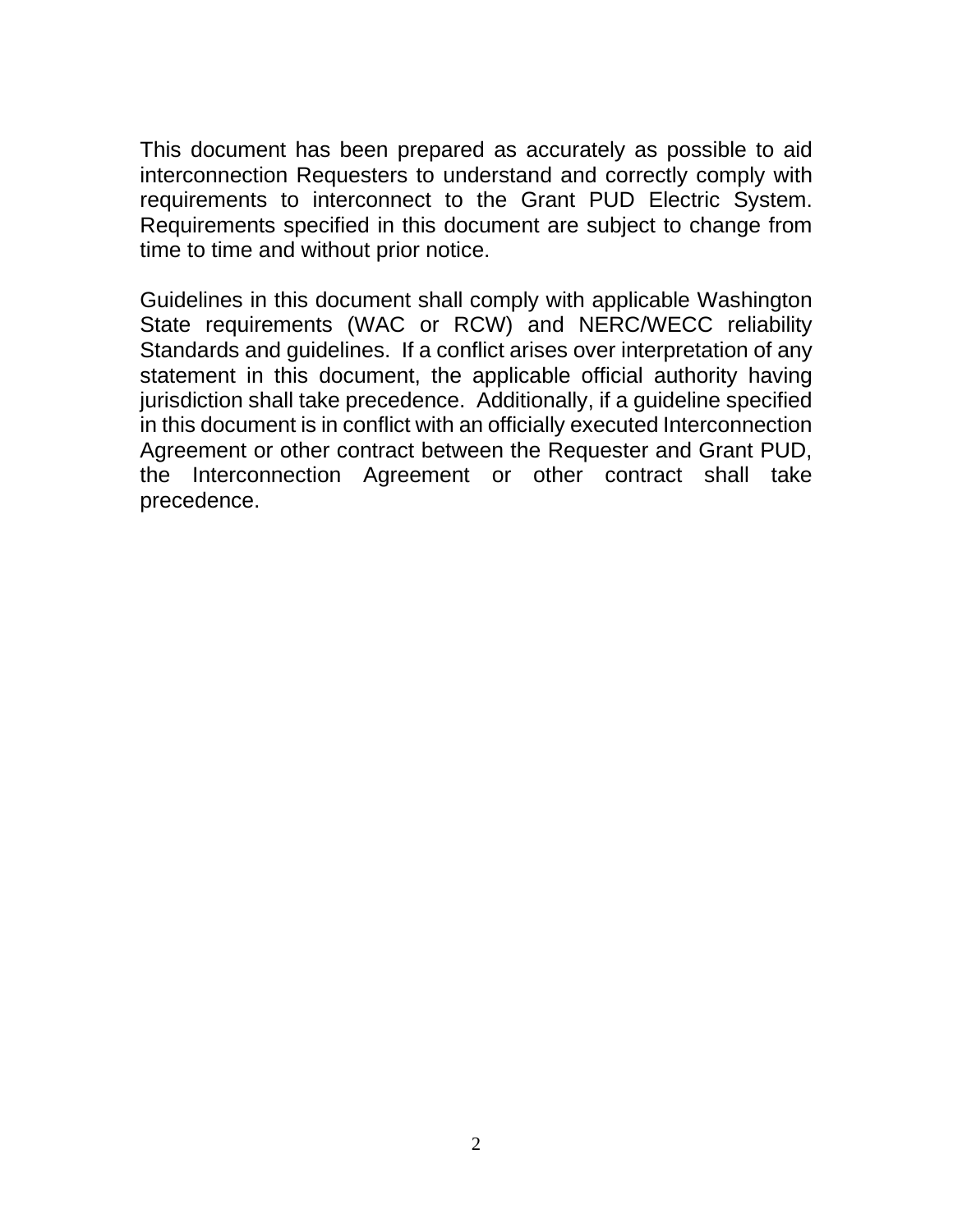| $1-A.$           |                                                                            |  |
|------------------|----------------------------------------------------------------------------|--|
| $1-B$ .          |                                                                            |  |
| $1-C$ .          |                                                                            |  |
| $1-D.$           |                                                                            |  |
| $1-E$ .          |                                                                            |  |
| $1-F.$           |                                                                            |  |
| $1-H.$           |                                                                            |  |
| $1-I.$           |                                                                            |  |
| $g1-J.$          |                                                                            |  |
| 2.               |                                                                            |  |
| $2-A.$           |                                                                            |  |
| $2-B.$           |                                                                            |  |
| $2-C.$           |                                                                            |  |
| $2-D.$           |                                                                            |  |
| $2-E$ .          |                                                                            |  |
| $2-F.$           |                                                                            |  |
|                  |                                                                            |  |
|                  |                                                                            |  |
|                  |                                                                            |  |
| $2-J$ .          |                                                                            |  |
| $2-K$ .          |                                                                            |  |
|                  |                                                                            |  |
| $3-A.$           |                                                                            |  |
| $3-B.$           |                                                                            |  |
| $3-C.$           |                                                                            |  |
| $3-D.$           |                                                                            |  |
| $3-E$ .          |                                                                            |  |
| $3-F.$           | Installation and Commissioning Test Requirements for Protection Systems 43 |  |
| $3-G.$           |                                                                            |  |
| $\overline{4}$ . | Data Requirements for System Operation and Scheduling 46                   |  |
| $4-A.$           |                                                                            |  |
| $4-B.$           |                                                                            |  |
| $4-C.$           |                                                                            |  |
| $4-D.$           | Generation and Transmission Interchange Scheduling Requirements  55        |  |
| 4-E.             |                                                                            |  |
| $4-F.$           | Calibration of Metering, Telemetering, and Data Facilities  58             |  |
| 5.               |                                                                            |  |
| $5-A.$           |                                                                            |  |
| $5-B.$           |                                                                            |  |
| $5-C$ .          |                                                                            |  |
| $5-D.$           |                                                                            |  |
| $5-E$ .          |                                                                            |  |
| 6.               |                                                                            |  |
| $6-A.$           |                                                                            |  |
| $6-B.$           |                                                                            |  |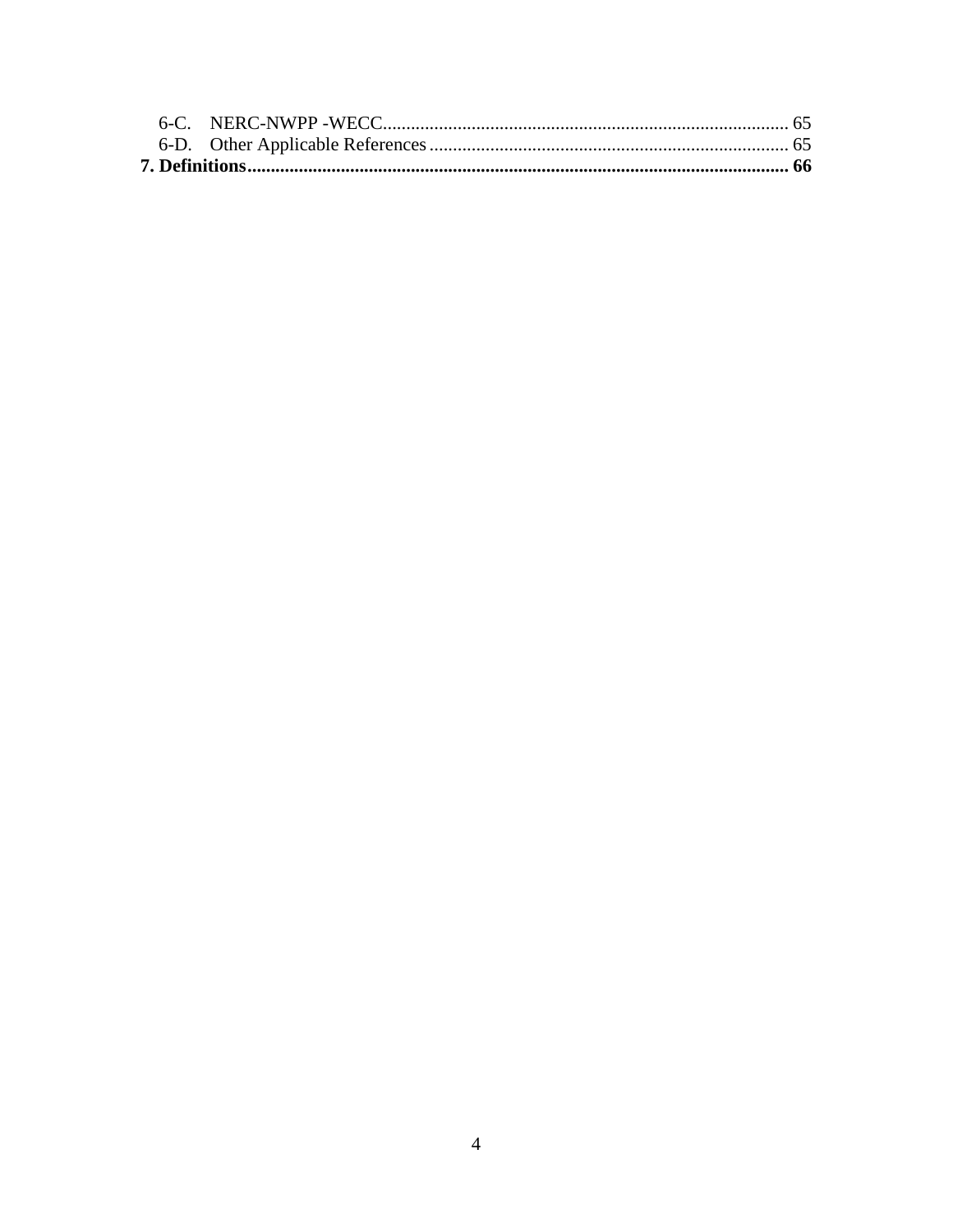# **1. General Requirements**

## *1-A. Safety and Isolating Devices*

For an interconnection to Grant PUD's Electric System, an isolating device, typically a disconnect switch with a visible air gap for clearance tagging, shall be provided to physically and visibly isolate Grant PUD's Electric system from the connected facilities. The isolation device may be placed in a location other than the Point of Interconnection (POI), by agreement of Grant PUD and affected parties.

Safety and operating procedures for the isolating device shall comply with Grant PUD's Switching and Clearance Procedures and the Requester's or interconnecting utility's operating safety manuals. The following requirements apply for all devices separating Grant PUD's Electric System from the connected facilities:

- Must simultaneously open all three phases (gang operated) to the connected facilities.
- Must be accessible by Grant PUD personnel.
- Must be lockable in the open position by Grant PUD personnel.
- Will not be operated without advance notice to affected parties, unless an emergency condition requires that the device be opened to isolate the connected facilities.
- Must be suitable for safe operation under all foreseeable operating conditions.
- All switchgear that could energize equipment shall be visibly identified, so that all maintenance crews can be made aware of potential hazards.

All work practices involving Grant PUD owned, maintained, and/or operated equipment, must be done in accordance with the principles contained in Grant PUD's Switching and Clearance Procedures and performed at the direction of Grant PUD's system operations personnel. Grant PUD personnel may lock the isolating device in the open position and install safety grounds:

- For the protection of maintenance personnel when working on de-energized circuits.
- If the connected facilities or equipment presents a hazardous condition.
- If the connected facilities interfere or jeopardize the operation of Grant PUD's System.
- If Grant PUD's system interferes or jeopardizes the operation of the connected facilities.

Since the device is primarily provided for safety and cannot normally interrupt load current, consideration shall be given as to the capacity, procedures to open, and the location of the device.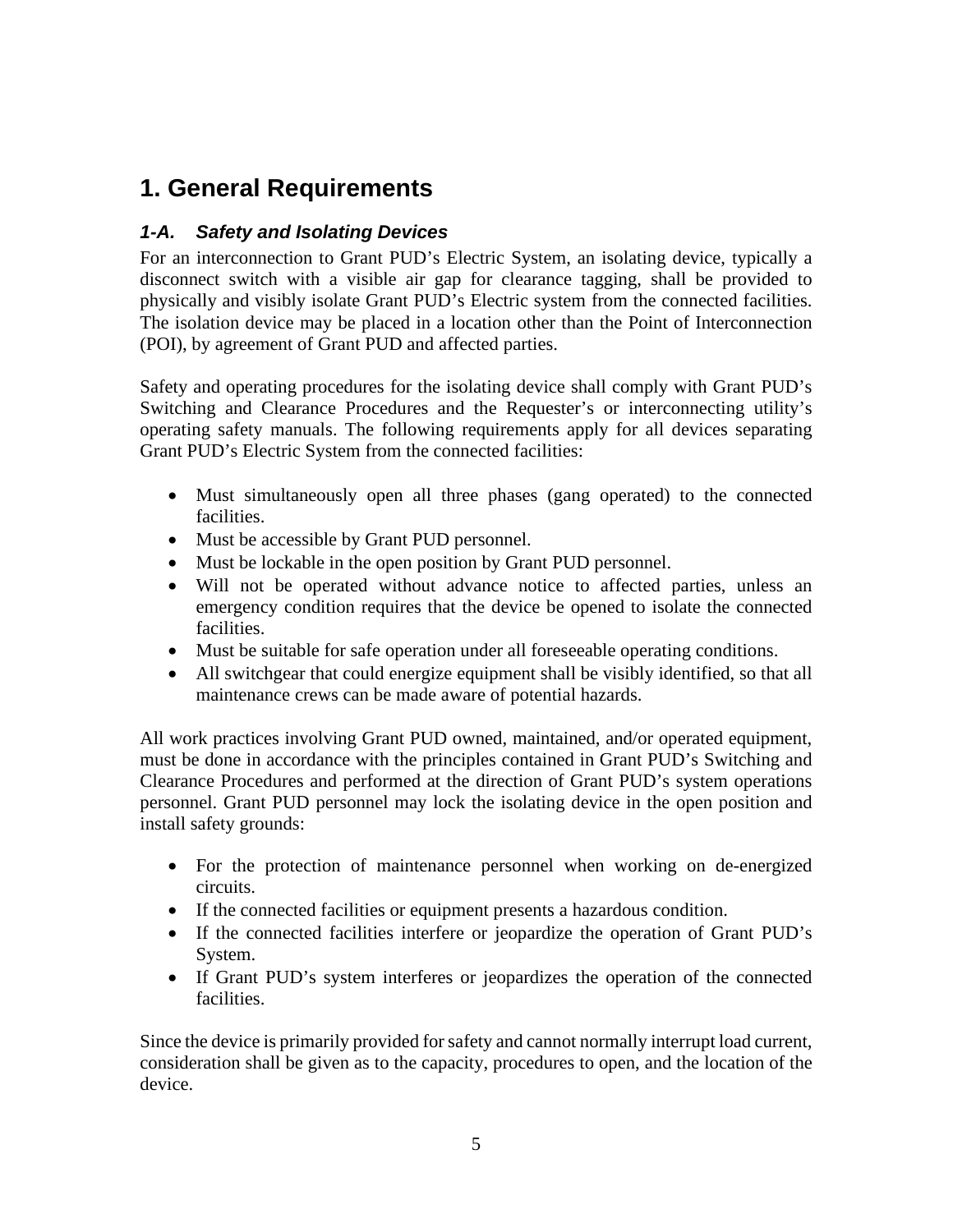#### *1-B. Considerations at Point of Interconnection*

#### **1-B.1 General Constraints**

Connected facilities shall not restrict Grant PUD's ability to schedule and perform maintenance on the interconnection line and all its components.

#### **1-B.2 General Configurations**

Connection of new facilities into the transmission system shall conform to Grant PUD's Transmission Planning Guidelines and usually falls into one of two categories:

- a. Connection into an existing 115 kV or 230 kV bulk power substation, with (depending on the bus configuration) the existing transmission and new connecting lines each terminated into bays containing one or more breakers.
- b. Connection by looping an existing 115 kV or 230kV transmission line into a new customer or Grant PUD owned substation.

Grant PUD must maintain full operational control of the looped transmission path. This may include, but not be limited to, SCADA control and monitoring of circuit breakers, disconnects and other equipment in the new substation. Additionally, Grant PUD will retain contractual path rights and any new equipment shall not degrade the operational capability of the line.

A multi-terminal line is created when the new connection, such as (b) above, becomes an additional source of real power and fault current beyond the existing sources at the line terminals. A line with three terminals affects Grant PUD's ability to protect, operate, dispatch and maintain the transmission line. Grant PUD determines the feasibility of multi-terminal line connections on a case-by-case basis. Examples of a possible configuration based on magnitude of customer owned generation and necessary system protection is outlined in Section 3-D, Generator Configuration and Protection.

#### **1-B.3 Special Configurations**

Grant PUD's Bulk Electric System transmission lines include all 230 kV and 115 kV lines that are loop connected at transmission circuit breakers at all terminals. These circuits form the backbone of Grant PUD's transmission system and provide the primary means of serving large geographical areas. In general, Grant PUD requires a substation with additional breakers at the POI to maintain reliability and security of the main grid system. Depending on generator (or load) size, contractual arrangements and the Interconnection System Impact Study results, multiple connection points including additional transmission lines and breakers may also be required.

Small generators less than 10 MVA may be connected directly to Grant PUD's Distribution System at distribution level voltages.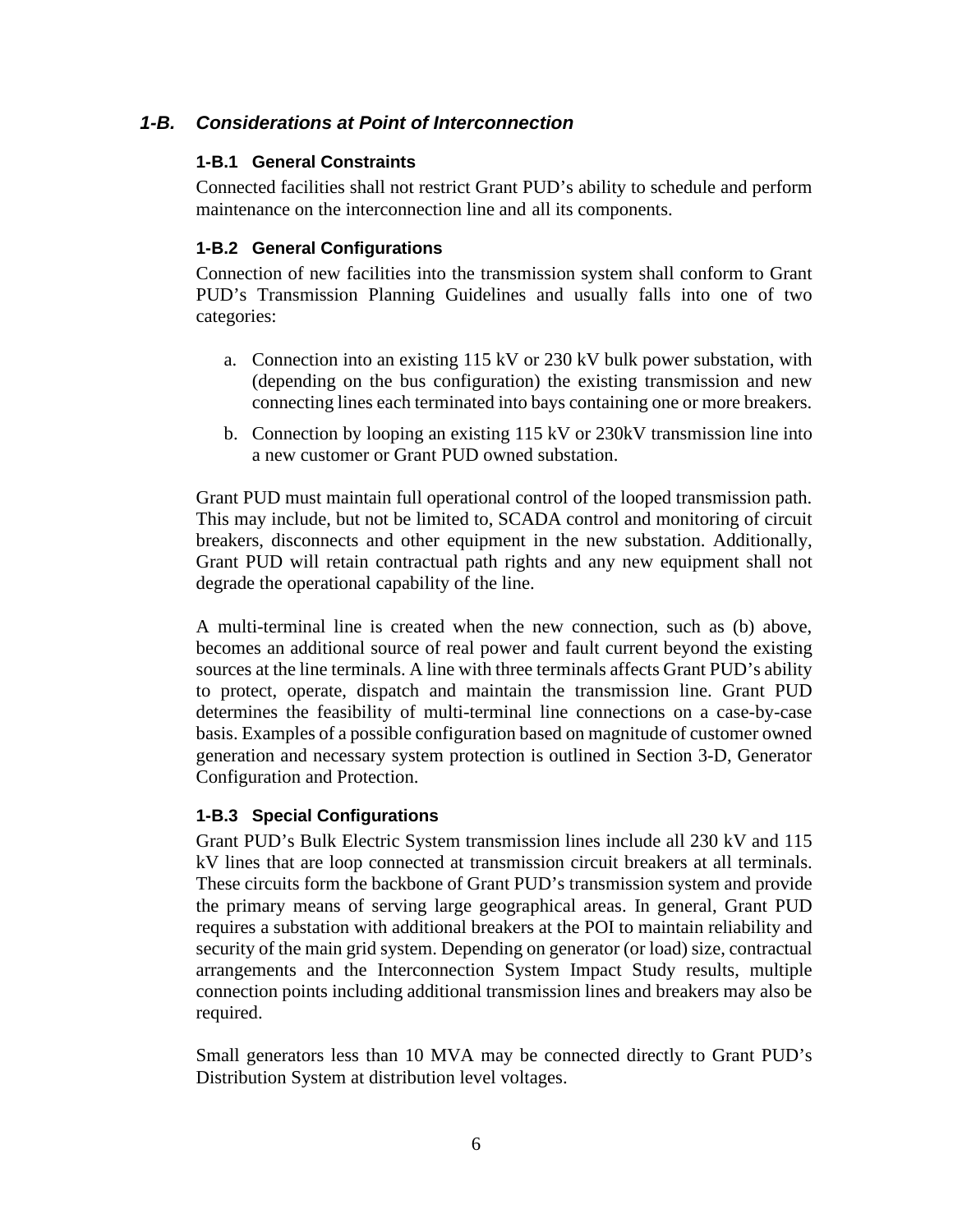#### **1-B.4 Mechanical (or Electrical) Interlocking System**

To ensure safety of working personnel, Grant PUD may require a mechanical (or electrical) interlocking system between the utility tie breakers and the visible disconnect switch at the POI.

#### *1-C. Transformer Considerations*

Transformers connecting to the transmission system where a source of real power flows through the transformer to Grant PUD's high voltage transmission system shall provide a ground source of current on the high voltage side. Grant PUD requires a **wye-grounded configuration on the high side and delta on the low side**. This type of connection will allow Grant PUD to continue using the conventional high voltage line protective devices and surge arresters without any major modifications to protective schemes and to minimize hazardous ferroresonance/neutral-shift conditions. A wye grounded-delta-wye grounded (YG-Δ -YG) transformer with the Y ground connection on the high voltage side can also accomplish this. New delta-wye grounded  $(Δ - YG)$  transformers with the delta connection on the high side are not allowed.

#### *1-D. Other Interconnection Considerations*

#### **1-D.1 Existing Equipment**

The proposed new connection may cause existing equipment such as transformers, power circuit breakers, disconnect switches, arresters, and transmission lines to exceed their ratings. New connections may require equipment replacement or an alternate plan of service.

#### **1-D.2 System Stability and Reliability**

Grant PUD's Electric system has been developed with careful consideration for system stability and reliability during disturbances. The type of connection, size of the source or load, breaker configurations, source or load characteristics, and the ability to set protective relays will affect where and how the connection is made. To mitigate any stability or reliability issues, generators and/or end-user facilities may be required to participate in special protection or remedial action schemes (RAS) including automatic tripping or damping of generation or load. Section 3 provides additional information and requirements for RAS schemes.

#### **1-D.3 Control and Protection**

Grant PUD coordinates its protective relays and control schemes to provide for personnel safety, equipment protection and to minimize system instability and disruption of services during disturbances. New connections usually require the addition or modification of protective relays and/or control schemes, including replacement or modification of equipment at the remote terminal(s). The new protection must be compatible with existing protective relay schemes and present standards. The addition of voltage transformers, current transformers, or pilot scheme (transfer trip) may also be necessary. Grant PUD will supply the Requester with recommended protective relay systems. Should the Requester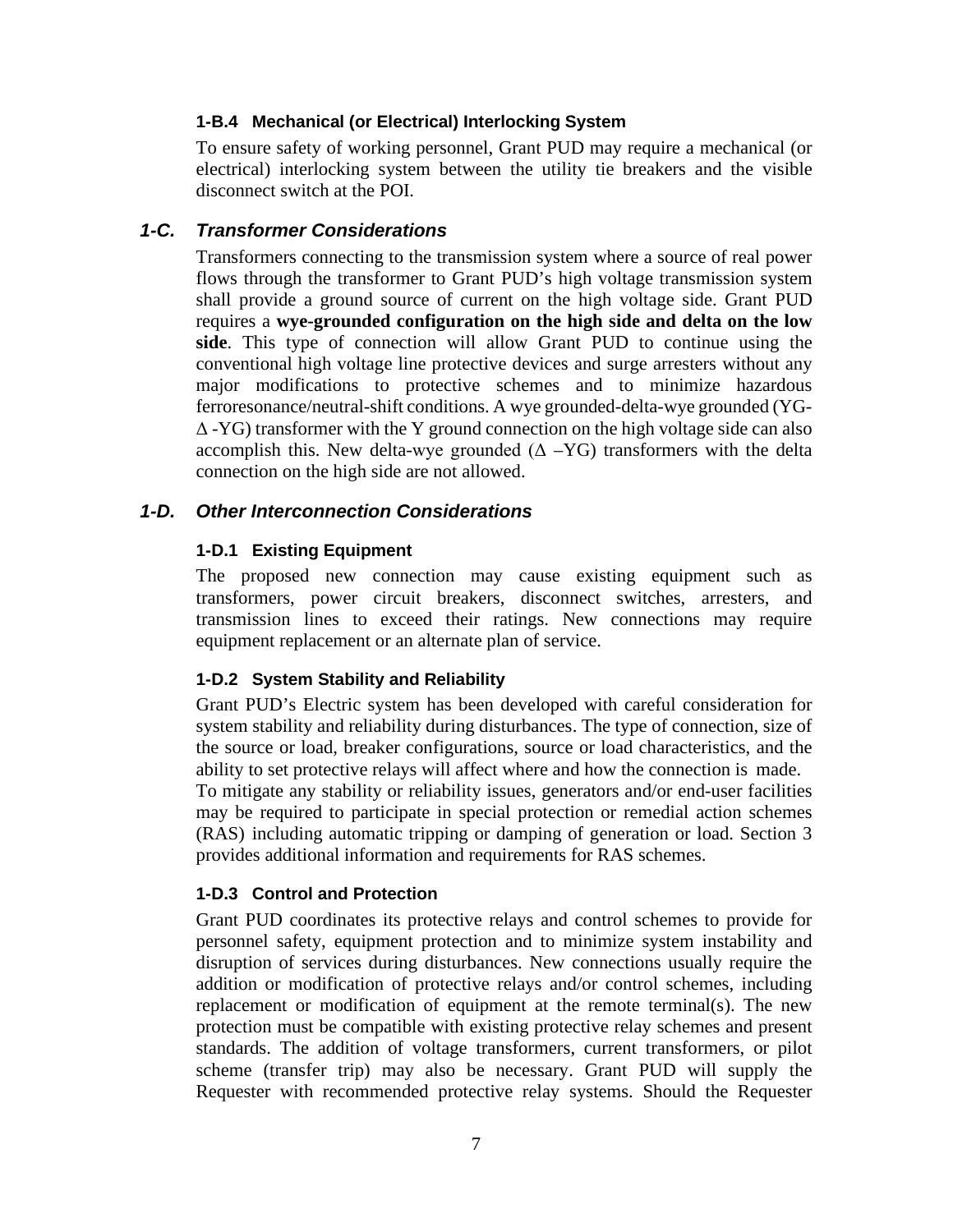select a relay system different from standard Grant PUD applications, Grant PUD reserves the right to perform a full set of acceptance tests prior to granting permission to use the selected protection scheme. Requester selected equipment must have interfaces compatible with Grant PUD equipment.

#### **1-D.4 Dispatching for System Operations and Maintenance**

Grant PUD operates and maintains its system to provide reliable customer service while meeting the seasonal and daily peak loads even during equipment outages and disturbances. New line and load connections must not restrict timely outage coordination, automatic switching or equipment maintenance scheduling. Preserving reliable service to all Grant PUD customers is essential and may require additional switchgear, equipment redundancy, or bypass capabilities at the POI for acceptable operation of the system.

#### **1-D.5 Atmospheric and Seismic**

The effects of fires, windstorms, floods, lightning, elevation, temperature extremes, icing, contamination and earthquakes must be considered in the design and operation of the connected facilities. The Requester is responsible for determining that the appropriate standards, codes, criteria, recommended practices, guides and prudent utility practices are met for equipment that they are installing.

#### **1-D.6 Physical Security**

The potential vulnerability of the facility to sabotage or terrorist threat should be factored into the design and operating procedures. The Requester is responsible for determining that the appropriate standards, codes, criteria, recommended practices, guides and prudent utility practices are met for equipment that they are installing.

#### **1-D.7 Ownership**

Grant PUD shall own any and all improvements or equipment attached to Grant PUD's distribution or transmission system on Grant PUD's side of the Change of Ownership point. All required equipment shall meet Grant PUD's equipment specifications. Grant PUD shall be deemed the owner of such equipment and/or improvements upon completion of construction.

#### *1-E. Transmission and Substation Facilities*

Some new connections to Grant PUD's Electric system may require that one or more Grant PUD lines (a transmission path) be looped through the Requester's facilities or sectionalized with the addition of switches. The design and ratings of these facilities shall not restrict the capability of the line(s) and Grant PUD's contractual transmission path rights.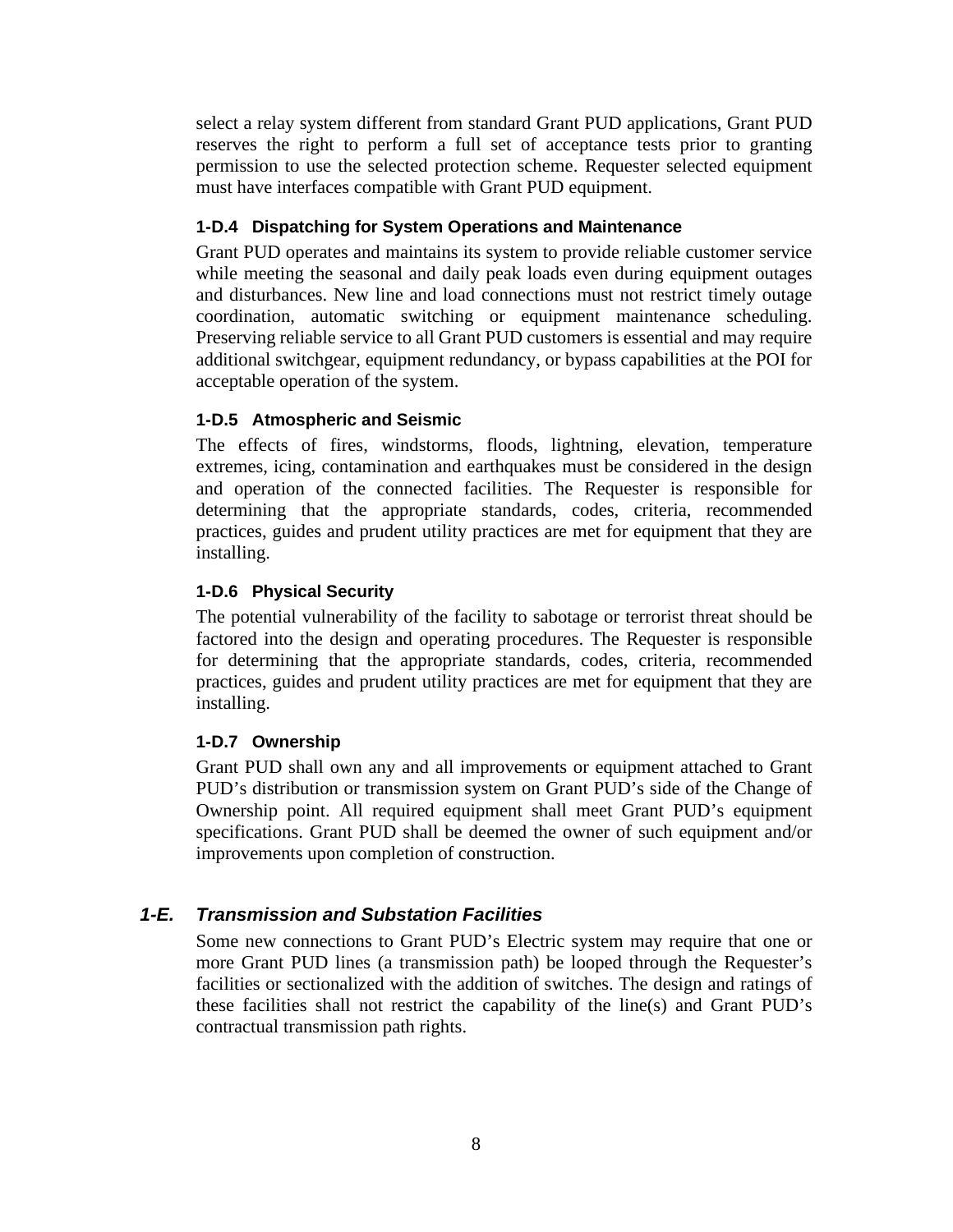#### **1-E.1 Transmission Line Designs**

Grant PUD's owned or maintained transmission lines shall be designed such that the requirements of Grant PUD's design criteria are met. Among these requirements are the following:

- a. The requirements of the NESC C2, WISHA and OSHA shall be met.
- b. The minimum approach distances shall be designed in accordance with chapter 296-45 WAC of the Washington State safety standard for electrical workers.
- c. All new transmission lines connecting to a Grant PUD substation shall have one or more overhead ground wires (OHGW) to provide substation shielding. For transmission lines 115 kV, the OHGW shall extend ½ mile in length from the substation. For transmission lines 230 kV, the OHGW shall extend 1 mile in length from the substation. The OHGW design and connection points shall be approved by Grant PUD.
- d. All lines connecting to a Grant PUD substation shall include surge arresters for substation entrance protection. Grant PUD staff will recommend the appropriate level of entrance protection.
- e. Access to all Grant PUD structures on customer property shall be provided.
- f. Underbuilds to existing Grant PUD transmission line facilities will generally not be allowed. If an underbuild is requested and approved, a special 'pole contract agreement' will have to be negotiated.

#### **1-E.2 Customer Built Substations and Facilities**

Customer built substations that interrupt an existing Grant PUD transmission path and customer-built facilities in a Grant PUD substation must meet, at a minimum, the following requirements:

- a. The facility must be designed to applicable requirements of the NESC, NEC, ANSI and IEEE Standards.
- b. The site selection must consider environmental aspects, oil containment, and fire suppression, as applicable.
- c. Grounding must be in accordance with IEEE Standard 80.
- d. Where Grant PUD transmission may be affected by an outage of the customer-built substation, two sources of station service are required. Exceptions will be considered on a case-by-case basis.
- e. Electrical equipment in the substation must be sized to carry the full current rating of the interrupted transmission path. This includes circuit breakers; disconnect switches, current transformers and all the ancillary equipment that will serve as the continuation of the path during any switching configuration.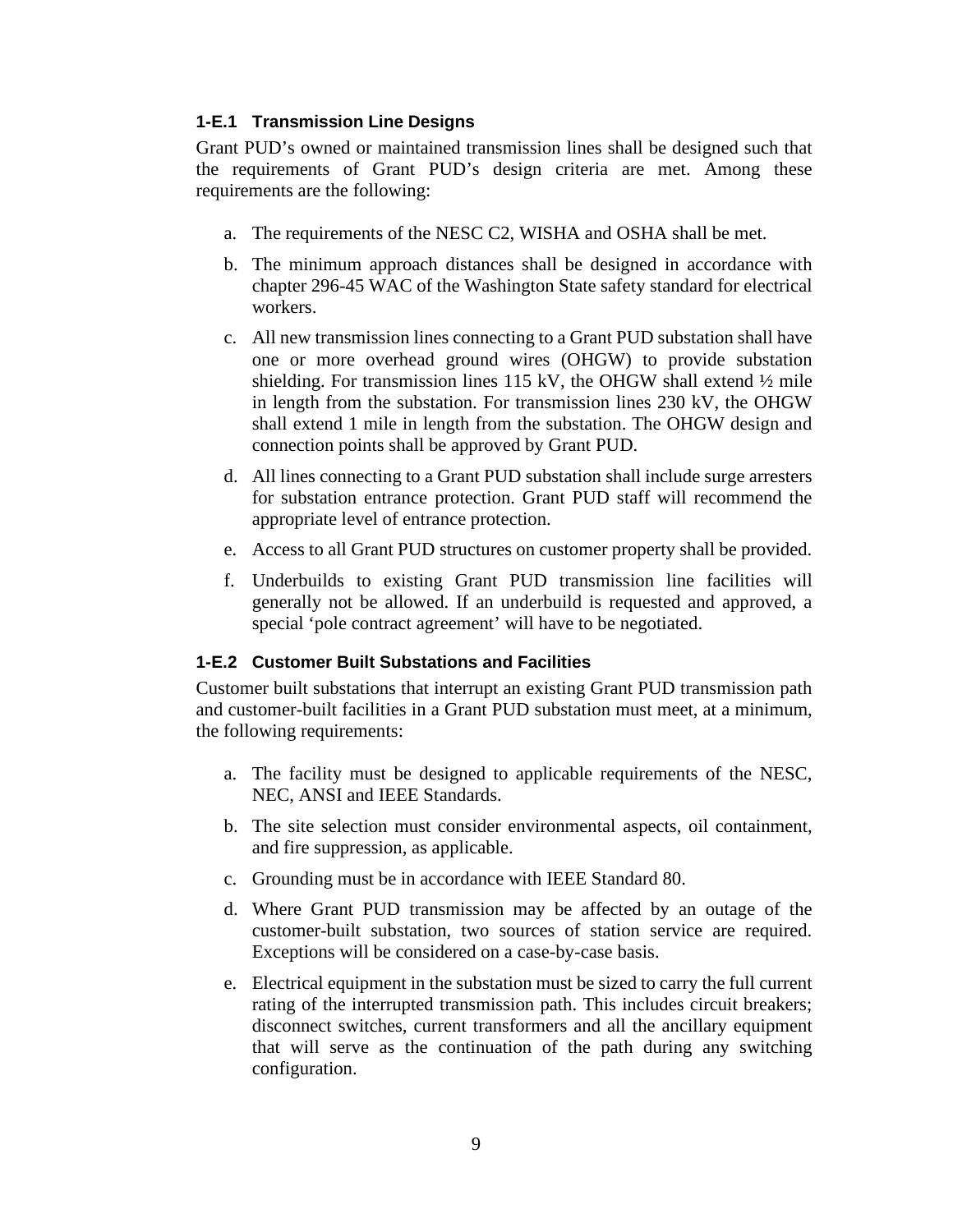f. The acceptable bus configurations of any new switching stations shall conform to the allowable configurations specified in Grant PUD's Transmission Planning Guidelines. In most cases, Grant PUD may not allow three-terminal line configurations due to complexity of 3-terminal line protection and switching operation and also due to undesirable impact to system stability.

## *1-F. Insulation Coordination*

Power system equipment is designed to withstand voltage stresses associated with expected operation. Adding or connecting new facilities can change equipment duty, and may require that equipment be replaced or switchgear, telecommunications, shielding, grounding and/or surge protection be added to control voltage stress to acceptable levels. Interconnection System Impact Studies may include the evaluation of the impact on equipment insulation coordination. Grant PUD may identify additional requirements to maintain an acceptable level of Grant PUD's Electric system availability, reliability, equipment insulation margins and safety. The customer shall be fully responsible for the protection of his/her facility from transient surges initiated by lightning, switching, or other system disturbances.

Voltage stresses, such as lightning or switching surges, and temporary overvoltage may affect equipment duty. Remedies depend on the equipment capability and the type and magnitude of the stress. In general, stations with equipment operated at 15 kV and above, as well as all transformers and reactors, shall be protected against lightning and switching surges. Typically this includes station shielding against direct lightning strokes, surge arresters on all transformers, and surge protection with arresters (and/or rod gaps) on the incoming lines. The following requirements may be necessary to satisfy these objectives:

#### **1-F.1 Lightning Surges**

If the Requester proposes to connect to a shielded transmission line, the interconnection line to the substation must also be shielded. For an unshielded transmission line, the interconnection line does not typically require shielding beyond that needed for substation entrance. However, special circumstances such as the length of the interconnection line may affect shielding requirements.

Lines at voltages of 115 kV and higher that terminate at Grant PUD substations must meet additional shielding and/or surge protection requirements identified in Section 1-E. For certain customer service substations at 115 kV and below, Grant PUD may require only an arrester at the station entrance in lieu of line shielding, or a reduced shielded zone adjacent to the station. These variations depend on the interconnection line length, the presence of a power circuit breaker on the transmission side of the transformer, and the size of the transformer.

#### **1-F.2 Temporary Overvoltages**

Temporary overvoltages can last from seconds to minutes and are not characterized as surges. These overvoltages are present during islanding, faults,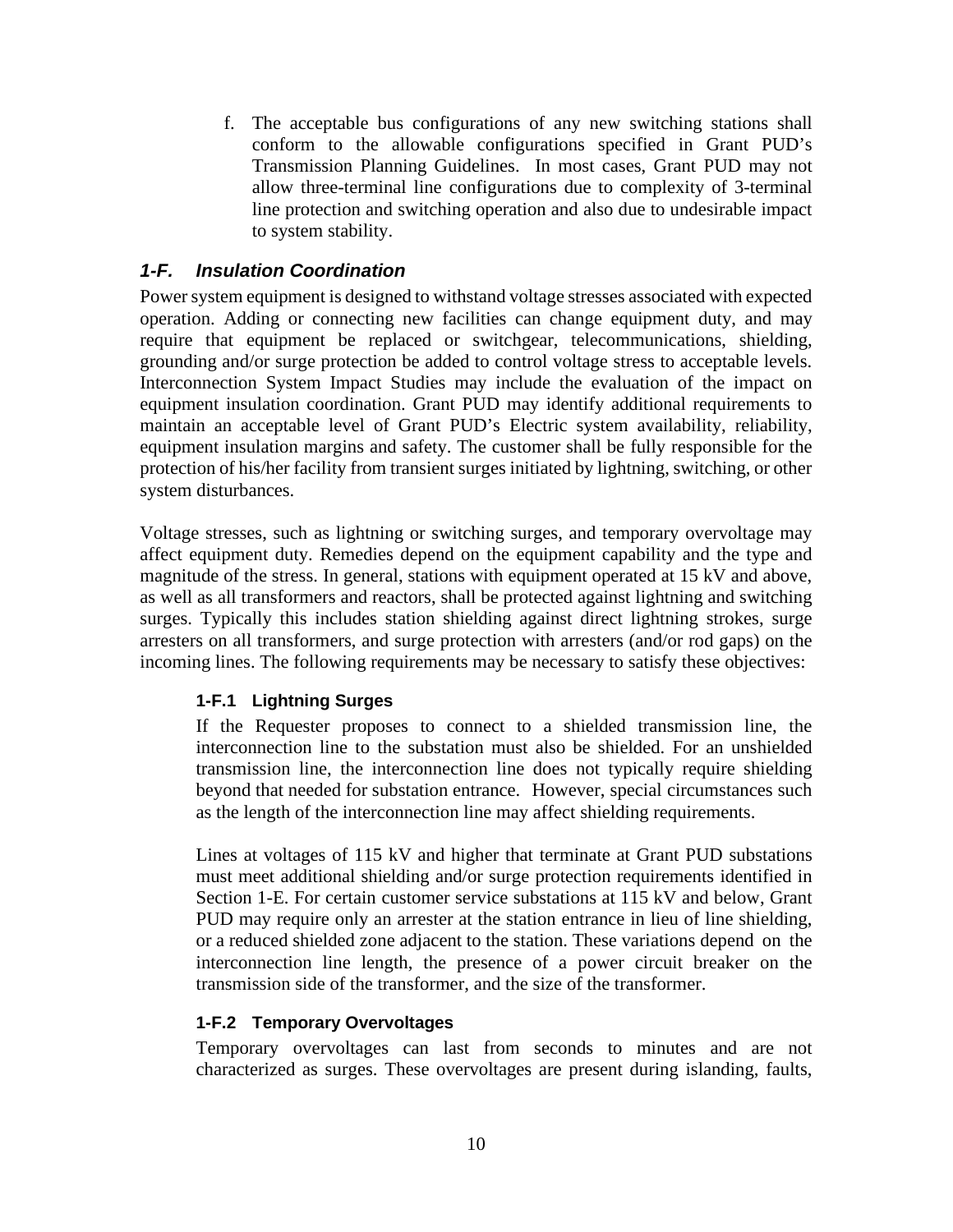loss of load, or long-line situations. All new and existing equipment must be capable of withstanding a minimum of 10% overvoltage.

## **1-F.3 Local Islanding**

When the connection involves connecting to a transmission line, a local island may be created when the breakers at the ends of the transmission line open. This can leave generating resources and any other end-user facilities that also are connected off this line isolated from the power system. Delayed fault clearing, overvoltages, ferroresonance, extended undervoltages and degraded service to other Grant PUD customers can result from this local island condition. Therefore local islands involving Grant PUD transmission facilities are not allowed to persist, except for a temporary, area-wide grid separation under control of Grant PUD's System Operator. Special relays to detect this condition and isolate the local generation from Grant PUD facilities are described in Section 3-B2.

#### **1-G. Substation Grounding**

Each substation must have a ground grid that is solidly connected to all metallic structures and other non-energized metallic equipment. This grid shall limit the ground potential gradients to such voltage and current levels that will not endanger the safety of people or damage equipment which are in, or immediately adjacent to, the station under normal and fault conditions. The ground grid size and type are in part based on local soil conditions and available electrical fault current magnitudes. In areas where ground grid voltage rises beyond acceptable and safe limits (for example due to high soil resistivity or limited substation space), grounding rods and grounding wells might be used to reduce the ground grid resistance to acceptable levels.

If a new ground grid is close to another substation, the two ground grids may be isolated or connected. If the ground grids are to be isolated, there must be no metallic ground connections between the two substation ground grids. Cable shields, cable sheaths, station service ground sheaths and overhead transmission shield wires can all inadvertently connect ground grids. Fiber-optic cables are required for providing telecommunications and control between two substations while maintaining isolated ground grids. If the ground grids are to be interconnected, the interconnecting cables must have sufficient capacity to handle fault currents and control ground grid voltage rises. Grant PUD must approve any connection to a Grant PUD substation ground grid.

New interconnections of Projects may substantially increase fault current levels at nearby substations. Modifications to the ground grids of existing substations may be necessary to keep grid voltage rises within safe levels. The System Impact Study will determine if modifications are required and the estimated cost. The ground grid should be designed to all applicable NESC, ANSI, IEEE and WISHA Standards relating to safety in substation grounding.

## *1-H. Inspection, Test, Calibration and Maintenance*

Transmission elements (e.g. lines, line rights of way, transformers, circuit breakers, control and protection equipment, metering, and telecommunications) that are part of the proposed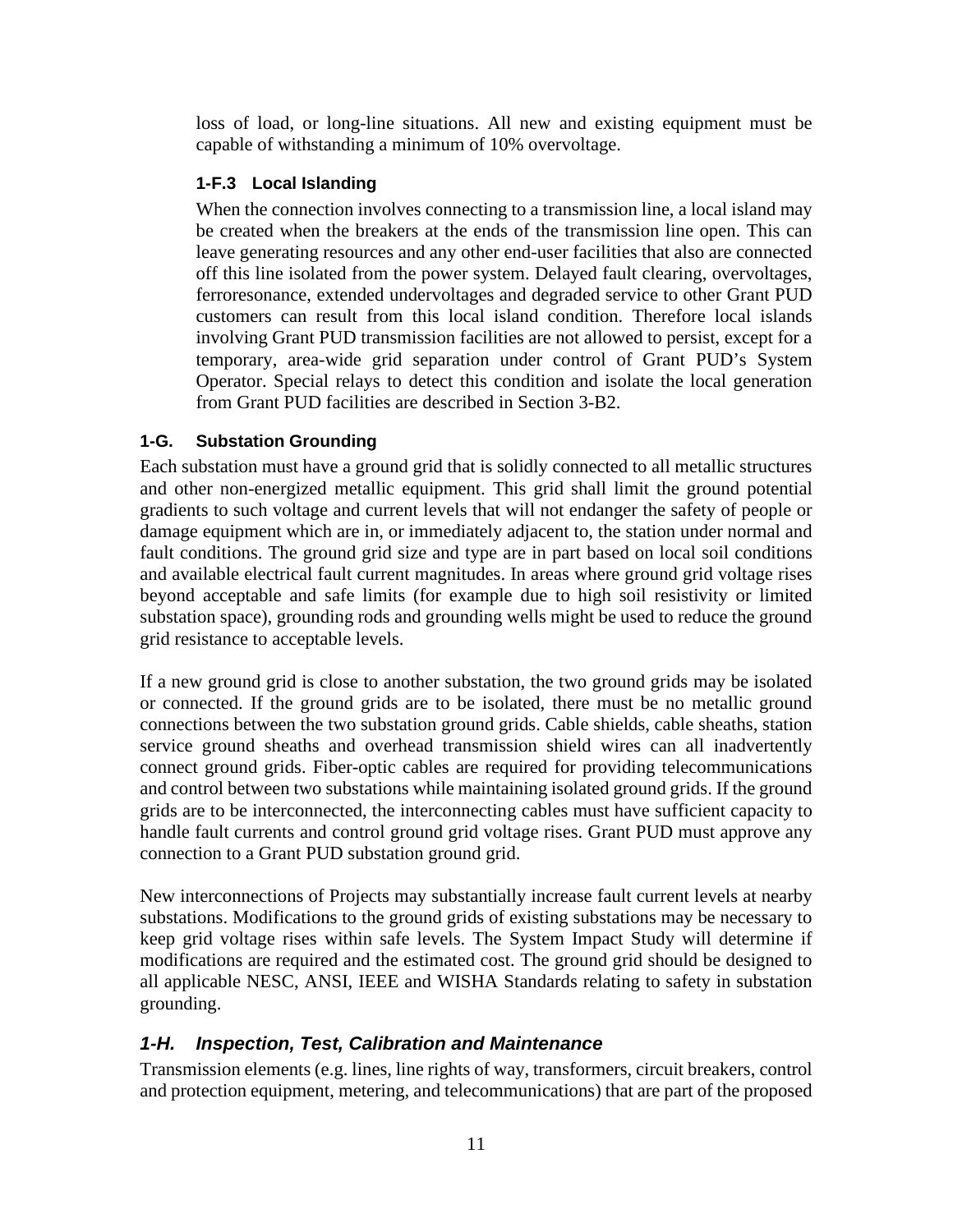connection and could affect the reliability of Grant PUD's Electric system need to be inspected and maintained in conformance with NERC reliability standards. The Requester has full responsibility for the inspection, testing, calibration, and maintenance of their equipment, up to the location of Point of Change of Ownership or POI.

## **1-H.1 Pre-energization Inspection and Testing**

The Requester is responsible for the pre-energization and testing of their equipment. Section 3-F describes specific installation testing requirements for protections systems.

For equipment that can impact Grant PUD's Electric system, the Requester shall develop an Inspection and Test Plan for pre-energization and energization testing. Grant PUD may request to review the test plan prior to the test(s). Grant PUD may require additional tests. The Requester shall make available to Grant PUD, upon request, all drawings, specifications, and test records of the POI equipment. Also, upon request Grant PUD will make available to the Requester similar documents describing Grant PUD's POI equipment.

#### **1-H.3 Calibration and Maintenance of Revenue and Interchange Metering**

Unless specified otherwise in interconnection agreement documents executed by Grant PUD and the Requester, Revenue and interchange metering will be calibrated at least every two years. All interested parties or their representatives may witness the calibration test. Calibration records shall be made available to all interested parties.

Each meter shall be calibrated against a standard or reference instrument or meter that has been calibrated and certified during the preceding twelve months. Calibration of standard meters and instruments must meet accuracy requirements of ANSI C12.1 or its successor industry standard.

#### **1-H.4 Grant PUD Inspection and Customer Maintenance Records**

The Requestor shall maintain their facilities in good working order. All customer owned facilities may be subject to Grant PUD inspection upon reasonable notice by Grant PUD. The customer shall assume full responsibility for the routine maintenance of the facility equipment and associated protective devices and the keeping of records for such maintenance. These records shall be available to Grant PUD for inspection at all times.

#### *1-I. Station Service*

Power that is provided for local use at an interconnection substation to operate lighting, heat and auxiliary equipment is termed station service. Alternate station service is a backup source of power, used only in emergency situations or during maintenance when primary station service is not available. Two sources of AC station service, primary and alternate,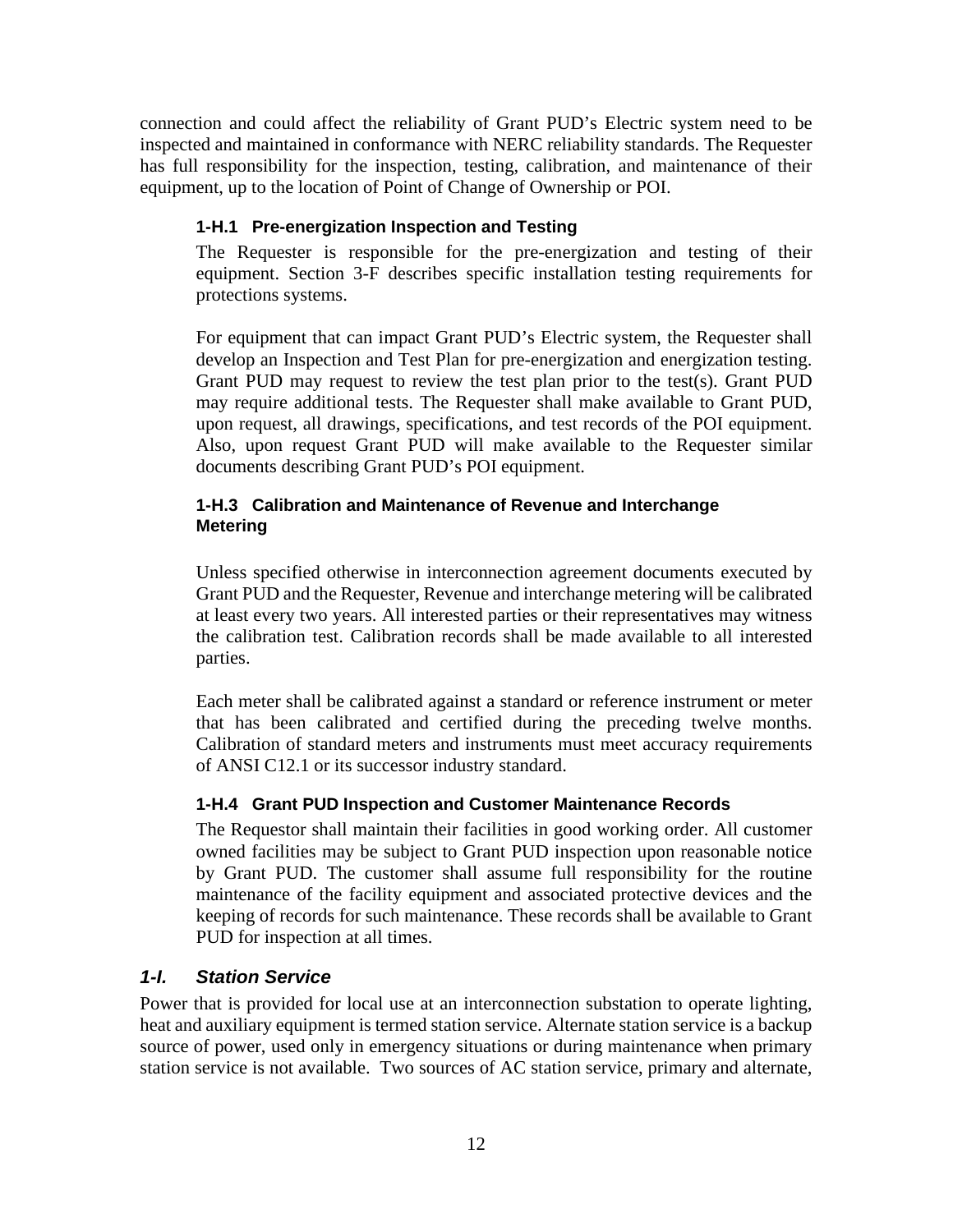shall be provided for stations with generation interconnection. At least one of the station service sources shall be supplied by the utility's Distribution System.

For Requester owned facilities, station service power is the responsibility of the Requester. The station service requirements of the new facilities, including voltage and reactive requirements, shall not impose operating restrictions on Grant PUD's Electric system beyond those specified in applicable NERC, WECC and/or NWPP Reliability Criteria. Generally, Grant PUD will be the sole provider of utility-sourced station service.

The Requester must provide metering for station service and alternate station service, as specified by the metering section of this document or negotiate other acceptable arrangements.

## *g1-J. Ancillary Services*

All generators, end-user facilities and transmission facilities must be part of a Balancing Authority area. The Balancing Authority Area provides critical ancillary services, including load regulation, frequency response, operating reserves, voltage control from generating resources, scheduling, system controls and dispatching service, as defined by FERC, NERC or their successors. All new connections to Grant PUD's Electric system also require a transmission contract. The Requester must choose the Balancing Authority Area in which the new facilities will be located and the source and/or provider of ancillary services per applicable Grant PUD business practices for transmission service. This election and associated data requirements should be identified in the ancillary service exhibit of the transmission contract.

Of particular importance is the Requester's selection of the source for regulating and contingency reserves, if needed. Grant PUD will then determine the telemetering, controls, and metering that will be required to integrate the load or facility into the chosen Balancing Authority Area and to provide the necessary ancillary services. If self-provision is an available option per current Grant PUD business practices and the Requester chooses selfprovision or to utilize a third-party for provision of reserves, then special certification and deployment procedures may be required into Grant PUD's automatic generation control, (AGC) system. The provision of the required ancillary services must meet all relevant NERC, WECC and NWPP reliability standards and criteria.

Normally, the generator will operate in voltage control mode, regulating the voltage to a Grant PUD provided schedule. Typically, the generator should supply reactive power for its station service loads and reactive power losses up to the POI. Generator projects may be requested to supply reactive power as an ancillary service.

Normally, the generator will operate its governor to respond independently for frequency deviations. If the governor is controlled through the plant central controller, the governor shall be in 'droop control' mode. Droop setting and performance shall comply with applicable NERC and WECC reliability standards.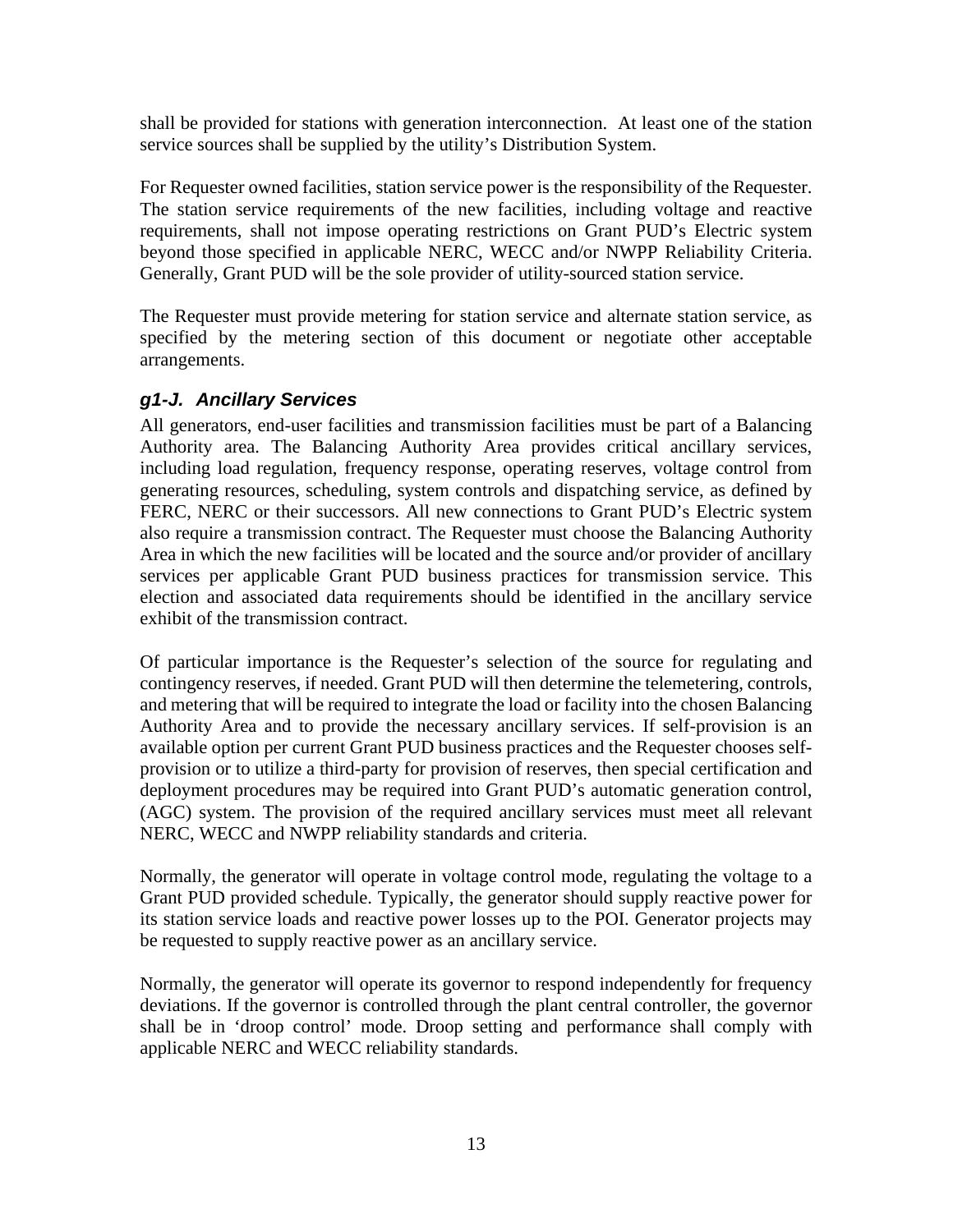# **2. Performance Requirements**

## *2-A. System Operation and Power Quality*

## **2-A.1 Isolating**

The Requester shall not energize any de-energized Grant PUD equipment unless Grant PUD's System Operator specifically approves the energization. Where the connection is to a radial load the circuit may be interrupted and reclosed by Grant PUD. In cases where the interconnection breaks an existing Grant PUD line, an automatic isolation scheme may be required to maintain continuity to Grant PUD's line. If the interconnected facilities are networked or looped back to Grant PUD's Electric system or where generation resources are present, a switching device must open to eliminate fault contributions or neutral shifts. Once open, the device must not reclose until approved by Grant PUD's System Operator or as specified in the interconnection agreement.

## **2-A.2 Synchronizing**

The Requester's system or portion of system with energized generators must synchronize its equipment to Grant PUD's Electric system. The exception to this is under large-scale islanding conditions, where Grant PUD's Electric system will re-synchronize to neighboring systems over major interties. Automatic or manual synchronization shall be supervised by a synchronizing check relay, IEEE Device 25. Please refer to Section 3-D.2, for specific requirements regarding synchronizing and reclosing.

#### **2-A.3 Voltage Schedules**

Voltage schedules are necessary to maintain optimal voltage profiles across the transmission system. Optimal profiles minimize transmission of reactive power and preserve flexibility in use of reactive-power control facilities. To this end, a voltage schedule will be developed by Grant PUD in coordination with regional voltage requirements. On its transmission system, Grant PUD maintains voltages according to requirements specified by its Reliability Coordinator. This typically allows for variances of ±5% from nominal for all transmission voltage levels on Grant PUD's system with all facilities in service (pre-contingency) and  $\pm 10\%$  post-contingency. Limitations of equipment connected to Grant PUD's Electric system must not restrict this range of operation. In rare occasions, deviations from the voltage schedule may be ordered by Grant PUD's System Operator to meet unexpected emergent or emergency system conditions.

The project voltage controller must be coordinated with existing generation plants or VAR devices at or near the POI, and it must be optimized to support the POI voltage schedule as prescribed by Grant PUD's Operations, including during times of contingencies on the main grid. The Project is required to install additional shunt VAR devices if the inverter is not capable of preventing overvoltage conditions or controlling POI voltage schedule during low MW output conditions.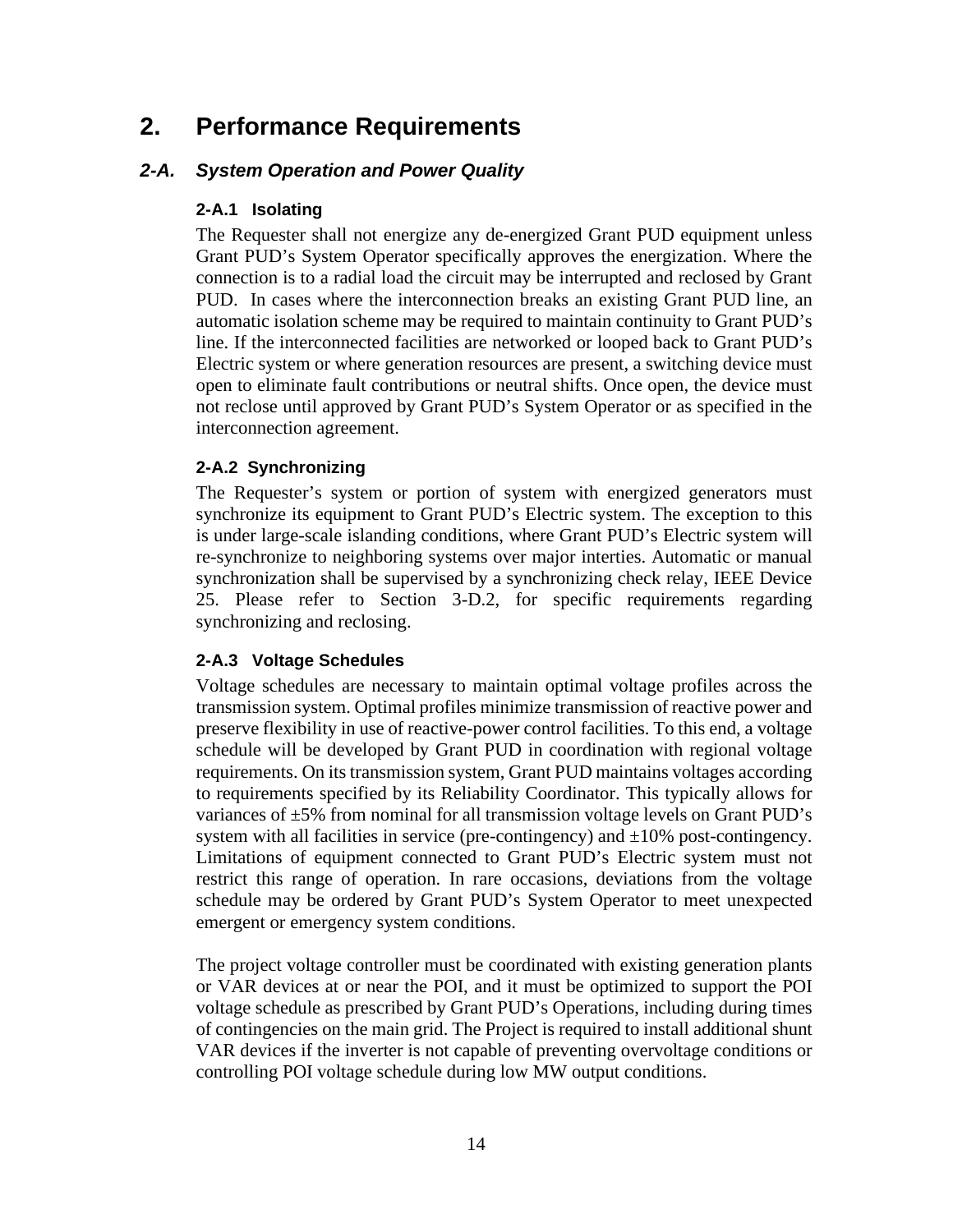All generation projects shall meet NERC and WECC requirements for Low Voltage Ride Through (LVRT). The generation shall be capable of staying online for nearby faults, except for faults on the line or bus the generation is connected to. This requirement applies to all forms of generation. Inverter-based resources will not be allowed to use momentary cessation as a form of LVRT for voltages outside the continuous operating range. Inverter-based LVRT solutions shall include some form of current injection consistent with NERC reliability guidelines specific to inverter-based generation.

#### **2-A.4 Reactive Power**

Each entity shall provide for its own reactive power requirements, at both leading and lagging power factors unless otherwise specified by Grant PUD. Grant PUD generally requires customers to minimize exchange of reactive power with Grant PUD's system, especially under peak load conditions. This can be accomplished by installing equipment to allow matching of internal supply and demand of reactive power.

In general, customer owned generating facilities shall not take reactive power from Grant PUD's system. Generator operating limits shall be reviewed and approved by Grant PUD prior to start up. For reliability reasons or to mitigate emergency system conditions, Grant PUD's system operator may request customer owned generation to supply maximum available reactive capability and/or to adjust generation levels all the way to zero if necessary.

#### **2-A.5 Power Quality**

Power quality is the responsibility of both the facility connected to a utility system and the utility(s) providing distribution and transmission. Since this document focuses on the interconnection of generation, transmission and end-user facilities to Grant PUD's Electric system, this section will deal primarily with power quality problems typically introduced by the Requester as termed in this document. The Requester is expected to address, in the design of their facilities, potential sources and mitigation of power quality degradation prior to interconnection. Design considerations should include applicable standards including, but not limited to IEEE Standards 142, 519, 1100 1159, 1547, ANSI C84.1 and Grant PUD's Customer Service Policies.

In general, the Requester has the responsibility not to degrade the quality and reliability of service provided to Grant PUD's facilities or customers. The Requester also has certain responsibilities to account for transmission system events like switching transients and fault induced voltage sags. Standards exist for manufacturers and system designers to consider short duration system events in order to design equipment or systems with sensitivities capable of riding through events that are within utility system operating standards. If it is determined that the new connection facility is causing a power quality problem, then the Requester will be held responsible for installation of the necessary equipment or operational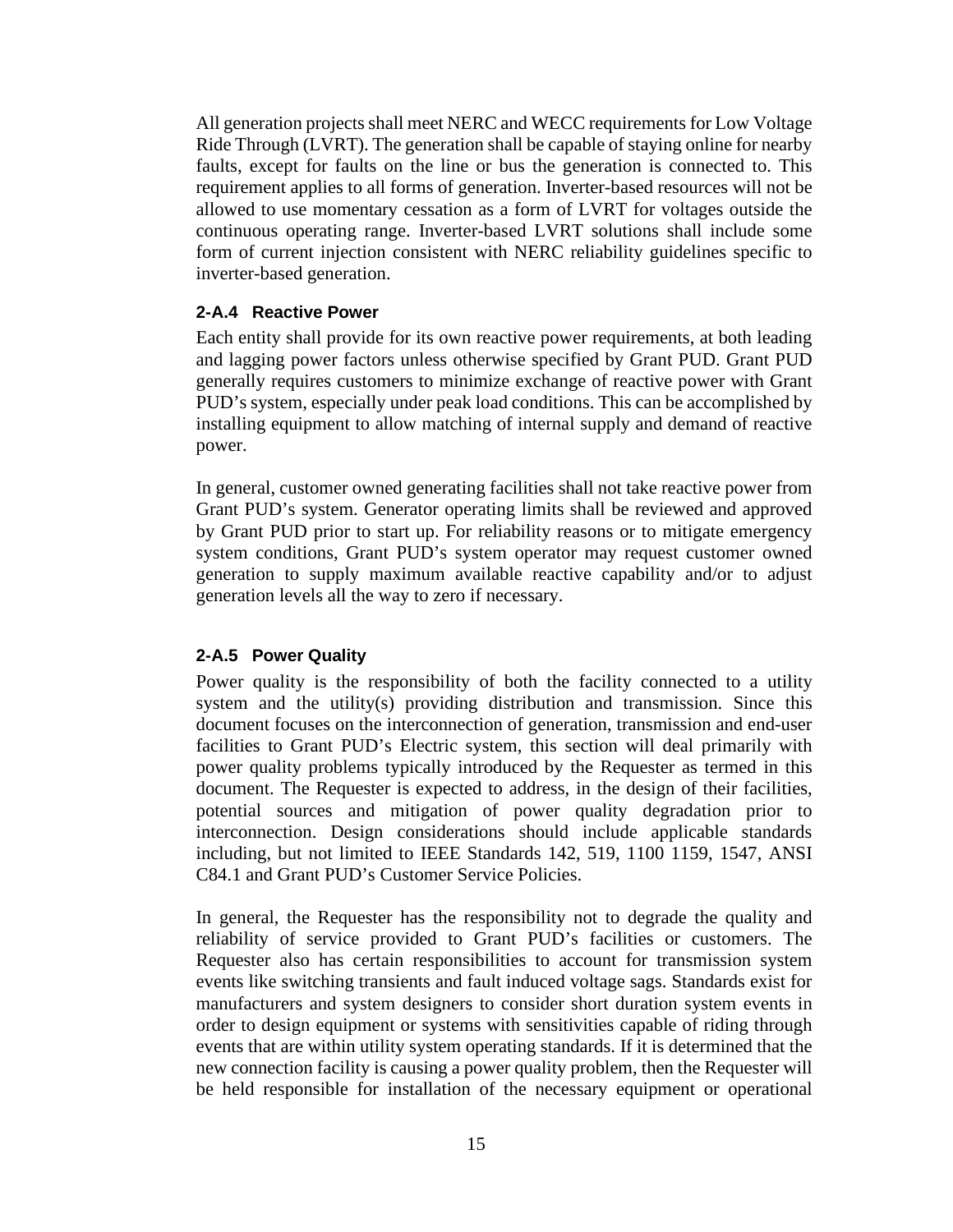measures to mitigate the problem. Typical forms of power quality degradation include, but are not limited to voltage regulation/unbalance, harmonic distortion, flicker, voltage sags/interruptions, and transients. Some of the more common forms of degradation are discussed below.

**Voltage Fluctuations and Flicker -** Voltage fluctuations may be noticeable as visual lighting variations (flicker) and can damage or disrupt the operation of electronic equipment. IEEE Standard 519, 241 and 141 provide definitions and limits on acceptable levels of voltage fluctuation. End-user facilities or system connections to Grant PUD's Electric system shall comply with the applicable limits set by these standards.

**Harmonic Distortion -** Nonlinear devices such as adjustable or variable speed drives (ASD/VSD), power converters, arc furnaces, and saturated transformers can generate harmonic voltages and currents on the transmission system. These harmonics can cause telecommunication interference, increase thermal heating in transformers and reactors, disable or cause mis-operations of solid-state equipment and create resonant overvoltages. In order to protect power system equipment from damage or mis-operations, harmonics must be managed and mitigated. The new connection shall not introduce harmonics into Grant PUD's Electric system in excess of the applicable limits specified in IEEE Standard 519.

In addition to end-user facilities with nonlinear devices, new generation resources or distributed resources should be evaluated not only for possible injected harmonics, but also for potential resonant conditions. For example, some generation resources, whether due to power factor correction capacitors or cable capacitances, may be capacitive during certain operating configurations. These types of configurations may result in resonant conditions within the project or in combination with the utility system. The short circuit ratio (SCR) tests as listed in IEEE 1547 and IEEE 519 can be good indicators of this potential problem. If the evaluation of the new connection indicates potential harmonic resonance the Requester may be required to filter, detune, or mitigate in some way the potential resonant conditions associated with connection of the new resource.

For individual end users, the IEEE 519 Standard limits the level of harmonic currents injected at the POI (listed in IEEE as the PCC) between the end user and the utility. Recommended limits are provided for individual harmonic components and for the total demand distortion. These limits are expressed as a percentage of the customer's demand current level, rather than as a percentage of the fundamental, in order to provide a basis for evaluation over time. There are also limits for voltage distortion for both individual frequency and total harmonic distortion.

**Phase Unbalance -** Unbalanced phase voltages and currents can affect coordination of protective relaying, induce higher flows of current on neutral connections, and cause thermal overloading of transformers. A phase unbalance is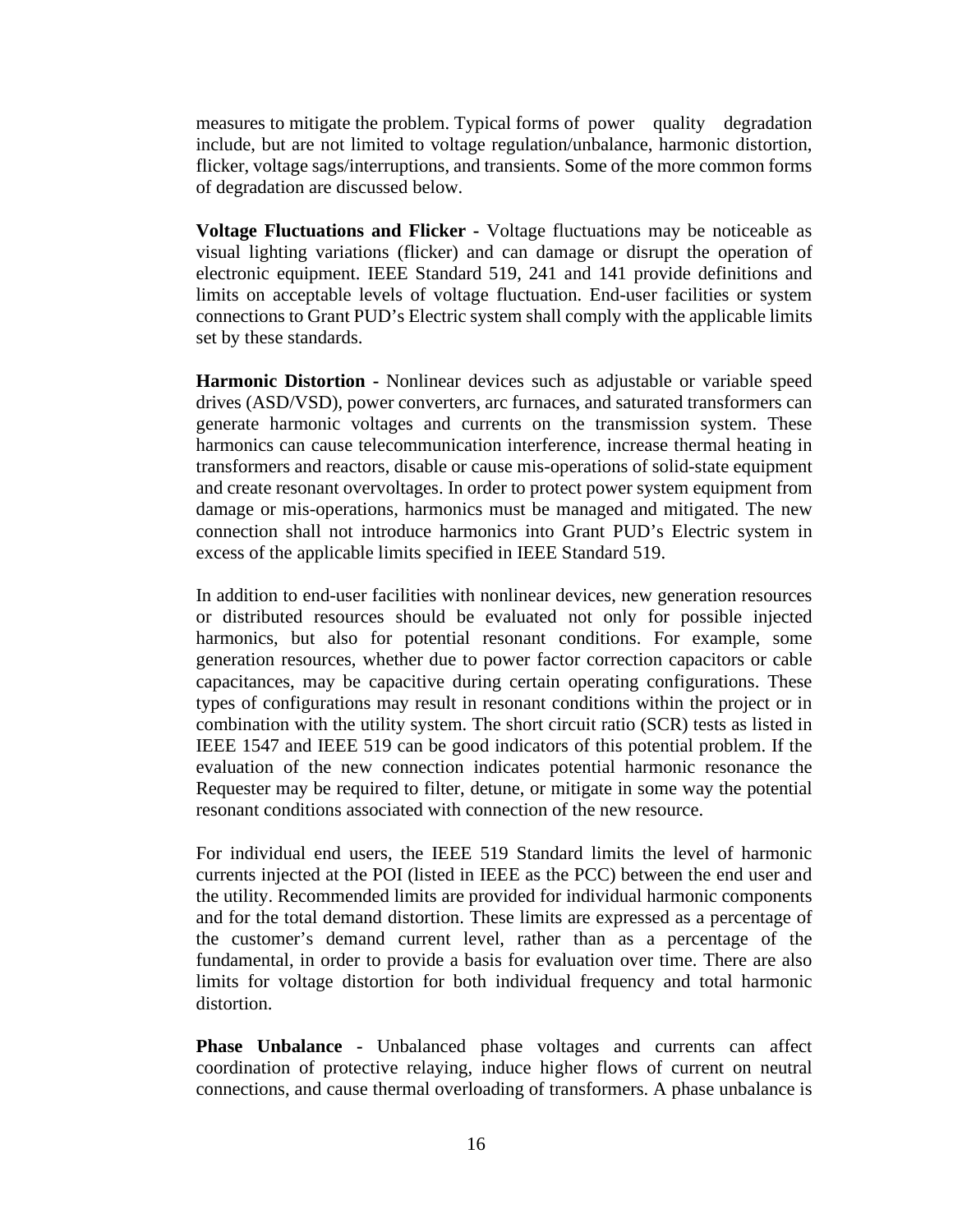measured as a percent deviation of one phase from the average of all three phases. To protect equipment owned by Grant PUD and by the Requester, the contribution from the new facilities at the POI shall not be allowed to cause a voltage unbalance greater than 1% or a current unbalance greater than 5%.

System problems such as a blown transformer fuse or open conductor on a transmission system can result in extended periods of phase unbalance. It is the Requester's responsibility to protect all of its connected equipment from damage that could result from such an unbalanced condition.

#### *2-B. Reliability and Availability*

#### **2-B.1 Maintaining Service**

All users, operators and owners of the Bulk Electric System share in the responsibility for maintaining system reliability. An adequate level of reliability occurs when the system is planned, constructed, and operated such that:

- The System remains within acceptable limits.
- The System performs acceptably after credible contingencies.
- The System design prevents instability and cascading outages.
- The System's facilities are protected from severe damage; and
- The System's integrity can be restored if it is lost.

#### **2-B.2 Transmission Lines**

The Requestor's facilities may be part of or connected to key transmission lines that must be kept in service as much as possible. They may be removed from service only after power flow studies indicate that system reliability will not be degraded below acceptable levels, in accordance with NERC and WECC requirements. The entity responsible for operating such transmission line(s) shall promptly notify other affected control areas, when removing such facilities from and returning them back to service.

#### **2-B.3 Switchable Devices**

Devices frequently switched to regulate transmission voltage and reactive power shall be switchable without de-energizing other facilities. Switches designed for sectionalizing, loop switching, or line dropping shall be capable of performing their duty under heavy load and maximum operating voltage conditions.

#### **2-B.4 Frequency and Duration of Outages**

Planned outages of significant system equipment shall be coordinated with all affected parties to minimize their impact on the remaining system. The operator of the Requester's facilities should respond promptly to automatic and forced outages in order to mitigate any impacts on the remaining system, and in a manner that treats all interruptions with the same priority.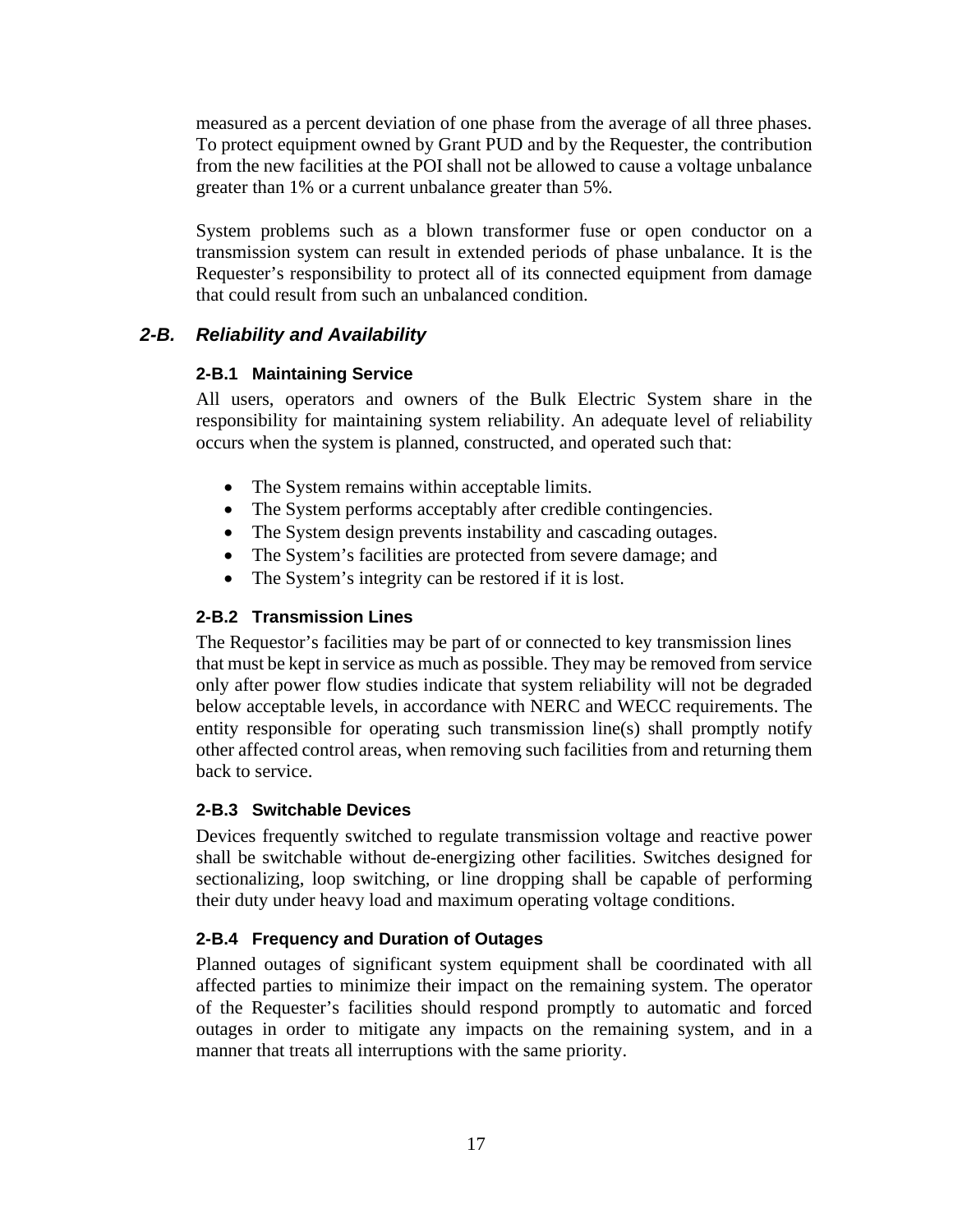#### **2-B.5 Key Reliability and Availability Considerations**

- a. Connectional new or modified interconnected facilities shall meet all NWPP, NERC, WECC, and Grant PUD planning standards as well as respective NERC/WECC Operating Policies, Reliability Standards, and any other WECC guides or policies that apply.
- b. Tools and spare equipment must be readily available to accomplish necessary operations and maintenance tasks.
- c. Any bypass equipment must be fully rated to allow continued operation without creating a bottleneck. Alternate feeds, when provided, shall have sufficient rating to not restrict operation of Grant PUD's Electric system.
- d. Shielding and electromagnetic interference (EMI) protection shall be provided to ensure personnel safety and proper equipment functioning during disturbances such as faults and transients.
- e. Standardized design, planning, operating practices and procedures should be used so the new connection may be readily incorporated into the existing transmission network.
- f. For reliable operation, the telecommunications, control and protection equipment must be redundant to the extent described in Sections 3 and 5.
- g. The equipment for the new connection shall have sufficient capabilities for both the initial operation and for long-range plans.
- h. Operations and maintenance personnel must be properly trained for both normal and emergency conditions.

#### *2-C. Power System Disturbances and Emergency Conditions*

#### **2-C.1 Minimizing Disturbances**

The new facilities shall be designed, constructed, operated, and maintained in conformance with this document, applicable laws and regulations, and standards to minimize the impact of the following:

- Electric disturbances that produce abnormal power flows
- Power system faults or equipment failures
- Overvoltages during ground faults
- Audible noise, radio, television, and telephone interference
- Power system harmonics
- Other disturbances that might degrade the reliability of the interconnected Electric system

#### **2-C.2 System Frequency During Disturbances**

Power system disturbances initiated by system events such as faults and forced equipment outages, expose the system to oscillations in voltage and frequency. It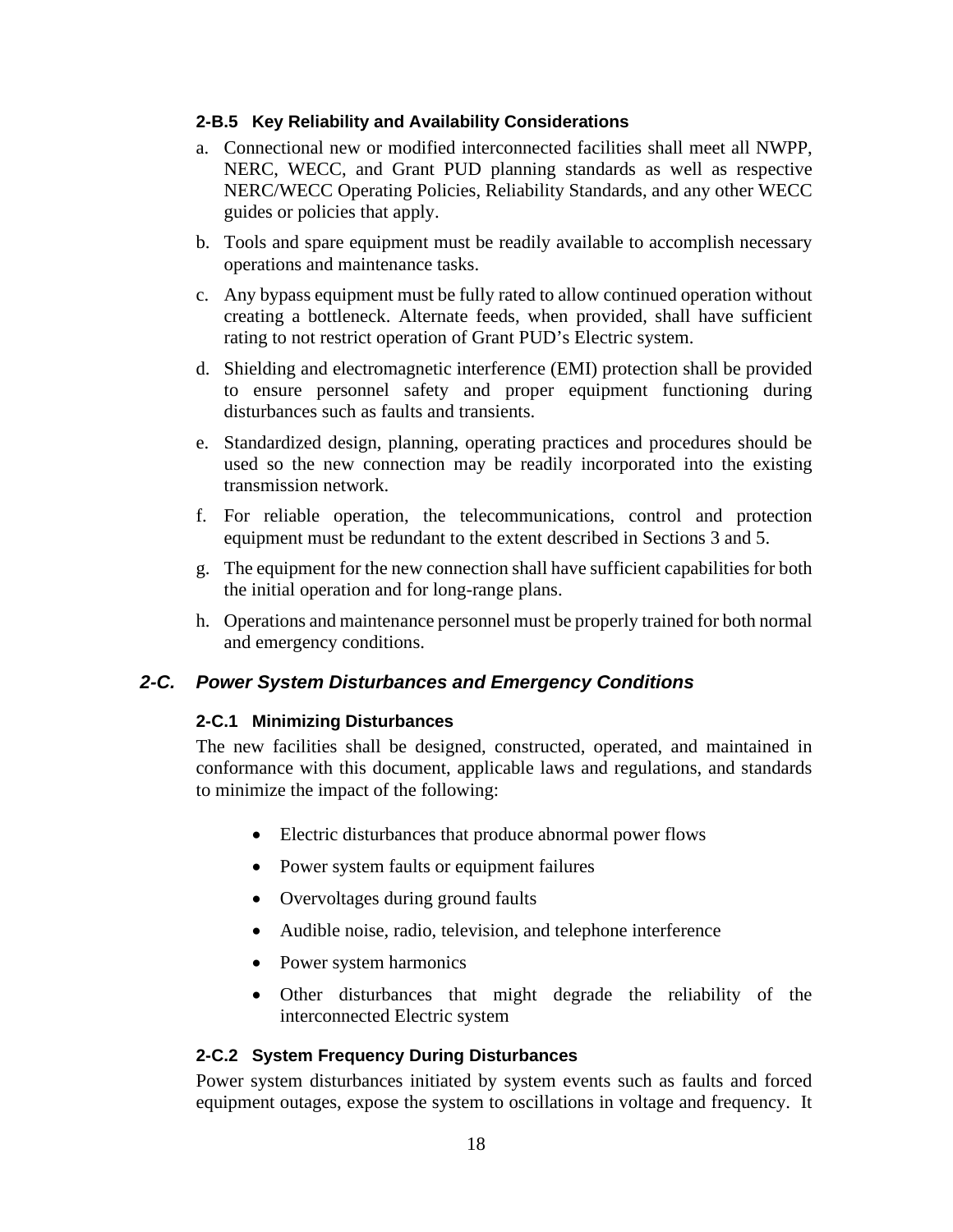is important that lines remain in service for dynamic oscillations that are stable and damped.

Large-scale blackouts can result from the excessive loss of generation, outage of a major transmission facility, or rejection of load during a disturbance. In order to prevent such events, under frequency load shedding (UFLS) has been implemented throughout the western interconnection. When system frequency declines, discrete blocks of load are automatically interrupted by frequency relays, with most of the interruptions initiated between 59.3 Hz and 58.6 Hz. Load shedding attempts to stabilize the system by balancing the generation and load. It is important that lines and generators remain connected to the system during frequency excursions, both to limit the amount of load shedding required and to help the system avoid a complete collapse. The limited ability of some generators to withstand off-nominal frequency operation has been taken into account in the development of frequency relay setting delays provided in Section 3-D.3.

#### **2-C.3 Voltages During Disturbances**

In order to prevent voltage collapse in certain areas of the Pacific Northwest, undervoltage load shedding (UVLS) may also been implemented. Most of the load interruptions will occur automatically near 0.9 per unit voltage after delays ranging from 3.5 to 8.0 seconds. Depending on the type and location of any new load, the Requester may be required to participate in this scheme. The undervoltage relay settings in Section 3-D.3 shall coordinate with the undervoltage load shedding program.

#### **2-C.4 Responsibilities During Emergency Conditions**

Balancing Authorities are ultimately responsible for maintaining system frequency within their prescribed boundaries. All emergency operations involving Grant PUD's Balancing Authority Area and transmission system must be coordinated with Grant PUD's system operations. Each party, as appropriate, must participate in any pre-defined local or regional remedial action schemes. All end-user facilities or generators tripped by underfrequency or undervoltage action must **not** be restored without Grant PUD's system operator's permission. Schedule cuts also need to be promptly coordinated according to NERC/WECC reliability standards. All parties have the responsibility for clear communications and to report promptly any suspected problems affecting others.

#### *2-D. Switchgear*

#### **2-D.1 General Requirements**

Circuit breakers, disconnect switches, and all other current-carrying equipment connected to Grant PUD's transmission system shall be capable of carrying normal and emergency load currents up to their respective rating (if non-BES) or System Operating Limit (if BES), and must also withstand available fault currents without damage. This equipment shall not become a limiting factor, or bottleneck, in the ability to transfer power on Grant PUD's Electric system. During prolonged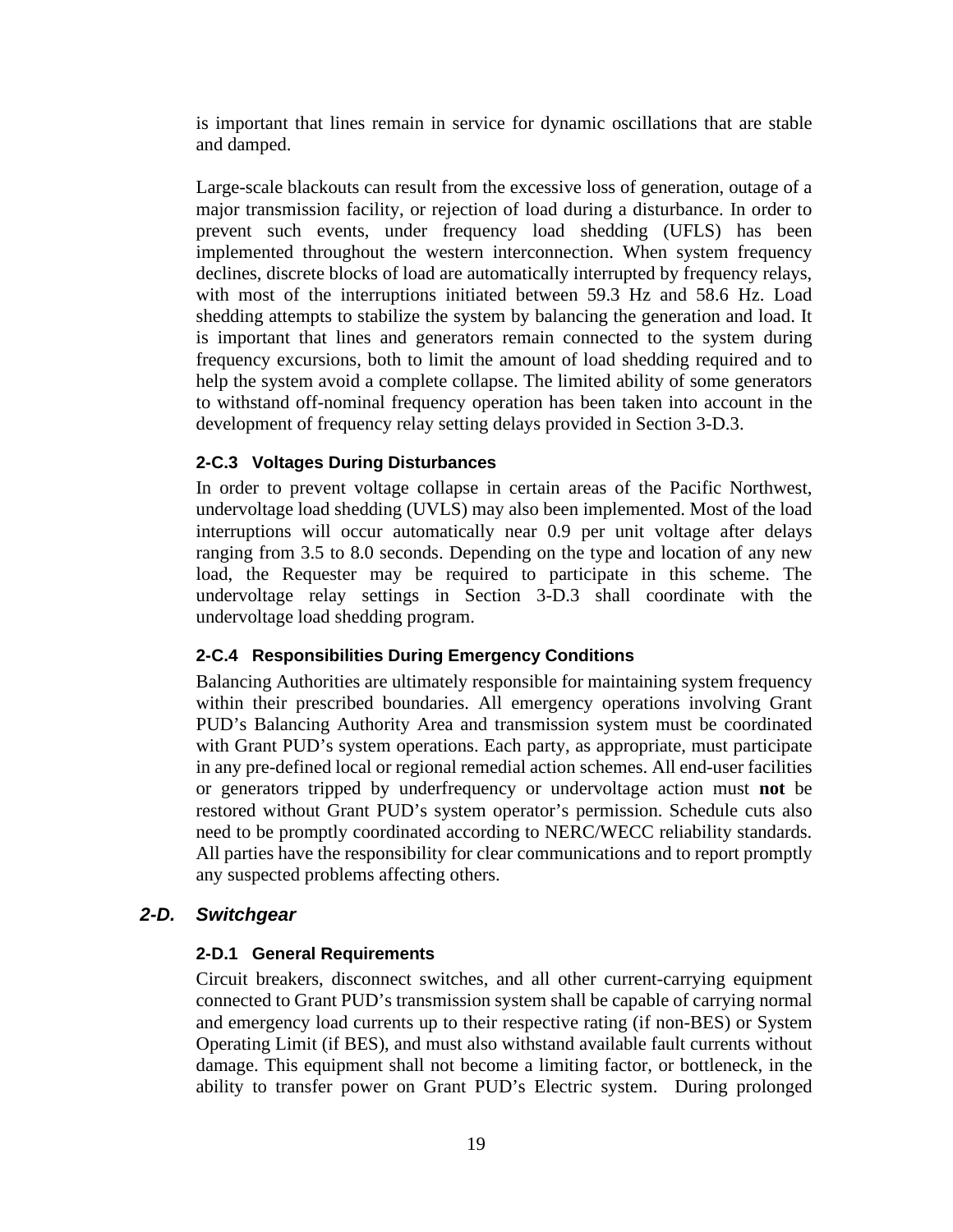steady-state operation, all such equipment shall be capable of carrying the maximum continuous current that the interconnected facility is rated to deliver.

All circuit breakers and other fault-interrupting devices shall be capable of safely interrupting fault currents for any fault that they may be required to interrupt. Application shall be in accordance with ANSI/IEEE C37 Standards. These requirements apply to the equipment at the POI as well as other locations on Grant PUD's Electric system. Grant PUD shall supply the available fault current level information upon request.

#### **2-D.2 Circuit Breaker Operating Times**

Table 2-1 specifies the interrupting times typically required of circuit breakers on Grant PUD's Electric system. These times will generally apply to equipment at or near the POI. System stability considerations may require faster opening times than those listed. Modern breaker opening times are typically four to eight cycles. Circuit breaker interrupting time may vary from those in Table 2-1 but must coordinate with other circuit breakers and protective devices.

| $\mathbf{1}_{\text{H}}$ and $\mathbf{1}_{\text{H}}$ and $\mathbf{1}_{\text{H}}$ and $\mathbf{1}_{\text{H}}$ and $\mathbf{1}_{\text{H}}$ and $\mathbf{1}_{\text{H}}$ and $\mathbf{1}_{\text{H}}$ |                                         |  |  |  |
|-------------------------------------------------------------------------------------------------------------------------------------------------------------------------------------------------|-----------------------------------------|--|--|--|
| Voltage Class (kV L-L rms)                                                                                                                                                                      | <b>Rated Interrupting Time (Cycles)</b> |  |  |  |
| Below 100 kV                                                                                                                                                                                    | $\leq$                                  |  |  |  |
| $115 \text{ kV}$                                                                                                                                                                                |                                         |  |  |  |
| $230 \text{ kV}$                                                                                                                                                                                |                                         |  |  |  |

**Table 2-1 Typical Circuit Breaker Interrupting Times**

#### **2-D.3 Other Fault-Interrupting Devices**

Depending on the application, the use of other fault-interrupting, non-circuit breaker, devices may be allowed provided that these devices be tested for the duty in which they are to be applied and coordinate with other protective device operating times. Examples of these types of devices include S&C Circuit Switchers and Line-Rupters, line fuses, etc. Additionally, fault-interrupting devices shall not cause 'single phasing' transmission lines or transformers under normal operation.

#### **2-D.4 Automatic Isolation and Synchronization**

Depending on the application, Grant PUD may require automatic isolation and lockout when Grant PUD's high voltage system service is interrupted for any reason. In these cases, the isolation shall be done prior to Grant PUD's switching station breaker reclosing and typically less than two seconds in the absence of direct transfer trip relaying.

#### *2-E. Transformers, Shunt Reactance and Phase Shifters*

Transformer tap settings (including those available for load and no load tap changers), reactive control set points of shunt reactive equipment, and phase shift angles for phase shifters must be coordinated with Grant PUD to optimize both reactive flows and voltage profiles. Automatic controls may be necessary to maintain these profiles on the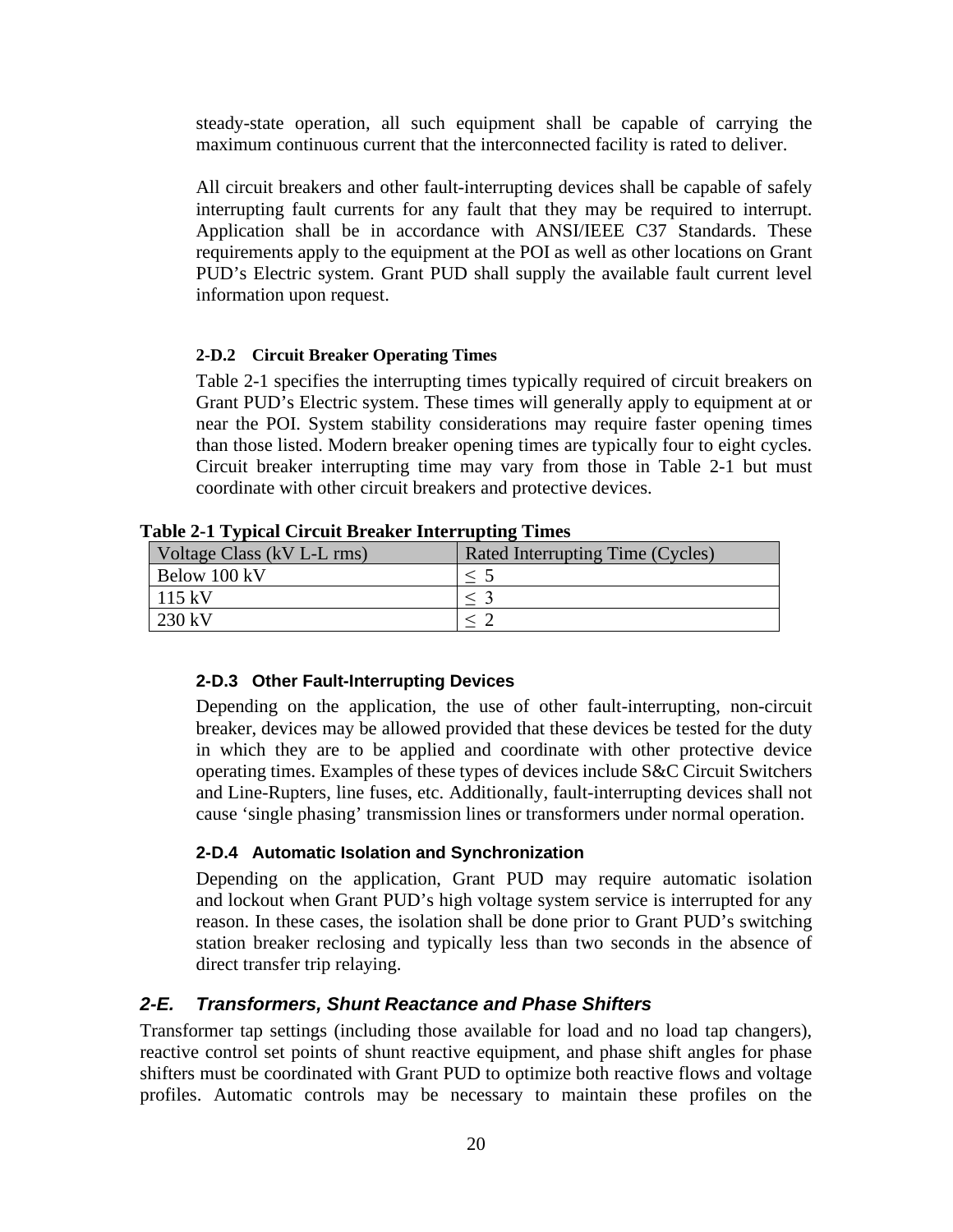interconnected system. Any automatic control change may be required to be coordinated with established regional requirements established by NERC, WECC, the RC, and/or the NWPP.

Transformer reactance and tap settings for generator transformers should also be coordinated with Grant PUD to optimize the reactive power capability (lagging and leading) that can be provided to the network. Refer to IEEE Standard, C57.116, Guide for Transformers Directly Connected to Generators. The continuous reactive-power capability of the generator shall not be restricted by main or auxiliary equipment, control and protection, or operating procedures.

## *2-F. Generators (General Requirements)*

The latest applicable NERC/WECC Reliability Standards must be followed for all generator interconnections.

## **2-F.1 Generator Operation During Emergency System Conditions**

The generator, when requested by Grant PUD's System Operator during emergency conditions, will be expected to supply reactive power up to its maximum available capability, even if reductions in real power output is necessary to make this happen. Dispatch for non-synchronous sources will be examined on a case-by-case basis, depending upon the performance characteristics of the source and its location within Grant PUD's Electric System.

## **2-F.2 Generator Performance During System Disturbances (Swings)**

Response to frequency and voltage variances during a system disturbance are defined in Section 3-D.3. Unless otherwise allowed, the generators are to stay connected and operational during such disturbances, up to the limits provided in Section 3-D.3. Deviation from these requirements will be reviewed on a case-bycase basis and may result in additional reserve requirements or other system compensation.

#### **2-F.3 Generator Ride-Through Capability**

Depending on generator size and other system factors, the generator(s) may be required to stay on-line for nearby faults, not including the line connected to or the adjacent buses, for faults cleared assuming the relay and breaker clearing times given in Table 3-1. Deviation from these requirements will be reviewed on a case-by-case basis and may result in additional reserve requirements or other system compensation.

#### **2-F.4 Reactive Power Requirements**

Generators shall be designed to maintain a composite power delivery at continuous rated power output at the POI at a power factor between 0.95 to 1.00 unless specified differently in the Interconnection Agreement. The design shall consider the effects of step-up transformer reactance and voltage taps/turns ratios, and busfed auxiliary load.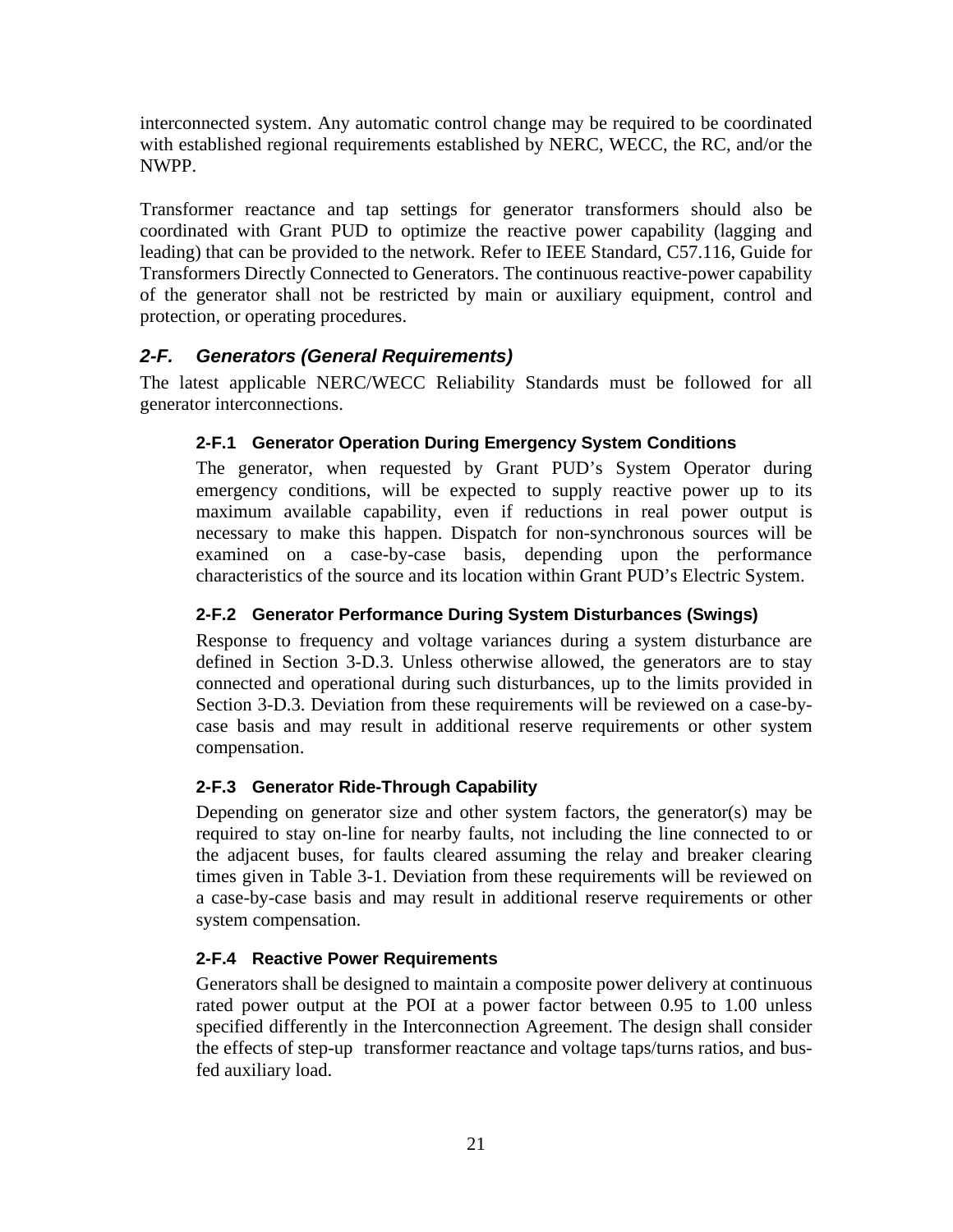#### **2-F.5 Placement of Customer-owned Generating Facility**

Customer owned generating facilities shall not be allowed within 150 feet (horizontal distance) from any existing overhead electrical distribution (less than 13.2kV) facilities and 250 feet (horizontal distance) from any high voltage (115kV and higher) electrical facilities. Exhaust fumes shall not be directed toward any existing overhead electrical facilities. Grant PUD also does not allow more than one customer owned generating facility per Grant PUD owned distribution substation.

#### **2-F.6 Starting as Induction Motor (if applicable)**

In general, induction generators start as motors and synchronous generators may be designed to start as motors. The customer-owned generator(s) starting as a motor(s) shall meet the motor starting requirements in Grant PUD Customer Service Policies.

Grant PUD may require the customer to provide, at his/her expense, special or additional starting equipment.

#### *2-G. Asynchronous Generators*

#### **2-G.1 Asynchronous Generators With Solid-State Inverters or Double-fed Wound Rotor Induction Generators**

These machines shall be operated to provide reactive power similar to that of synchronous generators within the capabilities of the machines. This may include operation on voltage schedules provided by Grant PUD's System Operators.

#### **2-G.2 Voltage Control**

Voltages at the POI shall not vary more than 0.5% per capacitor switching operation; and shall not deviate more than 3% due to changes in generation output caused by rapid fluctuations in the prime mover speed. The automatic voltage control system shall be fast enough to react to the maximum change in generation anticipated without invoking the operation of system voltage control devices such as shunt capacitors and tap changers. Further, the control system shall be coordinated to minimize operation of customer load regulation equipment including voltage regulators and tap changers. This may typically require the control system to adjust reactive compensation in less than 30 seconds. The alternative may be to require controllable compensation such as static var compensators (SVC).

#### *2-H. Synchronous Generators*

#### **2-H.1 Excitation Equipment**

Synchronous generator excitation equipment shall follow industry Good Utility Practices and the latest applicable industry standards. Excitation equipment includes the exciter, automatic voltage regulator, power system stabilizer and over-excitation limiter. Supplementary controls may also be required to meet Grant PUD transmission voltage schedules.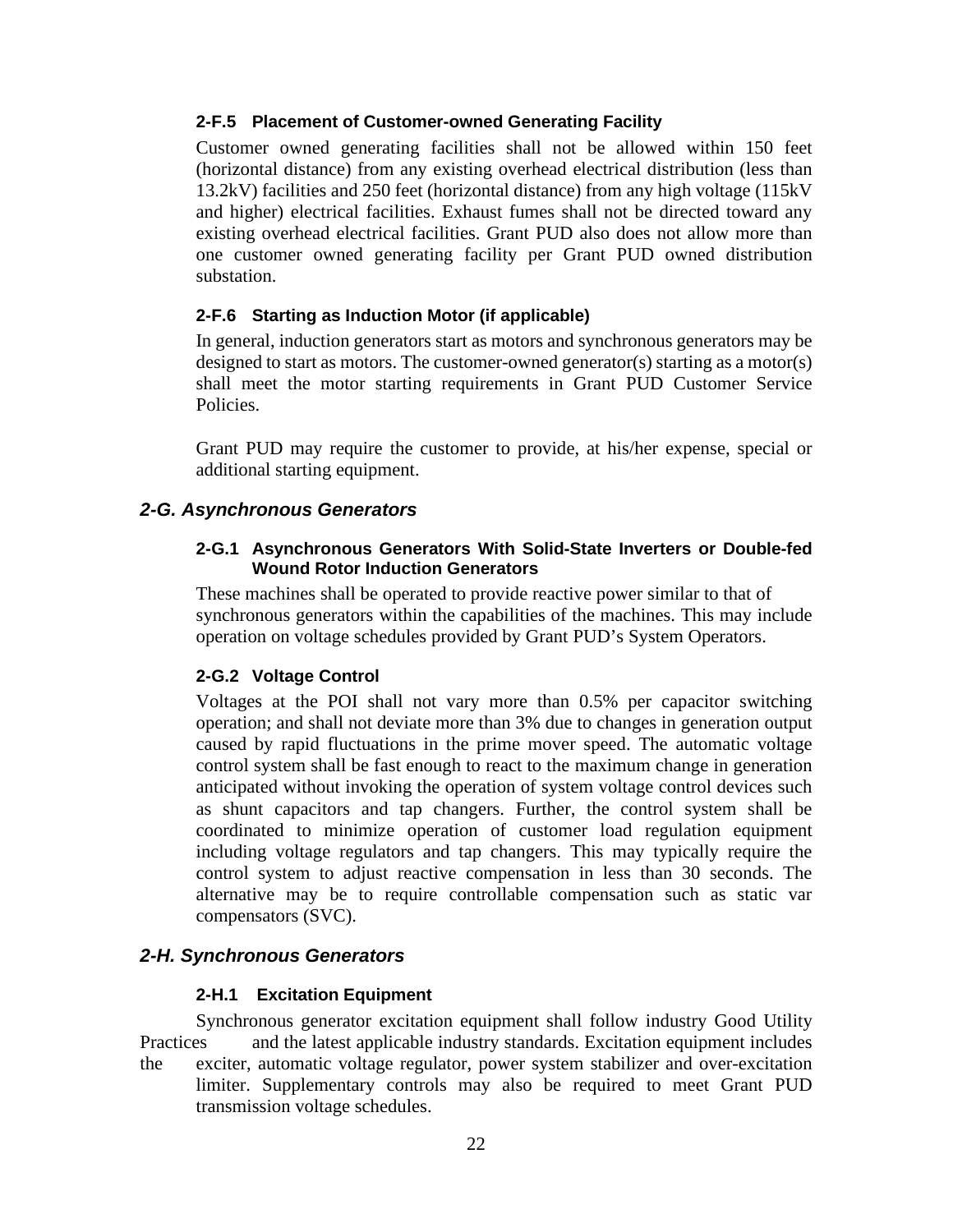The NERC 'VAR' Standards and associated WECC regional criteria requirements for excitation equipment shall be met. In general, the following requirements must be followed:

- All synchronous generators connected to the interconnected transmission systems shall be operated with their excitation system in the automatic voltage control mode unless approved otherwise by the transmission system operator.
- Generators shall maintain a network voltage or reactive power output as required by the transmission system operator within the reactive capability of the units. Generator step-up and auxiliary transformers shall have their tap settings coordinated with the electric system voltage requirements.
- Generators shall maintain a network voltage or reactive power output as required by the transmission system operator within the reactive capability of the units. Generator step-up and auxiliary transformers shall have their tap settings coordinated with the electric system voltage requirements.
- Voltage regulator controls and limit functions (such as over and under excitation and volts/hertz limiters) shall coordinate with the generator's short duration capabilities and protective relays.
- Generator voltage regulators to extent practical should be tuned for fast response to step changes in terminal voltage or voltage reference. It is preferable to run the step change in voltage tests with the generator not connected to the system so as to eliminate the system effects on the generator voltage. Terminal voltage overshoot should generally not exceed 10% for an open circuit step change in voltage test

The exciter is normally of the brushless rotating type or the static thyristor type. The excitation system nominal response shall be 2.0 or higher (for definitions see IEEE Standard 421.2). The excitation system nominal response defines combined response time and ceiling voltage. In some cases, the high initial response static type may be required to economically improve power system dynamic performance and transfer capability.

Automatic voltage regulators (AVRs) should be of continuously acting solid state analog or digital design. Tuning results should be included in commissioning test reports provided to Grant PUD.

WECC requires that voltage regulators of generating units whose rated output exceeds a certain threshold, individually or in aggregate, be equipped with a power system stabilizer (PSS). The PSS should be tuned in accordance with WECC guidelines and other industry practices. The 'integral of accelerating power' type of PSS is preferred. Its input can be a speed-related signal derived from terminal voltage and current measurements used in the basic AVR. The PSS can be implemented as a software module within the AVR.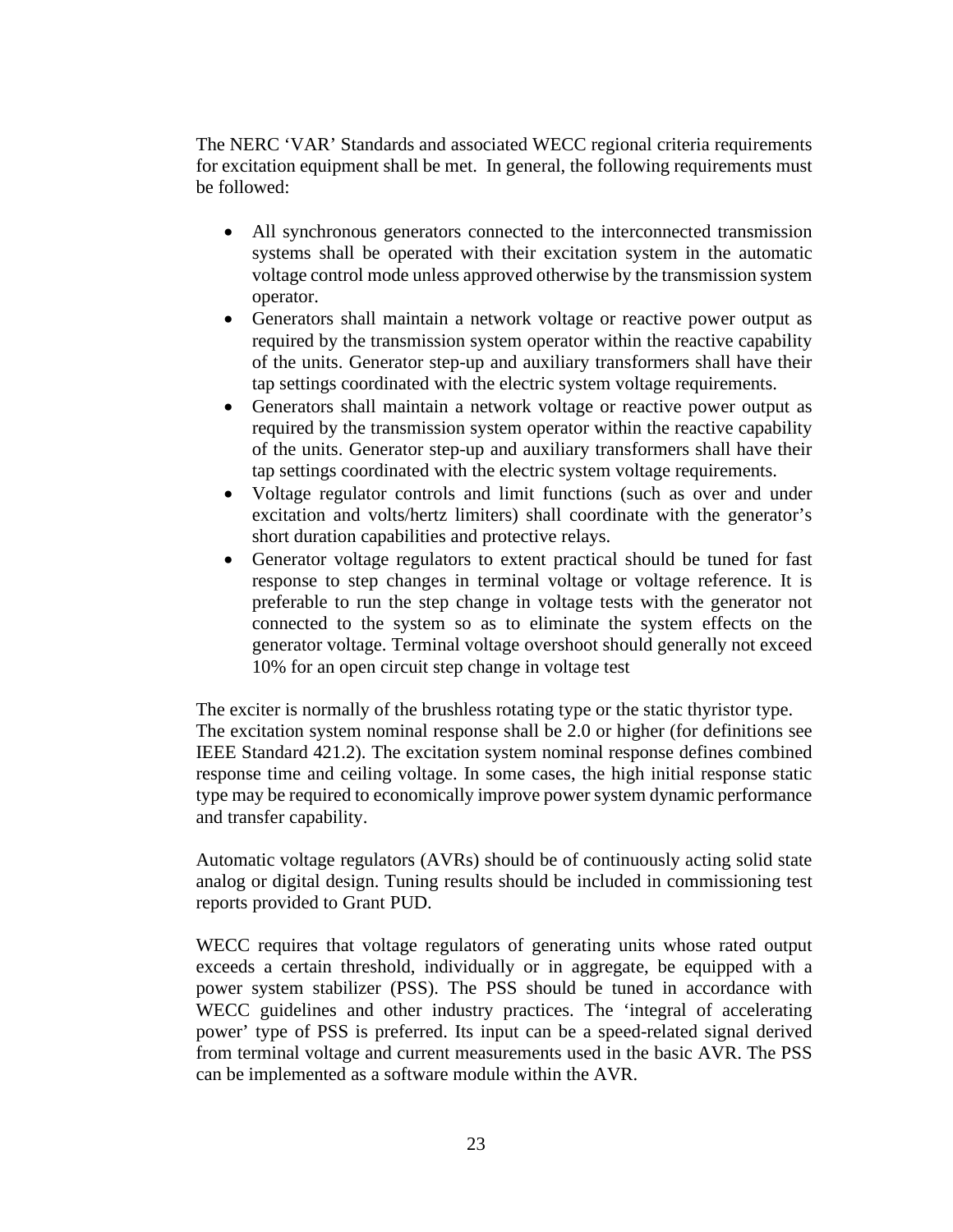The voltage regulator shall include an over-excitation limiter. The over-excitation limiter shall be of the 'inverse-time' type, adjusted to coordinate with the generator field circuit time-overcurrent capability. Automatic voltage regulation shall be restored automatically when system conditions allow field current below the continuous rating. Grant PUD may request connection of the voltage regulator line drop compensation circuit to regulate a virtual location 50–80% through the step-up transformer reactance.

The supplementary automatic control is required to adjust the AVR set point to meet Grant PUD's network side voltage schedule. This supplementary control should operate in a 10–30 second time frame, and may also balance reactive power output of the power plant generators.

#### **2-H.2 Governors**

NERC/WECC requirements specify that prime mover control (governors) shall operate with appropriate speed/load characteristics to regulate frequency.

Additionally, prime mover control (governors) should operate freely to regulate frequency. In the absence of regional requirements for the speed/load control characteristics, governor droop should generally be set at 5% and total governor dead band (intentional plus unintentional) should generally not exceed  $\pm 0.06\%$ . These characteristics should in most cases ensure a coordinated and balanced response to electric system frequency disturbances. Prime movers operated with valves or gates wide open should control for overspeed/overfrequency."

Grant PUD realizes that some generating facilities will operate at maximum turbine output unless providing frequency control and spinning reserve ancillary services. Grant PUD interprets NERC/WECC requirements to set governor controls for 'droop control mode'.

#### *2-I. Generator Performance Testing, Monitoring and Validation*

A generator owner is responsible for providing power flow and dynamic models in PowerWorld format of its generating plant to Grant PUD. The plant model will comply with the appropriate NERC and WECC generation modeling guideline, and dynamic models must be taken from the current Approved WECC Model List. The plant model must characterize plant responses to system disturbances (voltage and frequency deviations at point of interconnection, oscillations) and control signals (power and voltage schedule). The dynamic model will be a part of the power system model used in system studies to determine operating transfer limits and network reinforcements. An incorrect model may result in incorrect transfer limits, which can either put the system at risk of failure or unnecessarily restrict transmission use. Additional models may be required depending on the type of generation to be interconnected.

#### **2-I.1 Parametric Testing**

Parametric testing is a detailed test performed on a generator to determine parameters of a synchronous machine and its controls, as defined in the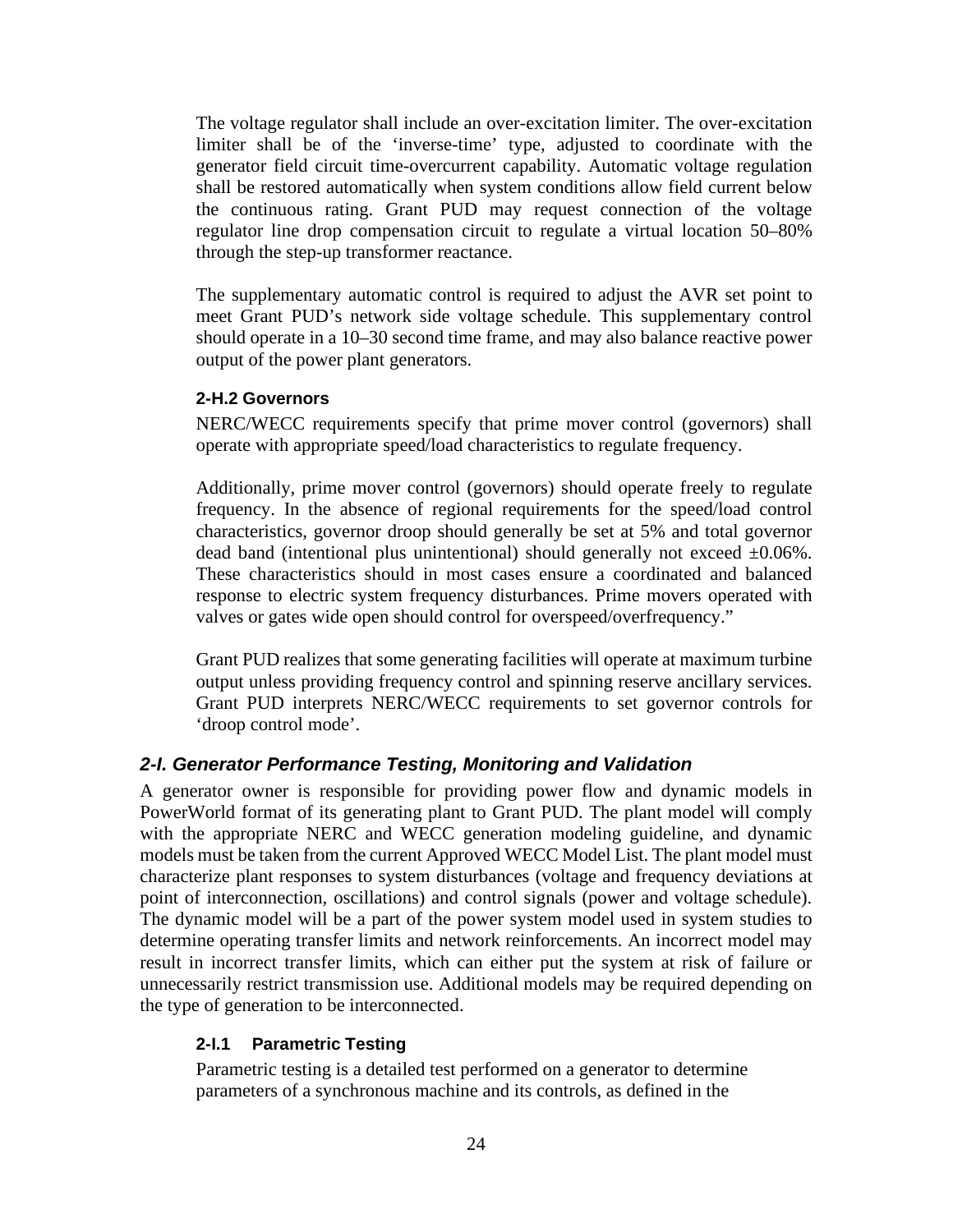WECC test guidelines. Parametric testing shall be done for the following equipment:

- Synchronous machines
- Exciter and voltage regulators
- Turbine governor
- Power System Stabilizer (PSS)
- Over-Excitation Limiter (OEL)

Typical data can not be substituted for actual parametric test data which is required for every generator greater than 10 MW:

- On a new generator during commissioning.
- When the generator or turbine is retrofitted.
- When the generator controls are replaced or retuned.
- When a severe discrepancy is observed in performance validation.

#### **2-I.2 Performance Validation**

Performance validation of the generator model is done using measurements recorded during actual disturbances and tests. Recorded generator voltage and frequency are input into the model to verify that simulated real and reactive power responses are in good agreement with the recorded responses. Owners of generation facilities shall provide an Evidence of Performance Validation every five years in accordance with NERC/WECC reliability requirements. Performance validation shall include:

- Responses to at least three frequency excursions greater than 0.1 Hz (alternatively 1% speed or 20% power reference steps);
- Responses to at least three voltage changes greater than 2% (alternatively 2% voltage reference steps).

#### **2-I.3 Performance Monitoring**

The transmission operator at the POI will monitor performance of the generating plant by taking measurements of bus voltage and frequency, generator current and power, and, if applicable, control signals sent to the generating plant.

Performance monitoring is recommended for use with performance validation. The transmission operator will collect disturbance data and will perform performance validation. If a severe discrepancy is observed, the owner of the generation facility shall be required to perform parametric testing of the generation equipment in question. See section 3-G for additional requirements for performance and disturbance monitoring.

#### *2-J. Generator Black-start Capability*

Black-start is the term describing the startup of a generating plant under local power, isolated from the power system. Black-start capability is needed in some rare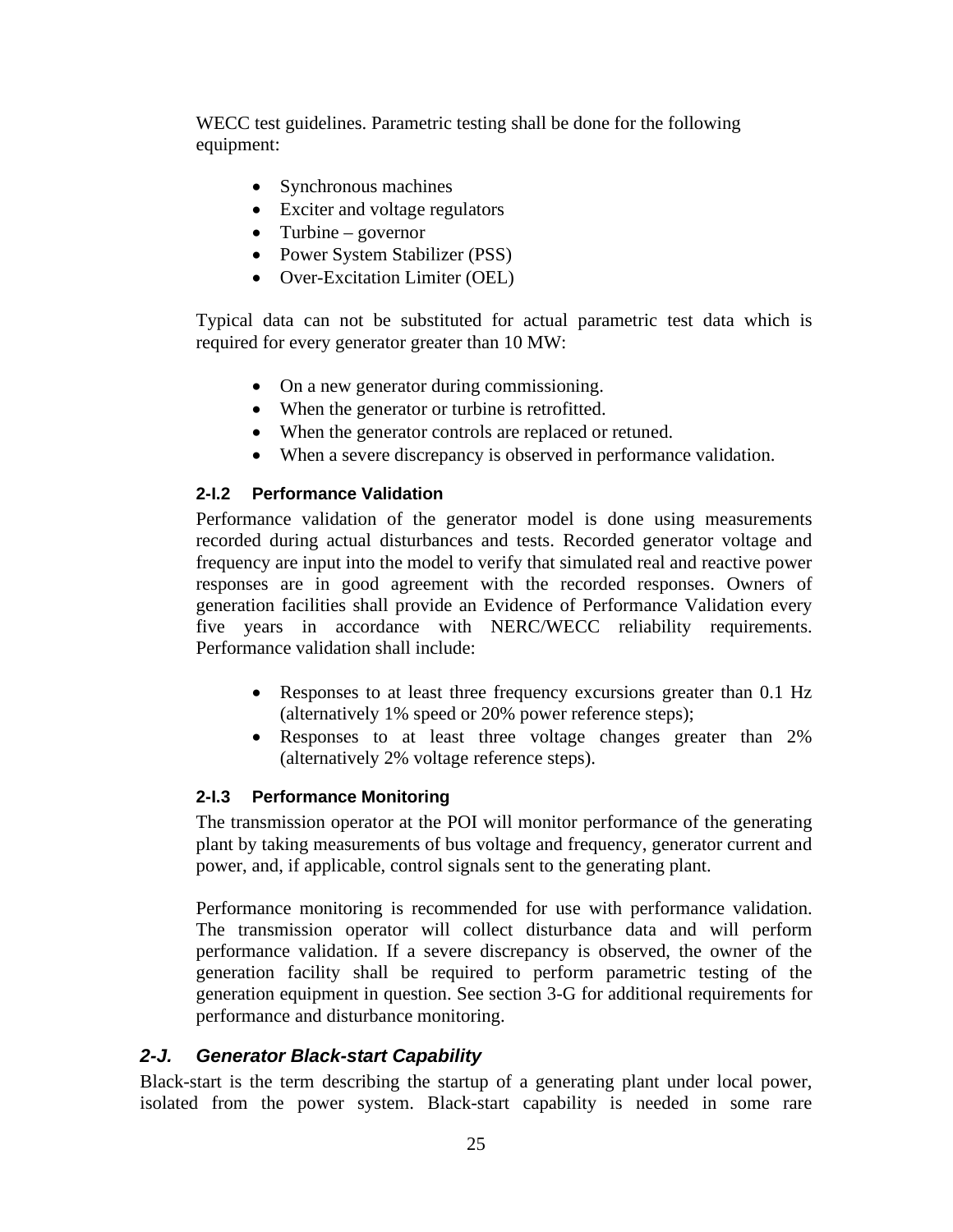circumstances, depending on the size and location of the generation facility. It is generally not needed for small generators or for projects that are near other major generation. When black-start capability is requested by Grant PUD, this capability will be addressed in the planning and review process. The requests will then be indicated on the Interconnection Agreement. Loads which are scheduled and available for black-starts are selected to avoid the trip-out of generation units by exceeding frequency and voltage set points. During the restoration, the tapped connection must be able to be opened to avoid interference with Grant PUD restoration procedures on Grant PUD's transmission path.

Considerations related to black-start capability include the following:

- 1. Proximity to other major generation facilities (i.e. Can startup power be provided more efficiently from an existing plant?)
- 2. Location on the transmission system (i.e. Is the generation facility near major load centers and far from generation?)
- 3. Cost of on-site start-up
- 4. Periodic testing to ensure personnel training and capability.

## *2-K. Small Scale Generator Facility Planning Requirements*

Small customer-owned generation facilities (0–10 MVA) can usually be connected to Grant PUD substations via a power circuit breaker and a radial line or may be able to be connected to Grant PUD's existing Distribution System. Additionally, all interconnection configurations, including station bus arrangements, shall conform to Grant PUD's Transmission Planning Guidelines and Distribution Planning Guidelines. All cases need to be modeled and evaluated separately due to the technical nature of each generation application.

Customer-owned generating facilities that qualify for Net Metering (100 kW or less and energy sources such as hydroelectric power, fuel cell, photovoltaic generation, and wind energy conversion system), should refer to Grant PUD's net metering requirements as specified in its Customer Service Policies Manual.

Generation, not qualifying for net metering, up to 10 MVA will typically require a dedicated feeder from a three-phase distribution substation while generation smaller than 3.5 MVA may be able to be connected on an existing feeder along with other customers. **In all cases Grant PUD shall allow only one customer-owned generating facility per distribution substation with circuit breakers typically required at both the substation and generator locations.**

Generation greater than 10 MVA will typically require a 115 kV or 230 kV, three phase connection. The generator(s) shall be connected to a 115 kV or 230 kV high voltage line and may also require additional breakers and/or transmission line connections depending on contractual requirements and Interconnection System Impact Study results. Typical configurations are described in Grant PUD's Transmission Planning Guidelines and protection schemes are shown in section 3-D, Generator Configuration and Protection.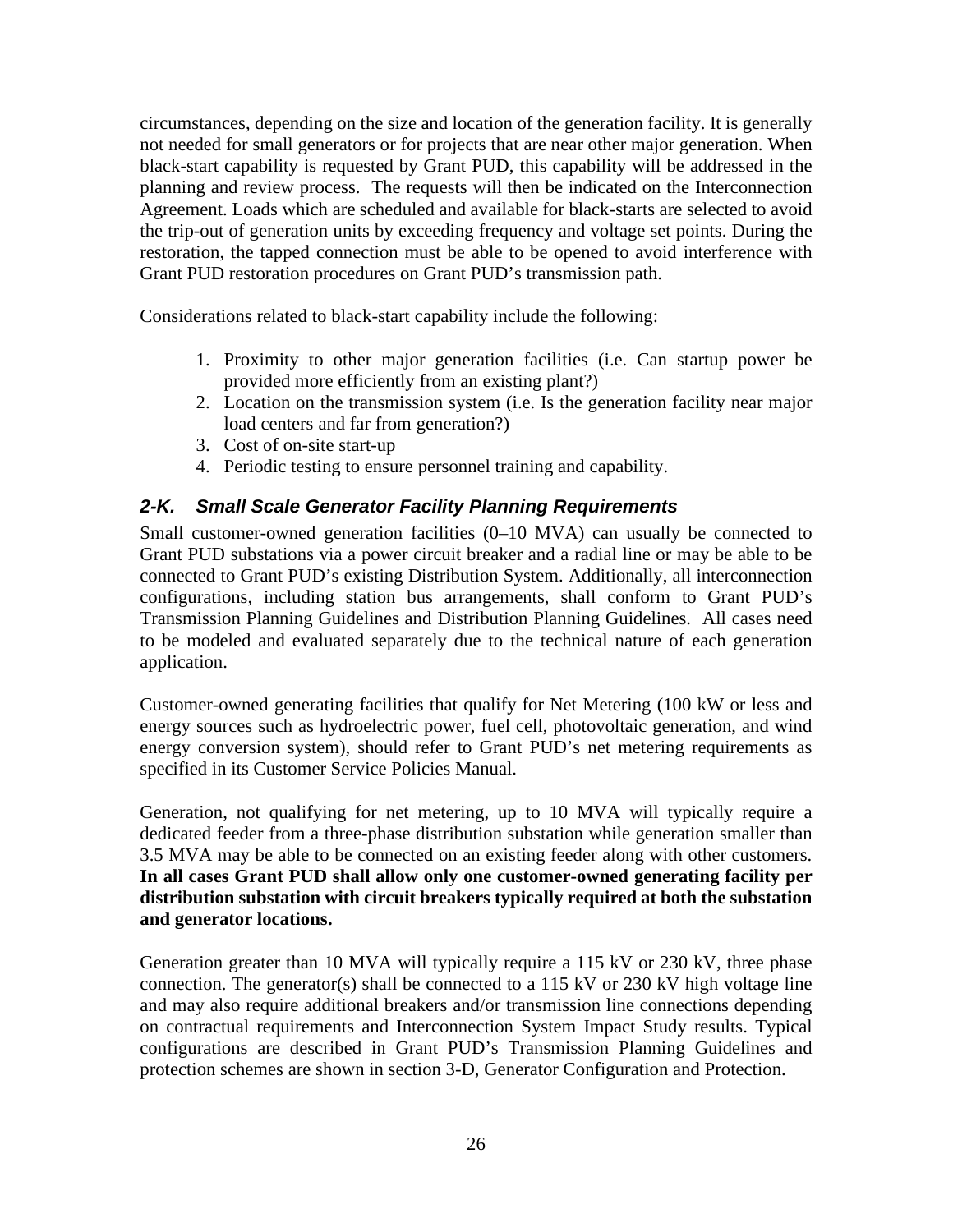# **3. Protection Requirements**

## *3-A. Introduction*

The protection requirements identified in this document address the following objectives:

- Minimize risk to the general public, Grant PUD and other utility personnel.
- Minimize property damage to the general public, Grant PUD, and its customers.
- Minimize adverse operating conditions affecting Grant PUD and its customers.
- Comply with all current NERC, WECC, RC and NWPP protection criteria in existence.

In order to achieve these objectives, certain protective equipment (relays, circuit breakers, etc.) must be installed. These devices ensure that faults or other abnormal conditions the appropriate equipment is promptly disconnected from Grant PUD's Electric system. Protective equipment requirements depend on the plan of service. Significant issues that could affect these requirements include:

- The location and configuration of the proposed connection.
- The level of existing service and protection to adjacent facilities (including those of other Grant PUD customers and potentially those of other utilities).
- The connection of a line or load that coincidentally connects a generation resource, which was not previously connected to Grant PUD's Electric system. In this case, the Requester will also have to follow the additional requirements for interconnection of generation resources.

Grant PUD will work with the Requester to achieve an installation that meets the Requester's and Grant PUD's requirements.

Grant PUD will not assume any responsibility for protection of Requester's equipment. Requester is solely responsible for protecting their equipment in such a manner that faults, imbalances, or other disturbances do not cause damage to their facilities or result in problems with other customers.

## *3-B. Protection Criteria*

The protection system must be designed to reliably detect faults or abnormal system conditions and provide an appropriate means and location to isolate the equipment or system automatically. The protection system must be able to detect power system faults within the protection zone. The protection system should also detect abnormal operating conditions such as equipment failures or open phase conditions. Special relaying practices may be required for system disturbances, such as undervoltage or underfrequency detection for load shedding or reactive device switching. For some generation and end-user facilities, the Requester may be required to participate in special protection schemes or RAS including automatic tripping or damping.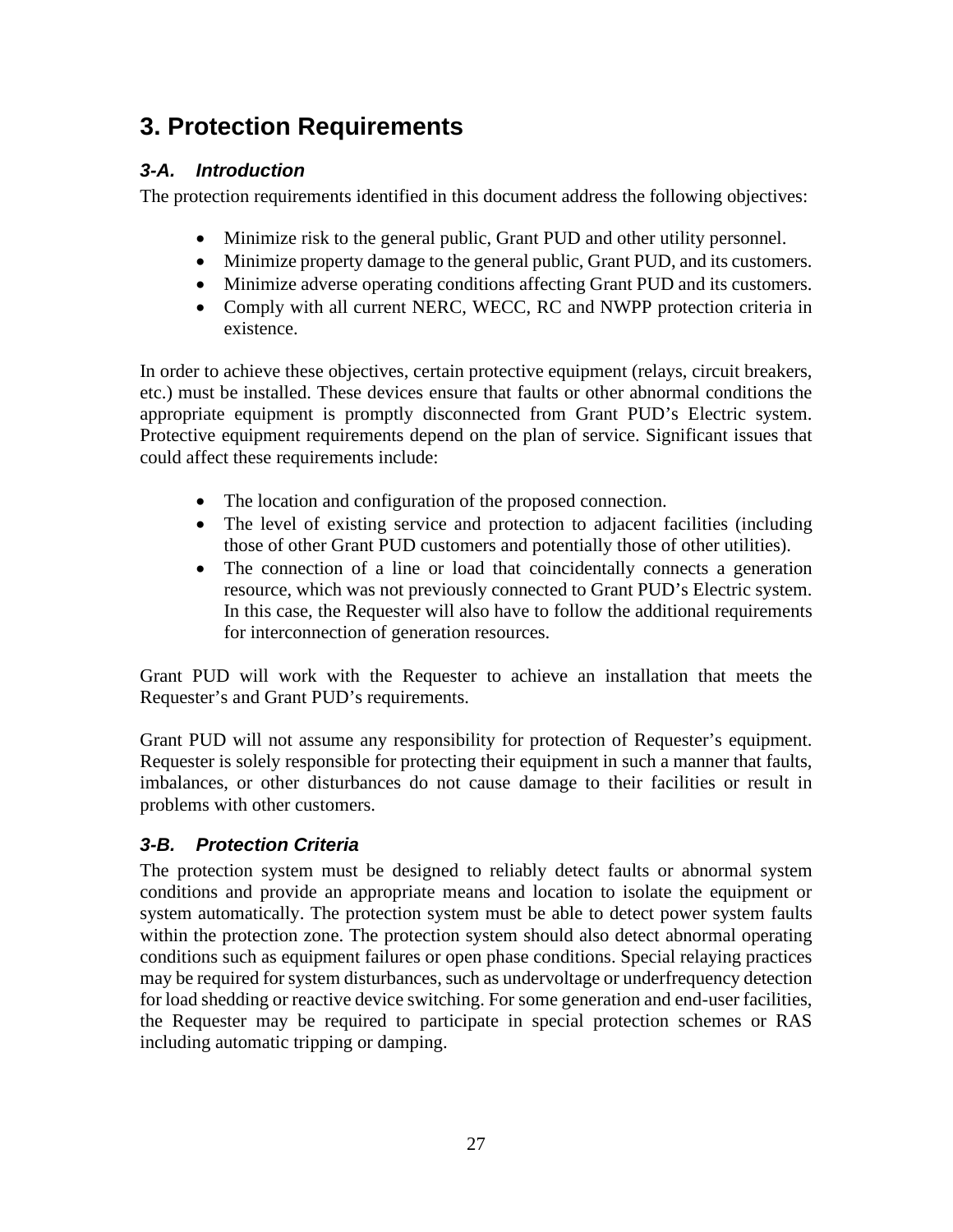#### **3-B.1 General Protection Practices**

The following summarizes the general protection practices as required by NERC and WECC, as well as specific practices and applications as applied to Grant PUD's transmission lines and interconnections. The protection schemes and equipment necessary to integrate the new connection must be consistent with these practices. Table 3-1 specifies maximum allowable operating times for protection systems and breakers by voltage category.

#### **a. Protection Requirements for All Voltages**

- 1. Relays and circuit breakers, etc. are required at the POI, or a connecting substation to isolate Grant PUD equipment from the Requester's system during faults.
- 2. At the POI, the Requester is not allowed to energize a de-energized line connected to Grant PUD's Electric system without approval of Grant PUD's System Operator.
- 3. Breaker reclose supervision (automatic and manual including SCADA) may be required at the connecting substation and/or electrically 'adjacent' stations; e.g., hot bus and dead line check, synchronization check, etc.
- 4. Dual batteries are not required, but each set of relays must have its own separately protected DC source.
- 5. Relay settings shall not infringe upon Grant PUD's ability to operate at maximum transfer levels.
- 6. Protection schemes shall be designed with sufficient test switches and isolating devices to provide ease of testing and maintenance without the necessity for lifting wires. Isolating switches shall be alarmed or operating and maintenance tagging procedures developed and followed to assure switches are not inadvertently left in an open position.
- 7. The POI protection system security and dependability and their relative effects on the power system must be carefully weighed when selecting the protection system.
- 8. Grant PUD reserves the right to review and recommend changes to the protection system and settings for POI protection equipment.
- 9. If required, automatic underfrequency load tripping total trip time, including relay operating time and breaker operating time, shall not exceed 14 cycles. Any underfrequency load tripping must comply with the NERC, WECC, RC and NWPP requirements.
- 10. Use of capacitive voltage transformers (CVTs) and magnetically-coupled voltage transformers (MVTs) are generally acceptable for protection purposes.
- 11. Use of bushing potential devices for protective relaying, or to respond to overvoltages and frequency deviations, may not be appropriate.
- 12. Current transformers used for protective relaying should generally have a C800 accuracy class rating.
- 13. Total fault-clearing times, with or without a pilot scheme, must be provided for Grant PUD review and concurrence. Breaker operating times, relay makes, types and models, and relay settings must be identified specifically.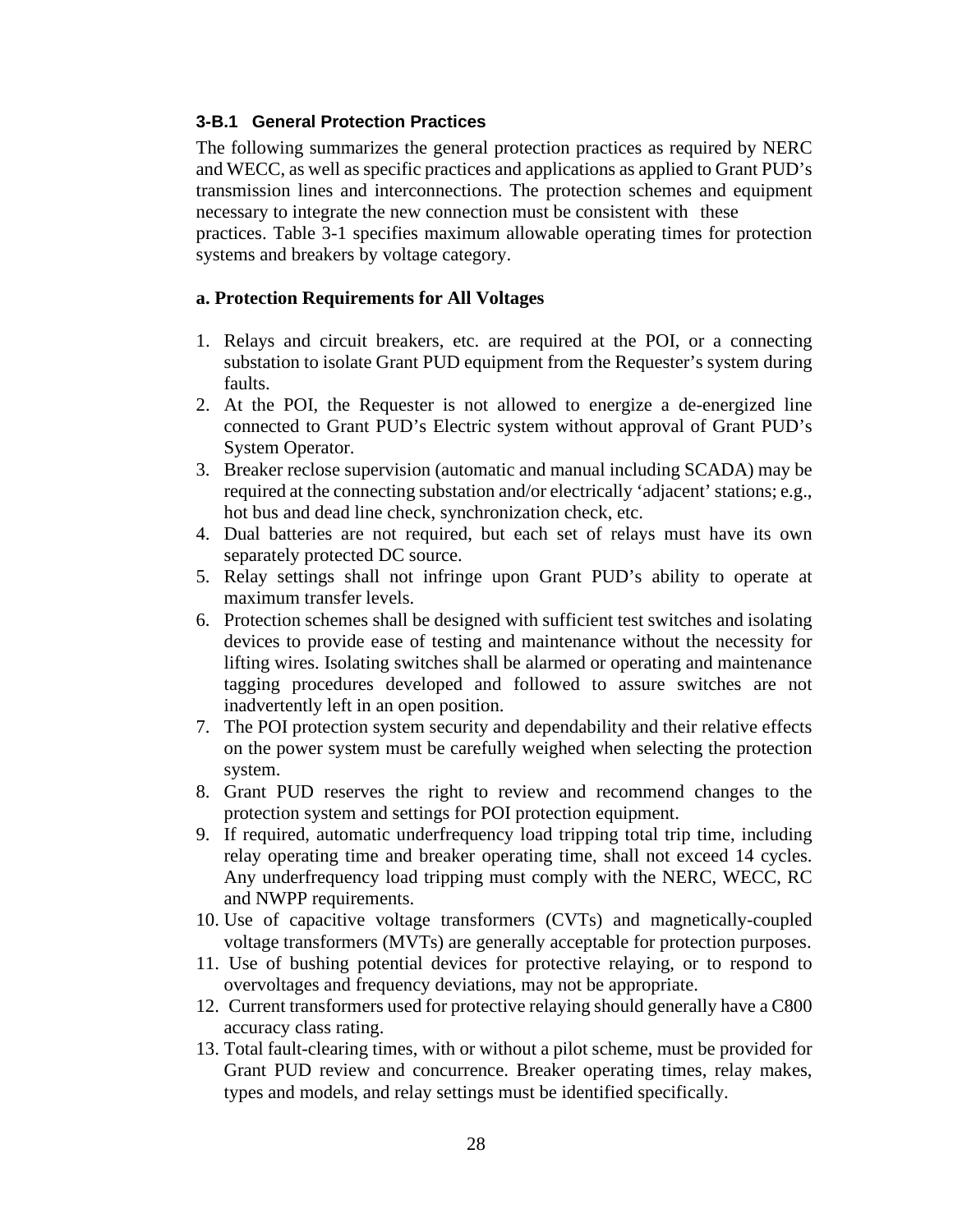14. Generator protection shall meet WECC under/overvoltage and under/over frequency requirements as specified in Section 3-D3.

#### **b. Additional Protection Requirements for Voltages Below 115 kV**

- 1. Redundant or overlapping relay systems are required such that no single protection system component failure would disable the entire relay system and result in the failure to trip for a fault condition.
- 2. Multi-shot automatic reclosing is allowed for single and multi-phase faults. The total number of automatic recloses should not exceed three.

#### **c. Additional Protection Requirements for Voltages 115 kV and Above**

- 1. Breaker failure relays (BFR) are required. Total time for BFR scheme fault clearing must not exceed eight cycles for three cycle breakers. Clearing time may be longer for slower breakers. System requirements may dictate faster BFR operating times. Breaker failure relays need not be redundant.
- 2. Dual circuit breaker trip coils are required.
- 3. Redundant relay systems are required if a single point of failure could disable the entire relay system. Both relay systems shall contain an instantaneous trip element with the ability to output a trip in 1.5 cycles or less, for faults within 80% of the line. If ground distance elements are used, the relay must include ground overcurrent elements to provide tripping for high-resistance ground faults.
- 4. A pilot telecommunication scheme must be installed for either of the following conditions: 1) high-speed clearing is necessary for any fault location for stability purposes or 2) remote tripping for equipment protection. If a pilot telecommunications scheme is required for stability purposes, it must be redundant or designed to allow high speed tripping by the protective relays upon failure of the pilot scheme.
- 5. The relay systems shall provide backup protection for loss of the telecommunication channel(s).
- 6. The selected pilot schemes and telecommunication system must be compatible with existing Grant PUD protection and telecommunications equipment.
- 7. The telecommunications and pilot scheme channels required for protection systems should be continuously monitored via SCADA.
- 8. Redundant relays shall not be connected to a common current transformer secondary winding.
- 9. Directional relay systems are required on all non-radial connections.
- 10. Automatic reclosing for single line-to-ground faults shall be no faster than 35 cycles.
- 11. Automatic reclosing is allowed for multiphase faults.
- 12. Multi-shot automatic reclosing may be required for automatic line sectionalizing schemes. The total number of automatic recloses should not exceed three.

#### **e. Additional Protection Requirements for Voltages at 230 kV**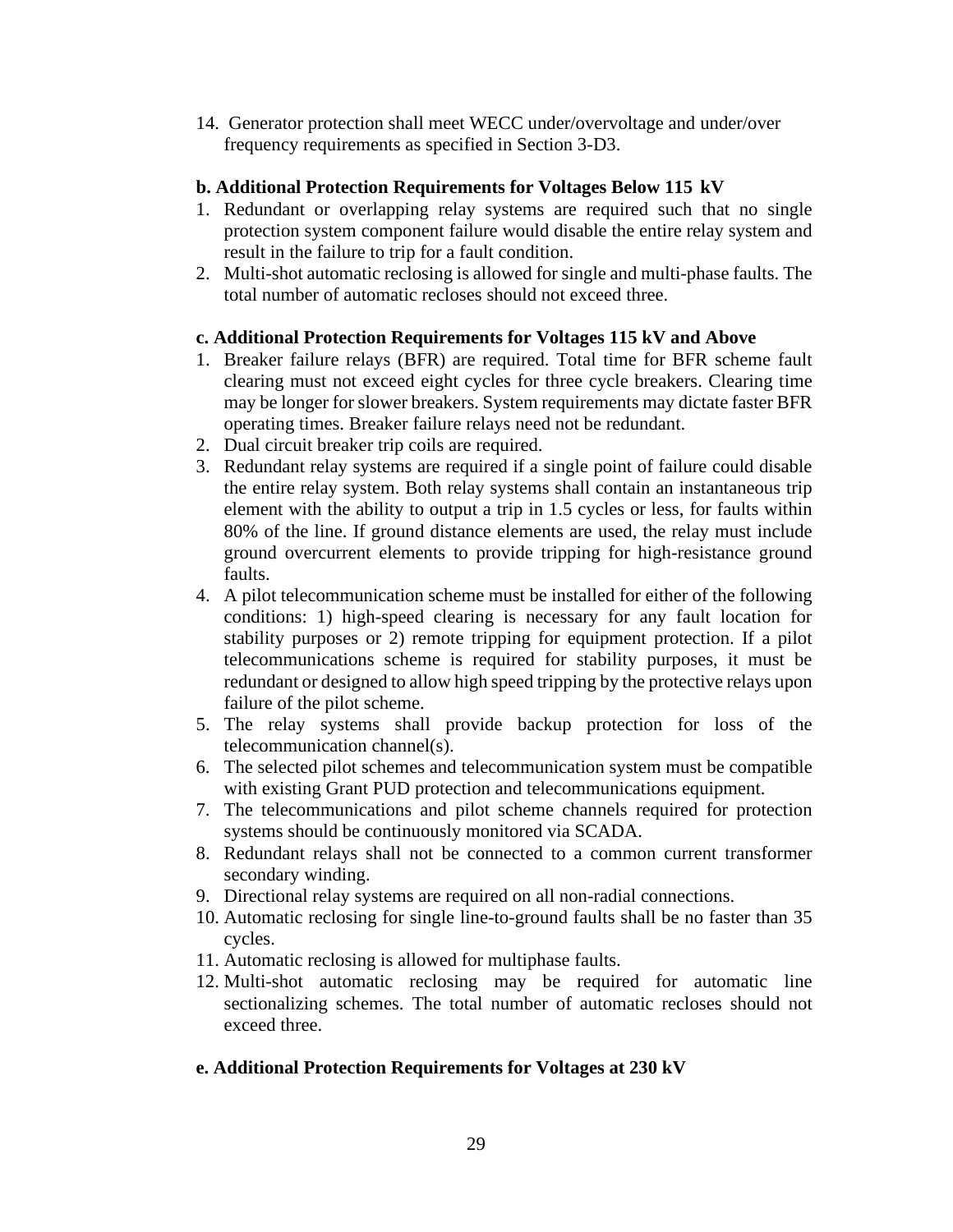- 1. For most lines, total fault clearing time with a pilot scheme must not be more than four cycles, including relay and breaker operating times. Slower times may be acceptable for some lines. Refer to Table 3.1.
- 2. Automatic reclosing for single line-to-ground faults shall be no faster than 20 cycles and usually no slower than 60 cycles.
- 3. Automatic reclosing is not allowed for three phase faults. It is acceptable to block reclosing for time-delayed trips or loss of all pilot channels on the protected line.

#### **3-B.2 Protection Measures**

Protection systems must be capable of performing their intended function during fault conditions. The magnitude of the fault depends on the fault type, system configuration, and fault location. It may be necessary to perform extensive model line tests of the protective relay system to verify that the selected relay works properly for various system configurations. Power system swings, major system disturbances and islanding may require the application of special protective devices or schemes. The following discussion identifies the conditions under which relay schemes must operate.

#### **a. Phase Fault Detection**

The relay system must be able to detect multi-phase faults and trip at high speed for high fault currents. Non-directional overcurrent, directional overcurrent, distance, and line differential relays may be applicable depending on system requirements. In-feed detection to faults within the power system usually requires directional current-sensing relays to remove the contribution to the fault from the POI. The distance relay (21) is a good choice for this application since it is generally immune to changes in the source impedance.

#### **b. Ground Fault Detection**

Ground fault detection has varying requirements. The availability of sufficient zero-sequence current sources and the ground fault resistance both significantly affect the relay's ability to properly detect ground faults. The same types of relays used for phase fault detection are suitable for ground fault detection. If ground fault distance relays are used, backup ground time-overcurrent relays should also be applied to provide protection for the inevitable high-resistance ground fault.

#### **c. Islanding**

Islanding describes a condition where the power system splits into isolated load and generation groups, usually when breakers operate for fault clearing or system stability remedial action. Grant PUD does not allow islanding conditions to exist that include its facilities, except for a controlled, temporary, area-wide grid separation. Where generation is connected, implications of islanding must be addressed to minimize adverse impacts on connected end-user facilities.

During an islanded condition or system disturbance, power swings may result which can affect the operation of protective relays, especially distance relays. Out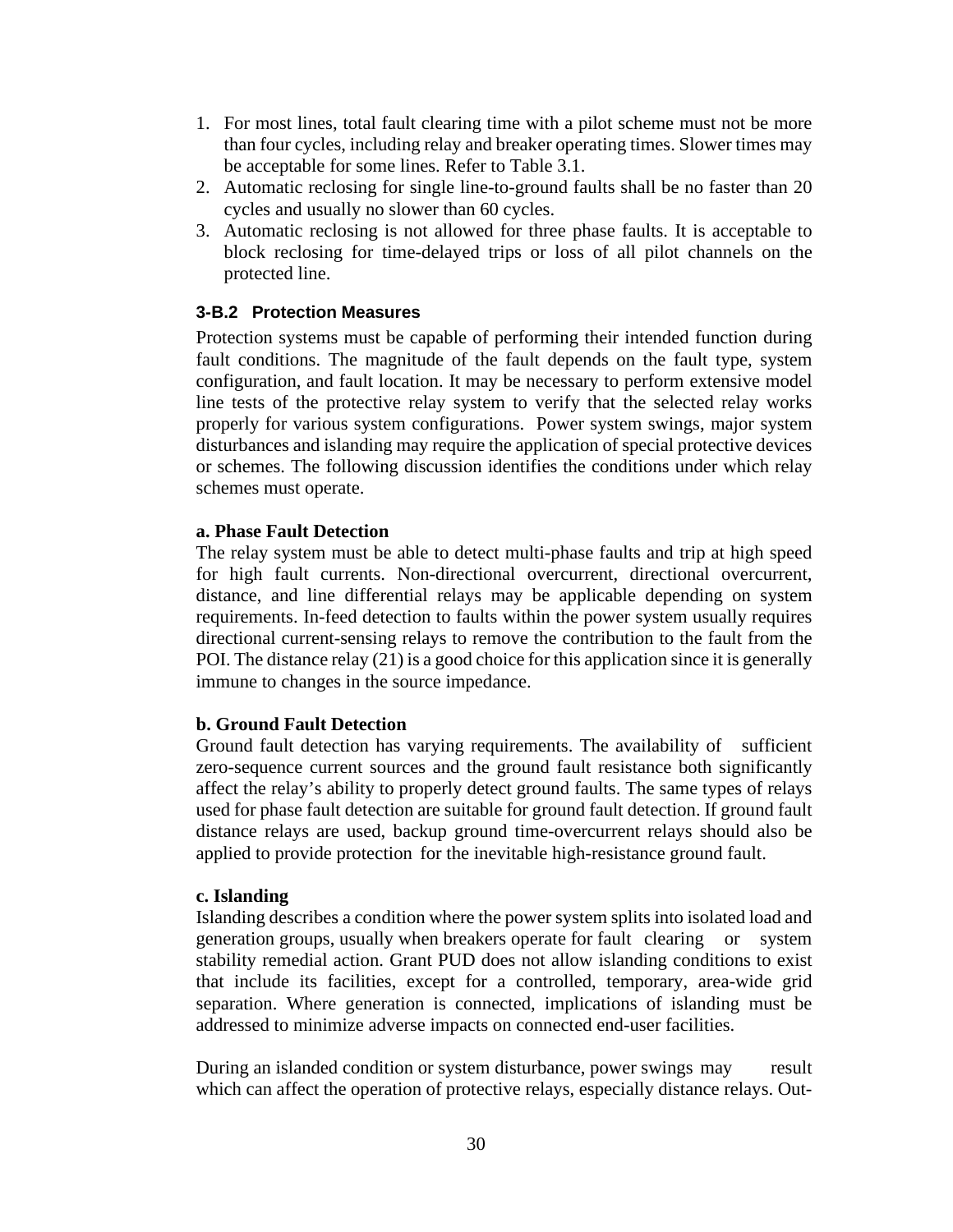of-step blocking is commonly available for distance relays to prevent them from operating during a power swing. However, the application of such schemes must be coordinated with Grant PUD to assure that the blocking of the distance elements will not result in inappropriate or undesirable formation of islands.

#### **d. Relay Performance and Transfer Trip Requirements**

Relay systems are designed to isolate the transmission line and/or other facilities from Grant PUD's Electric system. However, the performance (clearing time speed) of these local relay systems and the associated isolating devices (circuit breakers, circuit switchers, etc.) will vary. The protection equipment of the new connection must, at least maintain the performance level of the existing protection equipment at that location. This may require transfer trip (pilot telecommunications) to insure high-speed and secure fault clearing. Other types of pilot tripping such as current differential may also be acceptable if the scheme chosen can achieve the total clearing times required. Transfer trip is required when any of the following conditions apply to the new connections:

- 1. Transient or steady-state studies identify conditions where maintaining system stability requires immediate high-speed separation of the POI facility from the power system.
- 2. Special operational control considerations require immediate separation of the POI from Grant PUD's Electric system.
- 3. Extended fault duration represents an additional safety hazard to personnel and can cause significant damage to power system equipment.
- 4. Slow clearing or other undesirable conditions such as extended overvoltages or ferroresonance which, cannot be resolved by local conventional protection measures, will require the addition of pilot tripping using remote relay detection at other substation sites. This scenario is a distinct possibility should a Grant PUD circuit that connects other customer loads become part of a 'local island' that includes a generator.
- 5. When remote circuit breaker tripping is required, in order to clear faults in a transformer not terminated by a high side breaker, high-speed transfer tripping will be required. The transfer trip may also be required to block automatic reclosing. Other unique configurations may impose the same requirement.
- 6. Relay operate times are adjusted to coordinate for faults on the local configuration such as a three terminal lines, fault currents available, etc. Total clearing times must be less than those listed in Table 3-1. Refer to Section 5-D for telecommunication issues as they pertain to control and protection requirements.

| <b>Connection</b> | Total Clearing   Maximum |                  | PCB Trip | <b>Time Delayed</b> |
|-------------------|--------------------------|------------------|----------|---------------------|
| Voltage           | Time                     | Operate<br>Relay | Time     | Tripping            |
| Line-Line         | (Cycles)                 | Time             | (Cycles) | Acceptable?         |
| rms)              |                          | (Cycles)         |          |                     |
| $<$ 115 kV        | $< 9-11*$                | $< 4.6*$         |          | Yes                 |

#### **Table 3-1 Relay and Breaker Operating Times by System Voltage**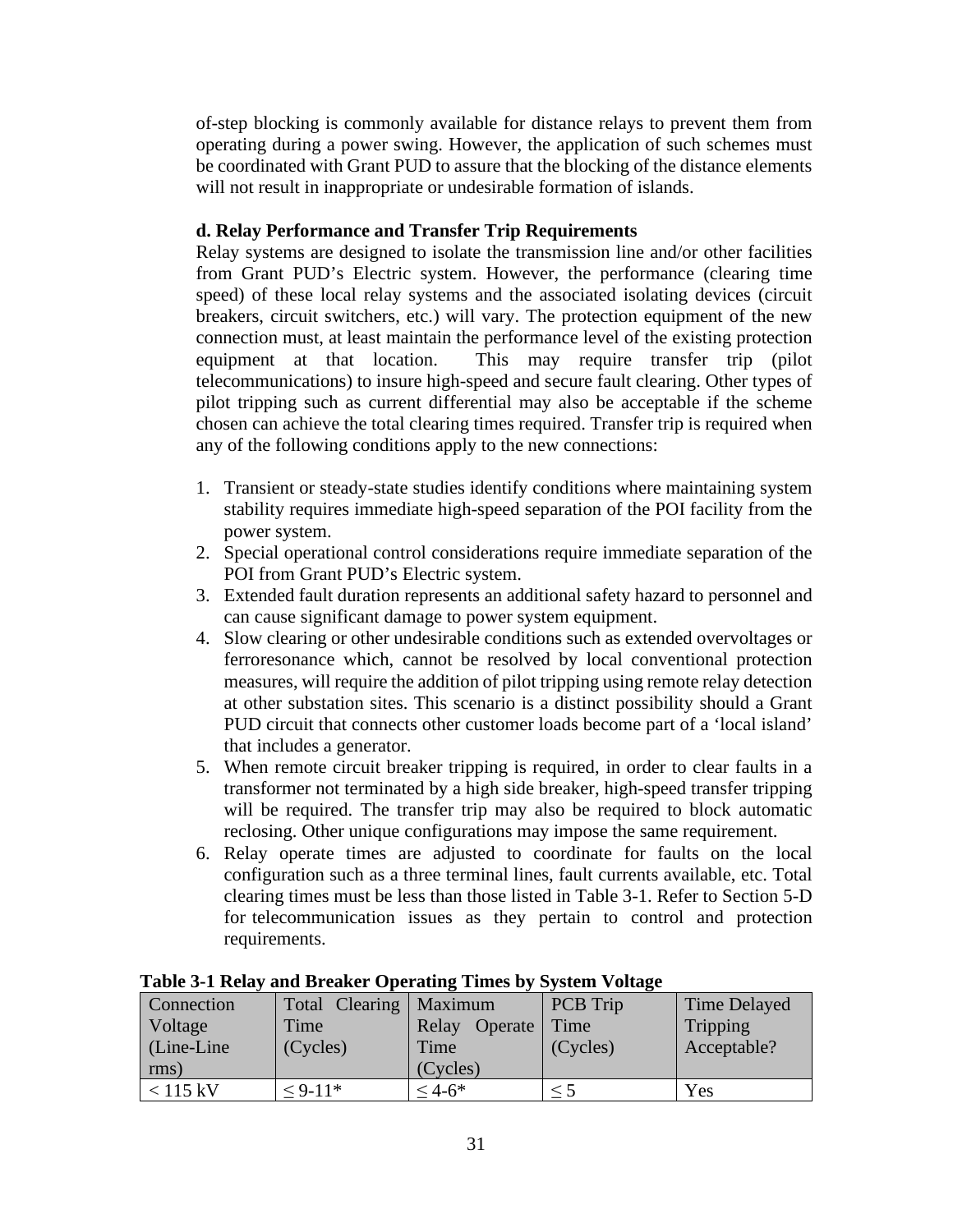| $115$ kV | ワネ<br>$\mathbf{v} = \mathbf{v}$<br>$\overline{\phantom{a}}$ | $-4*$   | $ \sim$ | $\mathbf{r}$<br><b>Y</b> es |
|----------|-------------------------------------------------------------|---------|---------|-----------------------------|
| 230 kV   | $4 - 6*$                                                    | . $-4*$ |         | 'es/No**                    |

\* Relay operating and total clearing times are for instantaneous element trips at the terminal closest to the fault. Inverse time and time delayed elements are considerably longer. Sequential instantaneous or time delay tripping may occur at the remote terminal.

\*\* Transfer trip or other communications aided-tripping may be required.

#### **e. Synchronizing and Reclosing**

If the connection is made to an existing line, automatic reclosing schemes at the remote line breakers may need to be modified. On transmission lines below 230 kV, automatic-sectionalizing schemes may be installed to isolate a portion of the system that has a permanent fault. This includes multi-shot automatic reclosing at remote terminals. A new interconnection should be compatible with such existing schemes. Section 3-D identifies protection requirements specifically related to generator additions.

#### *3-C. Protection System Selection and Coordination*

#### **3-C.1 Protection Requirements for the Interconnecting System**

If the Requester is responsible for furnishing and installing the protective relay systems on their side of the POI, Grant PUD will supply the Requester with a list of protective relay systems considered to be suitable for use. Should the Requester select a relay system not on the Grant PUD approved list, Grant PUD reserves the right to perform a full set of acceptance tests prior to granting permission to use the selected protection scheme. Alternatively, the Requester, its relay vendor, or other designee, may perform, with Grant PUD witnessing, thorough model line tests of the proposed relay system. If there are special performance requirements for the protective relays at the POI, Grant PUD will notify the Requester.

#### **3-C.2 Protection System Coordination and Programming**

The following are basic considerations that must be used in determining the settings of the protection systems. Depending upon the complexity and criticality of the system at the POI, complete model line testing of the protection system, including the settings and programming, may have to be performed prior to installation to verify the protection system performance.

- a. Fault study models used for determining protection settings should take zerosequence impedances into account. Up-to-date fault study system models shall be used.
- b. Protection system applications and settings should not normally limit transmission use. NERC/WECC relay loadability criteria shall be followed.
- c. Application of zone three relays or other relays with settings overly sensitive to overload or depressed voltage conditions should be avoided.
- d. Protection systems should prevent tripping for stable swings on the interconnected transmission system.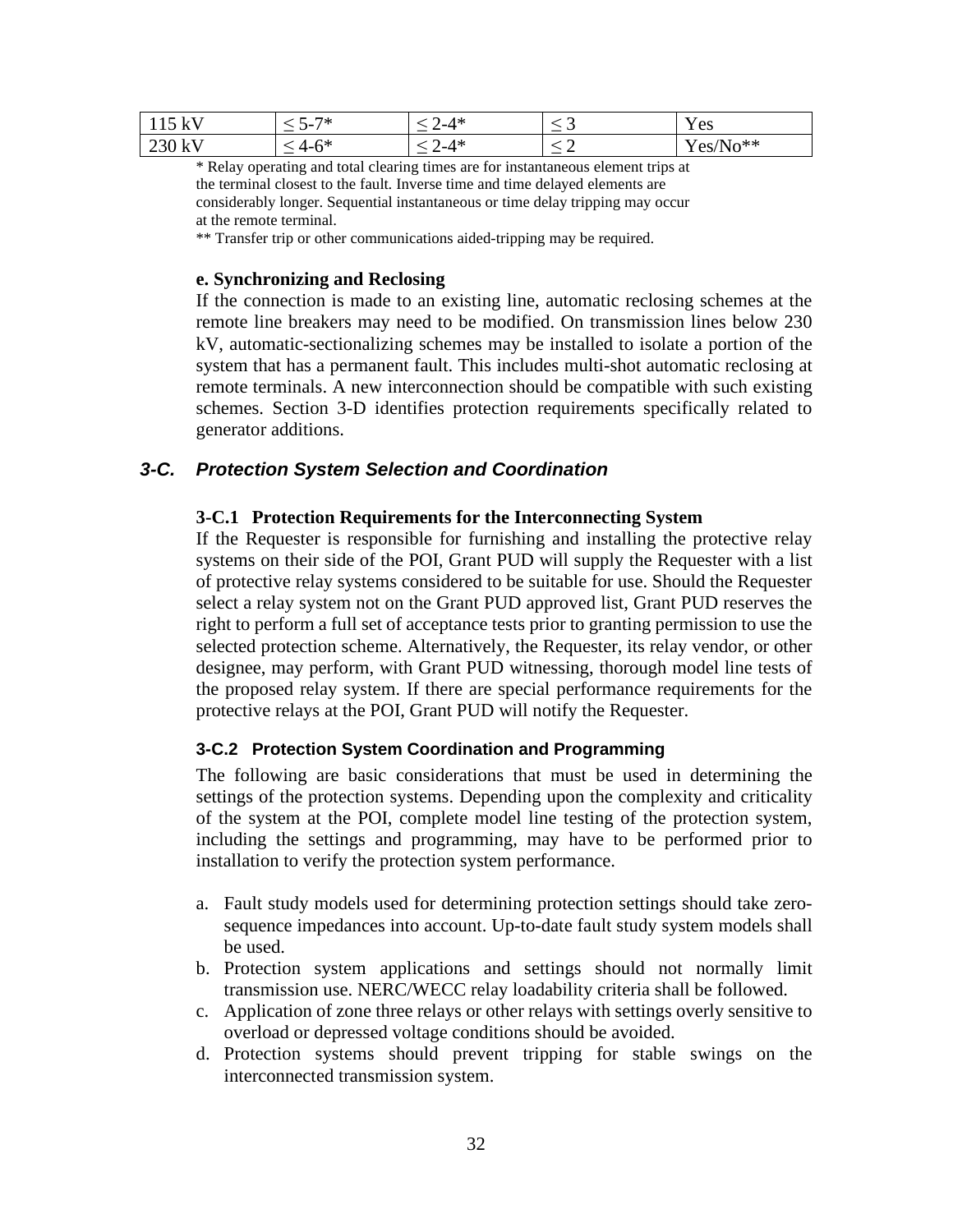- e. Protection system applications and settings should be reviewed whenever significant changes in generating sources, transmission facilities, or operating conditions are anticipated.
- f. All protection system trip mis-operations shall be analyzed for cause, reported, and corrective action taken in accordance with NERC Reliability Standards.

#### **3-C.3 Relays for the Point of Interconnection**

The following list of relays has been developed in recognition of varied interconnection requirements. Relay performance under certain fault scenarios is also a consideration in the selection of these relays. The specific relays used must be functionally consistent with and complementary to Grant PUD's general protection practices identified in Section 3-B1.

The relay functions generally necessary to serve this purpose as used by Grant PUD may include:

- a. Phase overcurrent (non-directional) (50/51)
- b. Neutral overcurrent (non-directional) (50/51-N)
- c. Zone distance (phase or phase and ground distance) (21/21-N)
- d. Directional ground overcurrent (67-N)
- e. Ground overcurrent (51-G) or ground fault detection scheme (59-Z)
- f. Over/under voltage (59/27)
- g. Over/under frequency (81)
- h. Instantaneous overvoltage (ungrounded high side) (59)
- i. Remote automatic breaker reclose supervision (79-X) (HB/DL, HB/HL with synchronism check)
- j. Current differential (87)

Except as otherwise agreed by Grant PUD, Grant PUD will furnish, install, operate and maintain all relaying at the POI for the purposes of protecting Grant PUD's Electric system. Other relaying for protection of the Requester's equipment will be the responsibility of the Requester. All relays, which can adversely affect Grant PUD's Electric system, shall be of 'utility grade' quality, subject to review by Grant PUD.

Refer to Section 5-D for telecommunication issues as they pertain to control and protection requirements.

## *3-D. Generator Configuration and Protection*

Integration of new generation has special requirements in addition to the previously described protection requirements. This section primarily deals with the protection requirements for the integration of synchronous and induction rotating machines. The actual protection requirements and choice of relay type will vary depending upon several factors:

• MVA capacity of the generation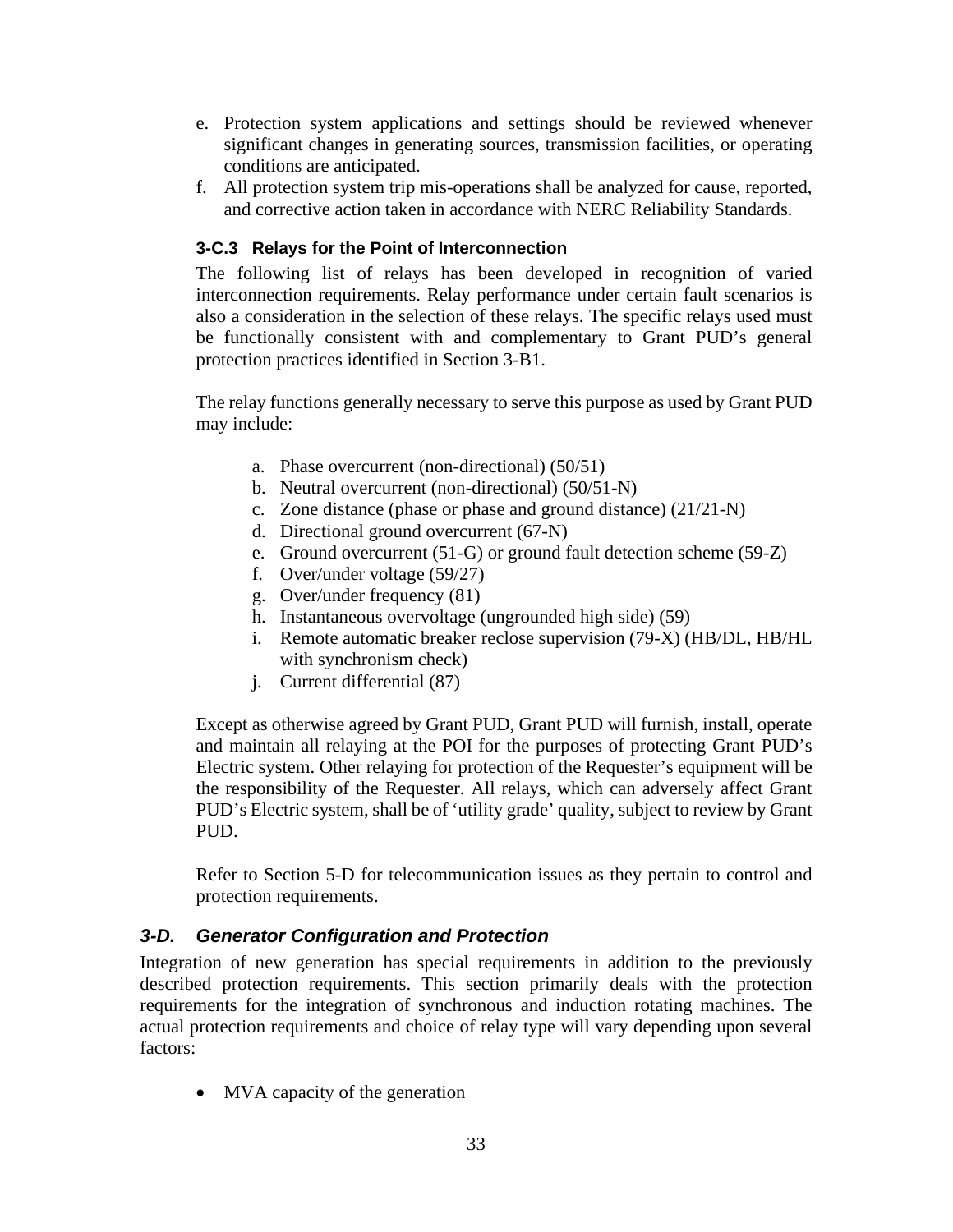- Type of generation: synchronous or non-synchronous
- Location of the generation interconnection on the transmission grid
- Voltage level of the generation interconnection
- Transformer winding configuration for the generator step-up transformer and/or interconnecting transformer
- Change in the fault current capacity as a result of the added generation
- Availability of telecommunications facilities

#### **3-D.1 Fault Protection**

Protective relays will be required to detect phase and ground faults on the generator interconnection. The relay systems shown in Figure 3-1 are designed to isolate the generator from Grant PUD's Electric system at or near the POI. However, the performance (clearing time speed) of these local relay systems and the associated isolating devices (circuit breakers, circuit switches etc.) will vary. In most cases, protective devices described in Section 3-B will also be appropriate for this interconnection.

Ground fault detection has varying requirements. The most significant consideration in the ability to detect ground faults on Grant PUD's Electric system is the winding configuration of the transformer connecting the generator to the Electric System. The scenarios below assume that the generator is connected to the low-voltage side of this transformer.

#### **Transformer Grounded Wye (YG) Connection on Grant PUD's Electric System Side**

This is Grant PUD's required transformer connection when adding a new generation resource to the transmission grid. The transformers will either be YG-Δ or YG-Δ-YG. Either of these connections provides a solid ground source for the transmission grid. Other transformer configurations are disallowed.

For a transformer connected with a grounded-wye on the primary (high voltage) side, a ground overcurrent relay (50/51-G) connected in the neutral of the wye winding provides transmission fault detection. This relay also protects the transformer.

A directional ground overcurrent relay (67-N) is generally provided for detection of ground faults in the transmission system when transformer connections are of the types identified above. Since this relay function complements zone-distance protection used for phase fault detections, it is included in many presently manufactured relays. See Figure 3-1 for a typical example of this configuration.

#### **Generation Integration Configuration diagrams**

The following Figure 3-1 shows recommended protection schemes on a typical configuration.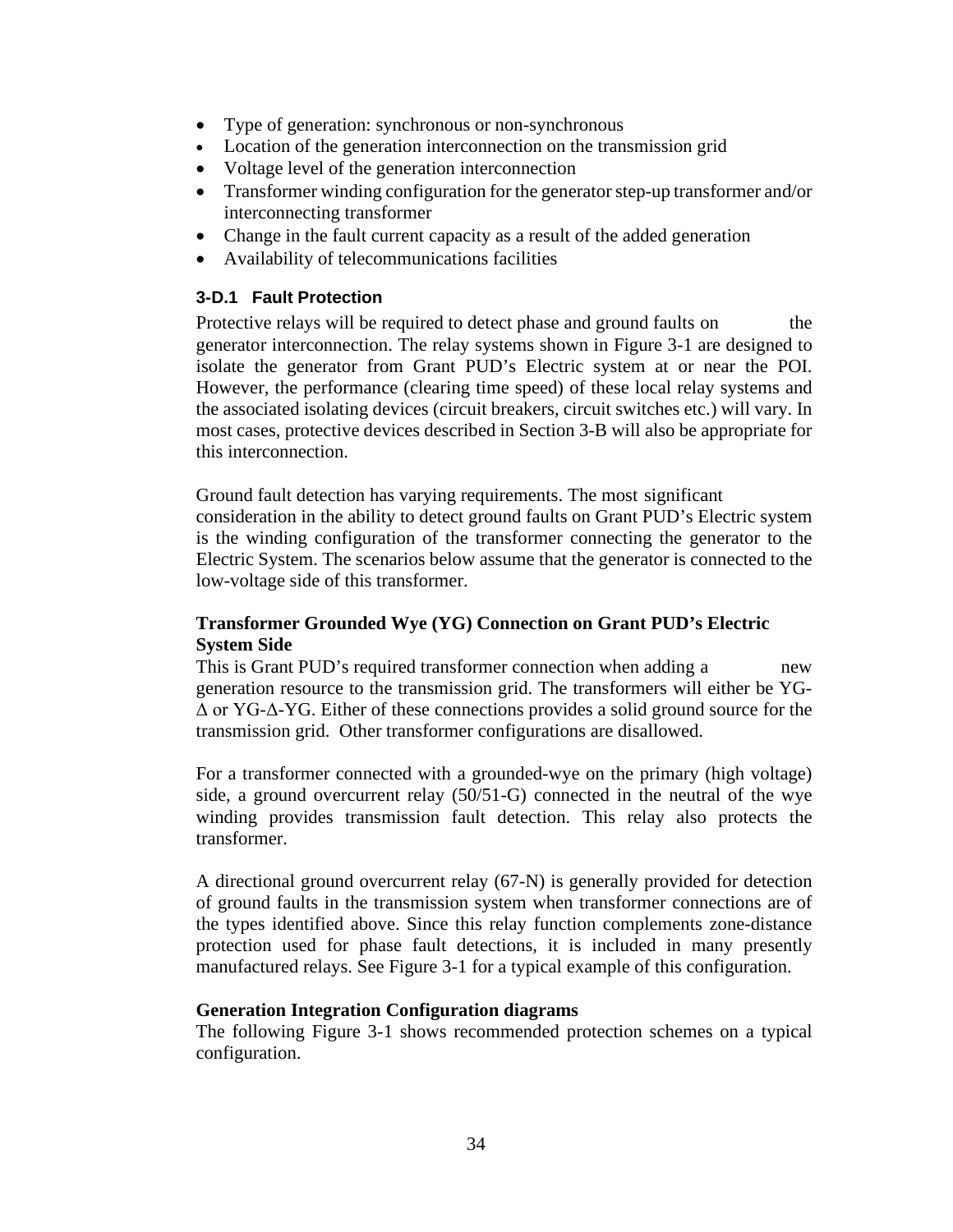

**Figure 3-1 Typical Integration of Generation into a Transmission Level Substation**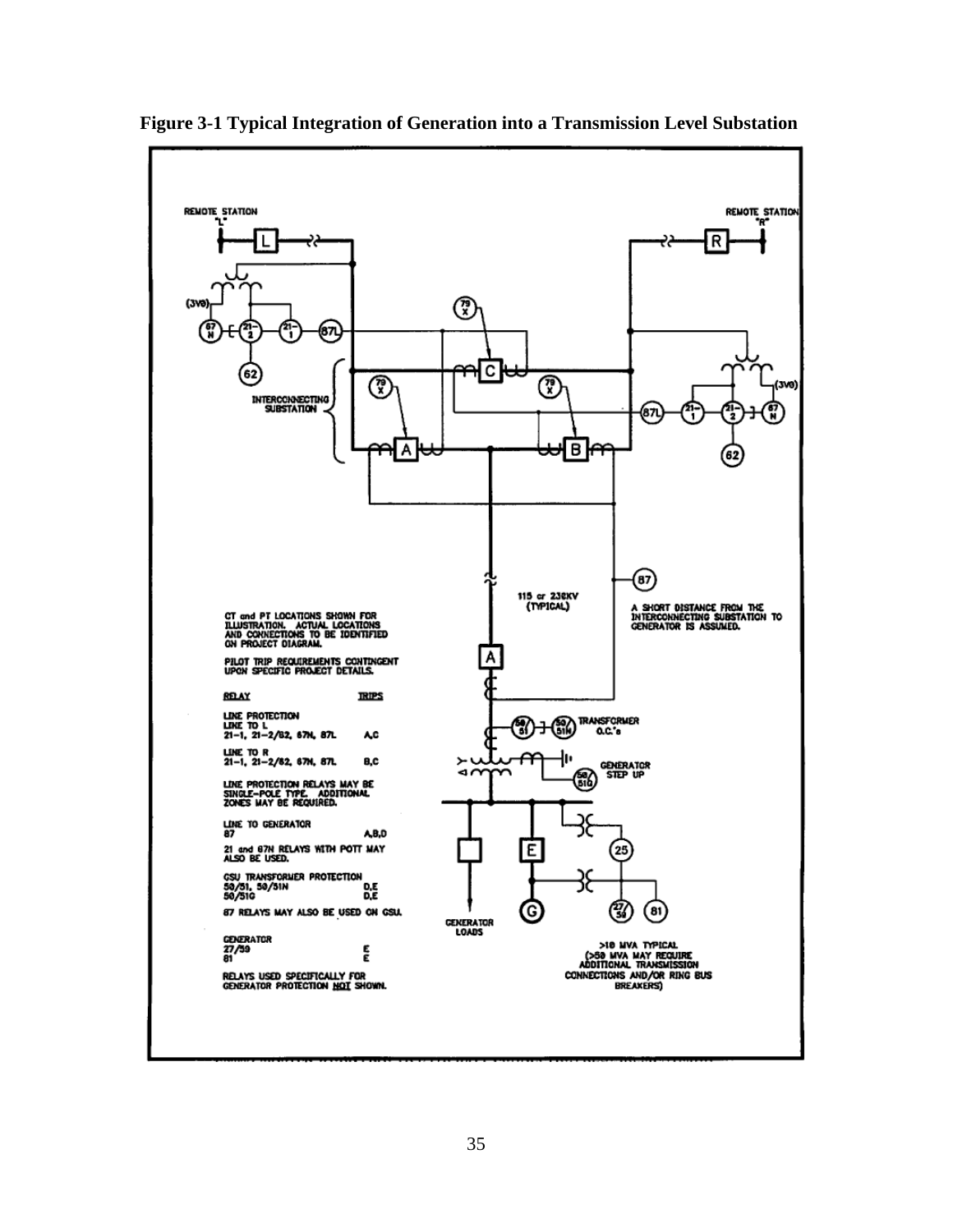Table 3.2 identifies only the protection equipment, which may affect the operation of Grant PUD's Electric system. The type of resource proposed, and location of the POI will determine any special protection requirements for other types of resources, such as photovoltaic, wind, etc.

## **Table 3-2 Relay Functions**

| <b>Interconnecting Substation, High Voltage Transmission Line</b><br><b>Protection</b>                                                                                                                  |                                                                                                                                                                                                                                                                                                                                                                                                                                  |  |  |  |
|---------------------------------------------------------------------------------------------------------------------------------------------------------------------------------------------------------|----------------------------------------------------------------------------------------------------------------------------------------------------------------------------------------------------------------------------------------------------------------------------------------------------------------------------------------------------------------------------------------------------------------------------------|--|--|--|
| The following relays are intended for the interconnecting substation to<br>detect faults on Grant PUD's Electric system and isolate the<br>interconnecting substation from Grant PUD's Electric system. |                                                                                                                                                                                                                                                                                                                                                                                                                                  |  |  |  |
| <b>Relay</b>                                                                                                                                                                                            | <b>Intent</b>                                                                                                                                                                                                                                                                                                                                                                                                                    |  |  |  |
| $21-1,$<br>$21 -$<br>2/62                                                                                                                                                                               | Distance relays trip line breakers for multi-phase faults on the<br>transmission lines to the Interconnecting Substation. Ground<br>distance relays may be used for ground faults. These relays may<br>have single pole switching capability. They also may be<br>connected to a transfer trip or other pilot channel. More than two<br>zones may be required.                                                                   |  |  |  |
| 67 <sub>N</sub>                                                                                                                                                                                         | Directional ground overcurrent relay trips line breakers for ground<br>faults on the transmission lines to the Interconnecting Substation.<br>These relays may have single pole switching capability. They<br>may also be connected to a transfer trip or other pilot channel.<br>Potential polarization: shown in the figures. Current polarizing or<br>negative sequence polarizing may also be used.                          |  |  |  |
| 87 L                                                                                                                                                                                                    | Line differential relays are often necessary to avoid coordination<br>problems with other relays to limit nuisance trips of the generator.<br>Distance relays (21), directional overcurrent ground relays (67N)<br>and a permissive overreach transfer trip may also be used.                                                                                                                                                    |  |  |  |
| 79 X                                                                                                                                                                                                    | Automatic reclose supervision is necessary at the interconnecting<br>substation and/or the remote high voltage substations when a<br>generator is added. This includes a hot bus/deadline (HB/DL)<br>check and a synchronism check. The automatic reclose<br>supervision will prevent the transmission line from reclosing if<br>the generator remains in service and is not in synchronism with<br>Grant PUD's Electric system. |  |  |  |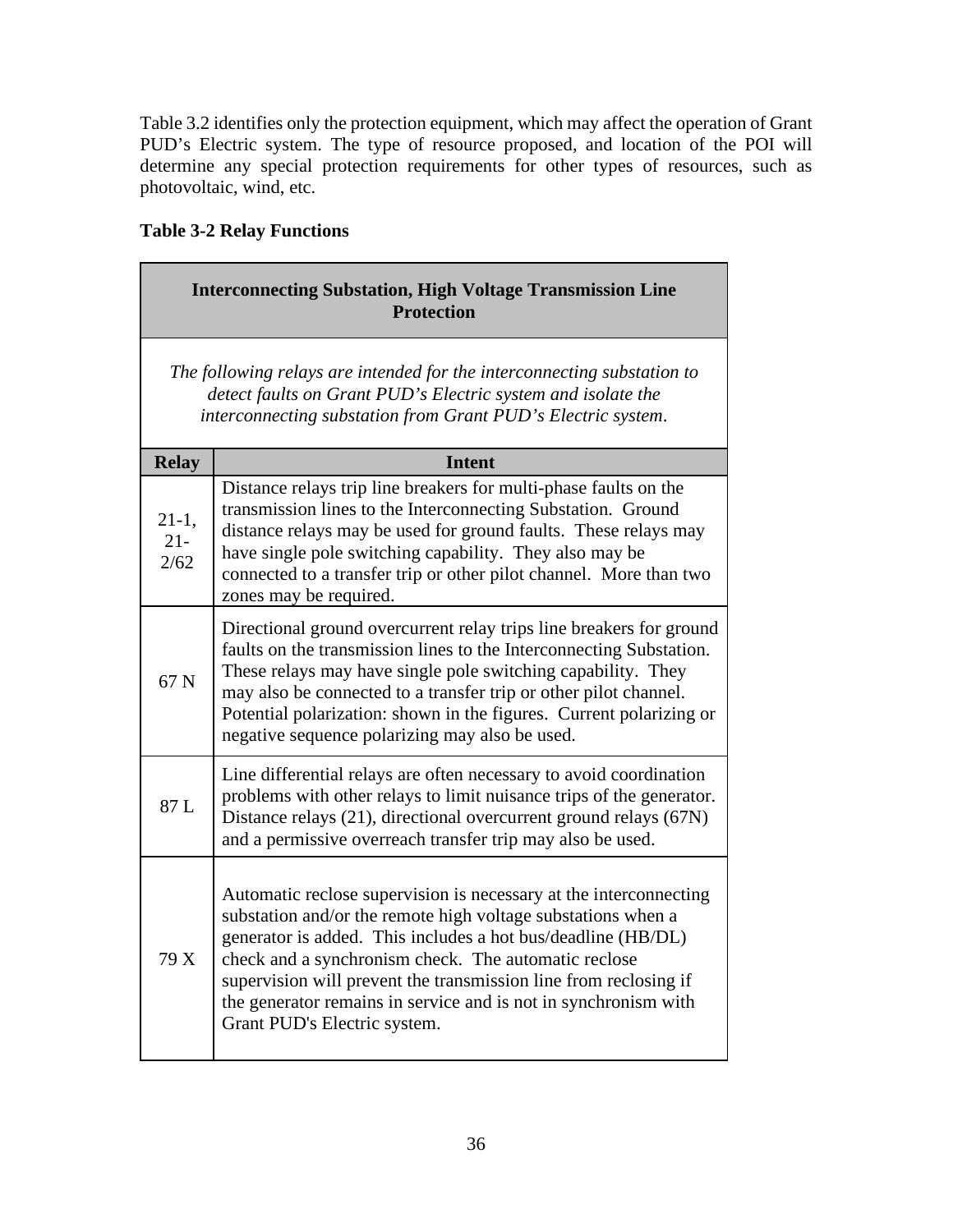|      | A ground fault detection scheme is used to detect ground faults on       |
|------|--------------------------------------------------------------------------|
|      | the tapped transmission line. (Normally the open delta 3VO               |
|      | scheme with inverse time characteristic). Trips of this relay may        |
| 59 Z | need to be time coordinated with other relays so that faults             |
|      | beyond the tapped transmission line do not cause unnecessary             |
|      | trips of the generator feeder. This scheme is most often required        |
|      | when the interconnecting substation includes a $\Delta$ -YG transformer. |

**Interconnecting Substation, Transformer Protection**

*The following devices are typically used at the interconnecting substation to provide protection of the power transformer that interfaces between the generator and Grant PUD's Electric system*

| <b>Relay</b>                                                                                                                                                                                  | <b>Intent</b>                                                                                                                                                                                                                                                                                                                                                                                                                                                                        |  |  |
|-----------------------------------------------------------------------------------------------------------------------------------------------------------------------------------------------|--------------------------------------------------------------------------------------------------------------------------------------------------------------------------------------------------------------------------------------------------------------------------------------------------------------------------------------------------------------------------------------------------------------------------------------------------------------------------------------|--|--|
| $50/51$ ,<br>50/51N                                                                                                                                                                           | These relays protect transformers from overcurrent conditions<br>caused by low side faults, extreme overloads or unbalances.<br>Phase overcurrent relays are usually set to pickup at<br>approximately twice the transformer thermal rating. These relays<br>are time-coordinated with low side feeder relaying. Voltage<br>restrained time overcurrent relays may be used instead of the<br>standard 50 element. 50/51 relays may also provide backup for<br>transformer 87 relays. |  |  |
| 50/51G                                                                                                                                                                                        | This relay protects transformers from overcurrent conditions<br>caused by low side ground faults or extreme unbalances. These<br>relays are time-coordinated with low side feeder relaying.                                                                                                                                                                                                                                                                                          |  |  |
| 63                                                                                                                                                                                            | Sudden pressure relays may also be provided for the transformer.                                                                                                                                                                                                                                                                                                                                                                                                                     |  |  |
| 87 T                                                                                                                                                                                          | Transformer differentials relays may be used for transformer<br>protections                                                                                                                                                                                                                                                                                                                                                                                                          |  |  |
|                                                                                                                                                                                               | <b>Generator Interconnection</b>                                                                                                                                                                                                                                                                                                                                                                                                                                                     |  |  |
| The following relays are required at or near the generation. These relays<br>do not provide fault protection for the generator itself, which is the<br>responsibility of the generator owner. |                                                                                                                                                                                                                                                                                                                                                                                                                                                                                      |  |  |
| <b>Relay</b>                                                                                                                                                                                  | <b>Intent</b>                                                                                                                                                                                                                                                                                                                                                                                                                                                                        |  |  |
| 25                                                                                                                                                                                            | This relay provides synchronism check supervising function for<br>all closes of generator breakers.                                                                                                                                                                                                                                                                                                                                                                                  |  |  |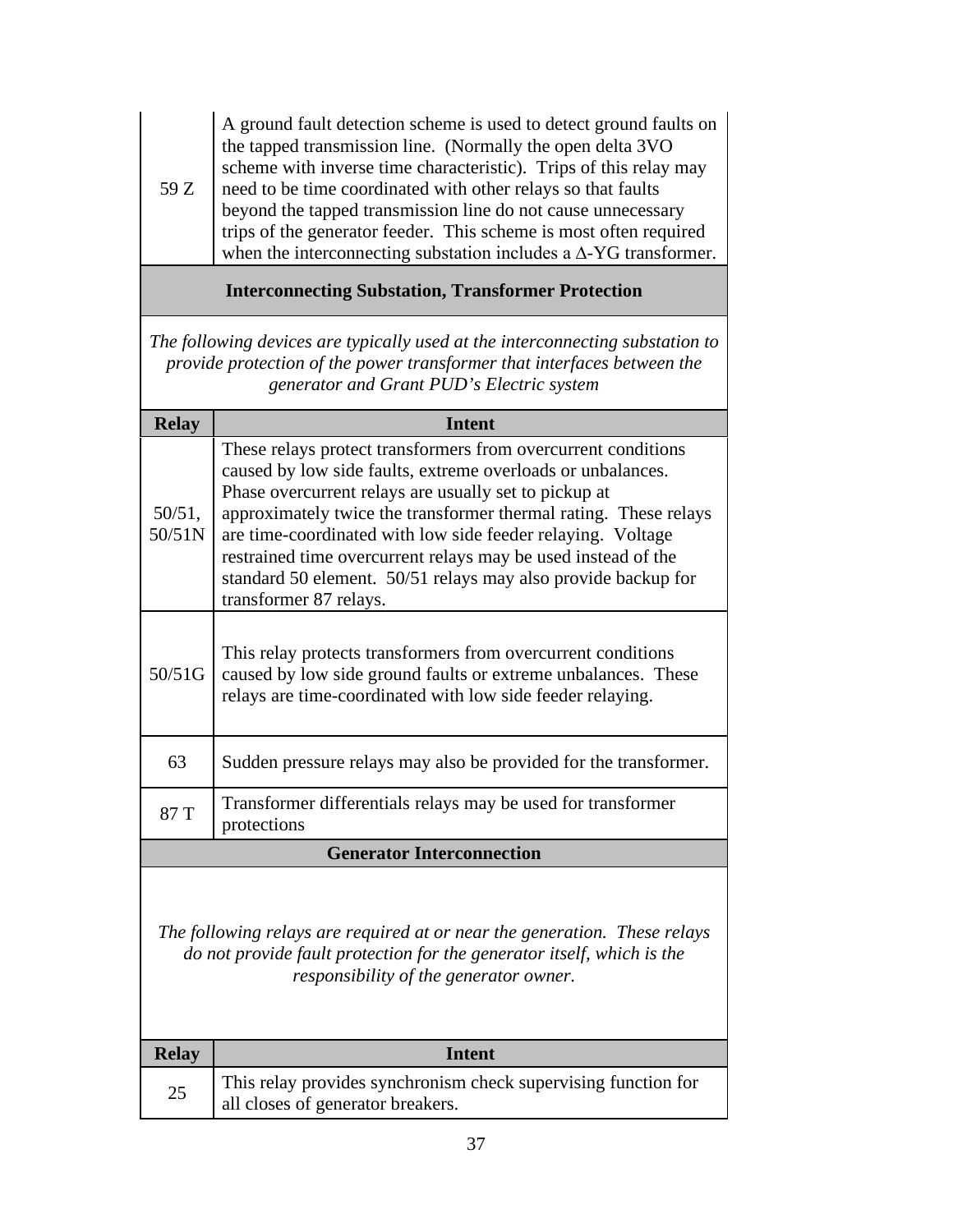| 27/59 | These relays detect abnormal voltage conditions often caused by<br>islanded operation scenarios. The undervoltage relay can serve as<br>a means of fault detection for instances of weak fault current in-<br>feed from generator to faults on the feeder or interconnected<br>system. It protects generator against extended operation at<br>abnormal voltages. Undervoltage relay settings are coordinated<br>with Pacific Northwest undervoltage load shedding plan<br>$(Section3.-D.3)$ |
|-------|---------------------------------------------------------------------------------------------------------------------------------------------------------------------------------------------------------------------------------------------------------------------------------------------------------------------------------------------------------------------------------------------------------------------------------------------------------------------------------------------|
| 81    | This relay detects abnormal frequency conditions, often caused by<br>islanded operation scenarios. It protects generator against<br>extended operation at abnormal frequencies. Underfrequency<br>relay settings are coordinated with the WECC and NWPP<br>underfrequency load-shedding plan (Section 3.-D.3)                                                                                                                                                                               |

#### **3-D.2. Synchronizing and Reclosing**

The generator(s) shall be synchronized to Grant PUD's Electric system. Circuit breakers under the control of Grant PUD, required to maintain system integrity, shall not be used for synchronization. All circuit breaker closing operations must automatically synchronize the generator to the transmission system. Grant PUD's system operations must give the operator of the customer-owned generation permission before a generator is synchronized to Grant PUD's Electric system.

If a synchronizing check relay is used to supervise synchronization, then its output contacts shall be rated to interrupt the circuit breaker closing circuit current and the interrupting device shall be capable of trip-free operation.

If the generator connects to an existing line, automatic reclosing schemes at the remote terminals will need to be modified to accommodate the generator. A hot bus/dead line check is usually needed at one terminal before attempting an automatic reclose. Hot bus/hot line with synchronism check supervision is necessary for automatic reclosing at the other terminal. For an induction unit(s), automatic reclosing of the breakers at the terminal(s) of the integrating line may be performed without supervision, but will usually be time delayed to assure isolation of the generator(s).

#### **3-D.3. Required Generator Relay Settings**

Voltage and frequency relays used for protecting a generator and preventing a 'local island' condition from persisting must meet the requirements listed below to allow proper coordination with the power system. These relays are usually installed at the generation site or at the interconnecting substation. Grant PUD will evaluate proposed voltage/frequency ranges, settings, and delays based upon the impact on system performance and reliability. The settings must comply with existing WECC and NWPP requirements.

#### **a. Voltage Relays (27, 59)**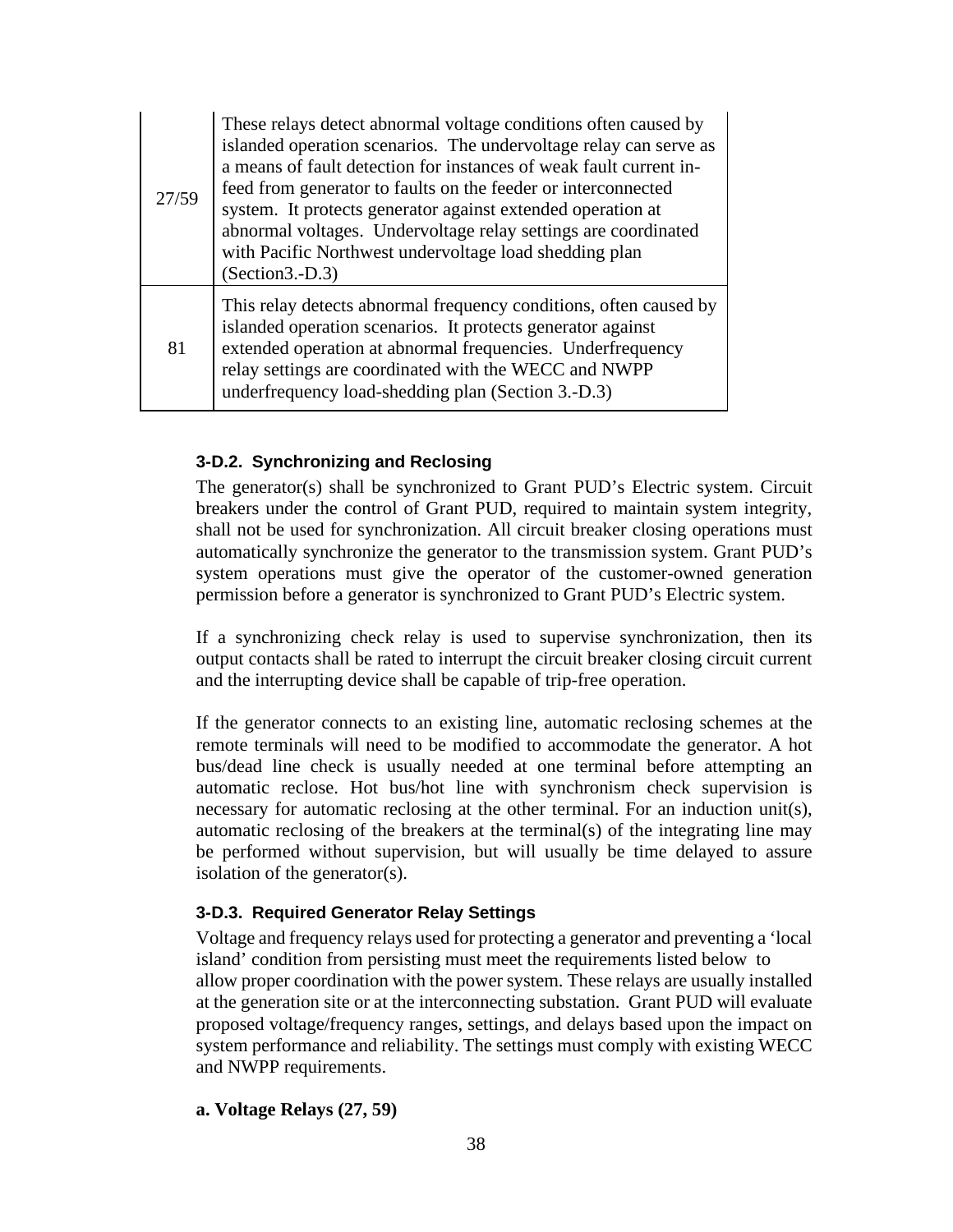Generators shall not disconnect for dynamic (transient) oscillations on the power system that are stable and damped. The oscillatory frequency of the system during a disturbance may range between 0.25 and 1.5 Hz. Also, each occurrence of over/undervoltage on the system lasts for a short time period (less than one second) and is nearly damped within 20 seconds following the disturbance. During severe system voltage disturbances it is critical that generators do not trip prior to the completion of any automatic undervoltage load shedding.

#### **b. Frequency Relays (81)**

If a generator facility includes a frequency relay (81) for under and/or overfrequency protection, the frequency settings and time delays must coordinate with the underfrequency load shedding plan established by the NERC and WECC requirements and the NWPP Enhanced Underfrequency Load Shedding Program. The objective of underfrequency load sheeting plan is to use the machine capability to support the power system and prevent unnecessary loss of system load during disturbances, and ultimately, to help prevent system collapse. Generating resources must not trip off before load is shed by underfrequency relays. Frequency relays shall be solid state or microprocessor technology; electro-mechanical relays used for this function are unacceptable.

#### **3-D.4 Generator Relays**

Except as specifically identified in these technical requirements, Grant PUD does not have requirements for the type of protection used for a generator. Generator protection is the responsibility of the Requester. However, the protection shall meet the general requirements of the NERC/WECC Reliability Standards. The level of redundancy and overlap of protection schemes are determined by the Requester. Grant PUD's primary concern with generator protection is that the protection is available to isolate a generator fault from Grant PUD's Electric system. Types of protection used to isolate a generator from Grant PUD's Electric system may include:

- a. Percentage differential (87)
- b. Phase balance current (46)
- c. Phase sequence voltage (47)
- d. Reverse power (32)
- e. Thermal (49)
- f. Loss of field (40)
- g. Over-speed device (12)
- h. Transformer sudden pressure (63)
- i. Voltage controlled/restrained o.c. (51-V)
- j. Volts per Hertz (overexcitation) (24)
- k. Neutral overvoltage (59-N)
- l. Under-, overvoltage relays (27, 59)\*
- m. Under-, overfrequency relays  $(81)^*$

\* The settings of 27, 59 and 81 relays must be reviewed and approved by Grant PUD.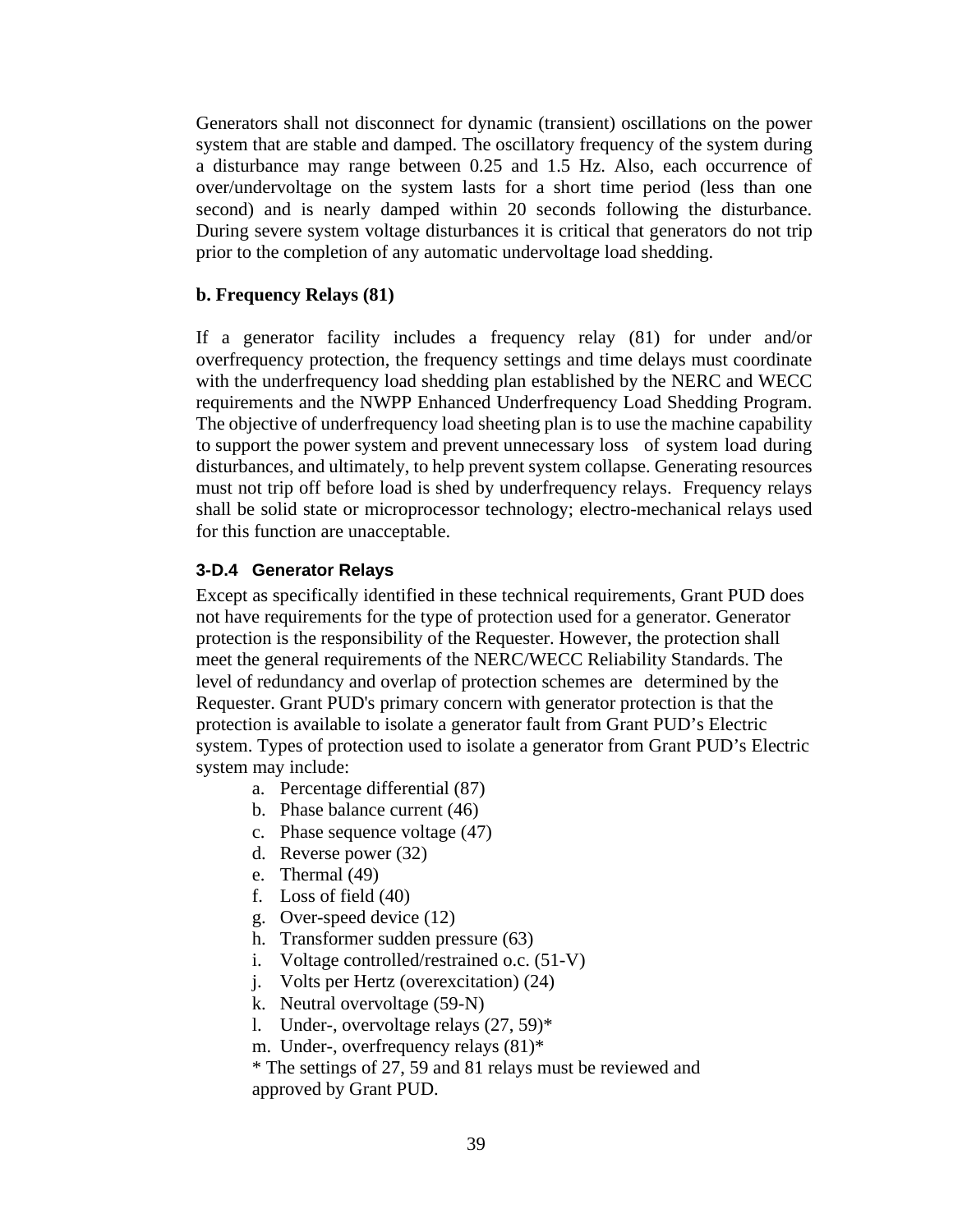## *3-E. Special Protection or Remedial Action Schemes*

Connections to Grant PUD's Electric system may require special protection or remedial action schemes, (RAS). The need for RAS, if any, will be determined during the System Impact Studies and specified in the Interconnection Agreement. The type of RAS depends upon several factors such as type of connection, location of connection, etc. Some RAS must be fully compliant with WECC requirements. WECC RAS criteria specifies no single point of failure which, in most cases, includes geographically diverse communication paths. WECC compliant RAS schemes must also be tested annually in accordance with WECC reliability standards. The annual test includes an operational or functional test of the scheme. The most common special protection schemes include load shedding, line loss detection, and generator tripping.

Grant PUD staff will design most RAS schemes, but if any part of the scheme is designed by the Requester or their designate, that design must be reviewed and approved by Grant PUD. Grant PUD will ensure the design meets Grant PUD and WECC requirements. If the Requester designs a portion of the scheme, they must be prepared to present the design to the WECC Remedial Action Scheme Subcommittee, or its successor, for acceptance. If the WECC Remedial Action Scheme Subcommittee determines changes must be made, the changes will be the responsibility of the Requester.

If a RAS is necessary, the Requester is expected to provide sufficient rack space and DC power in their facilities to accommodate additional equipment for relaying, telecommunications, special protection or RAS Schemes needed to facilitate the interconnection.

#### **3-E.1 Load Shedding**

The proposed connection may require special load shedding schemes based upon Grant PUD's Balancing Authority Area requirements. These may include underfrequency load shedding, undervoltage load shedding, or direct load tripping. The intent of load shedding is to balance the load to the available generation resources, reduce the possibility of voltage collapse, and to minimize the impact of a system disturbance. Underfrequency load shedding generally includes a coordinated restoration plan, which is intended to minimize frequency overshoot following a load shedding condition. Tripping levels, restoration, and other details of load shedding schemes will be determined by Grant PUD, following NERC, WECC and NWPP criteria. Section 3-D3 includes specific requirements for generation tripping by voltage and frequency relays.

#### **a. Direct Load Tripping**

Direct load tripping may be required for certain large loads. Communications channels may be either digital or analog. Communication channels should be alternately routed when possible. Grant PUD's System Operators will enable or disable direct load tripping schemes depending upon system conditions.

#### **b. Underfrequency Load Tripping**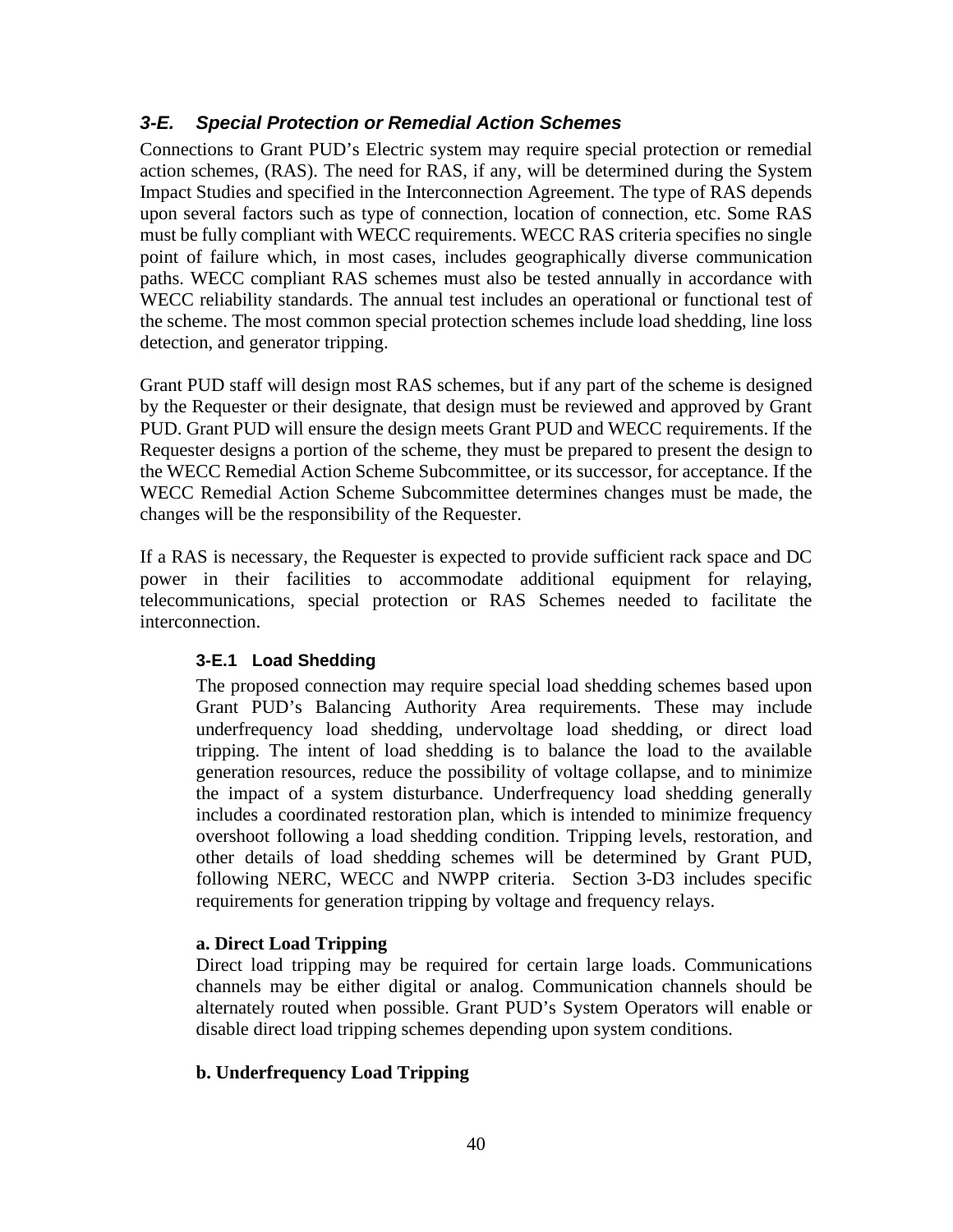Underfrequency load tripping may be required to balance generation resources and loads. Underfrequency load shedding must meet the following requirements:

- 1. Electromechanical frequency relays (81) are not allowed.
- 2. Frequency relays should be of the definite time variety.
- 3. Total operate time for underfrequency load tripping, including circuit breaker tripping, shall not exceed 14 cycles.
- 4. The frequency relay should be voltage supervised to prevent operation when the bus voltage drops below 0.7 pu voltage.
- 5. The frequency element (81) may be included as a part of a multifunction protective relay.
- 6. Frequency setting levels will be supplied by Grant PUD and shall be in conformance with regional underfrequency load shedding requirements as specified by NERC,WECC and/or the NWPP.
- 7. Load restoration settings will be supplied by Grant PUD and shall be in conformance with regional underfrequency load restoration requirements as specified by NERC, WECC and/or the NWPP.

#### **c. Undervoltage Load Tripping**

Undervoltage load tripping may be required to prevent possible voltage collapse or loss of major transmission paths or generation resources. Undervoltage load shedding must meet the following requirements:

- 1. Electromechanical voltage relays (27) are not allowed.
- 2. Voltage relays should be of the definite time variety.
- 3. The voltage transformer source for the voltage relay (27) must be on the source side of any automatic load tap changers or voltage regulators.
- 4. A three-phase voltage element must be used to detect the undervoltage condition. Averaging of the three phase voltages is not acceptable.
- 5. The undervoltage element (27) may be included as a part of a multifunction protective relay.
- 6. The undervoltage relay should not operate for a single-phase low voltage nor for a three phase low voltage below 0.5 pu.
- 7. Total operate time for undervoltage load tripping shall be greater than expected fault clearing times, typically 30 cycles or 0.5 seconds.
- 8. Voltage setting levels and operate time delays will be supplied by Grant PUD.
- 9. Restoration settings will be determined and supplied by Grant PUD.

#### **3-E.2. Transmission Line Loss**

New transmission lines may require line loss detection logic). Line loss is typically sensed by the position of the circuit breaker (52/b) auxiliary switch, isolating disconnect switch status, and also from the circuit breaker trip bus. Substation bus configuration and the type of protective line relaying will determine the exact requirements for implementing line loss detection logic.

#### **3-E.3. Generation Reduction**

Generation resources may be subject to generator dropping, curtailment, and/or run back schemes as part of mitigation actions during emergency conditions. These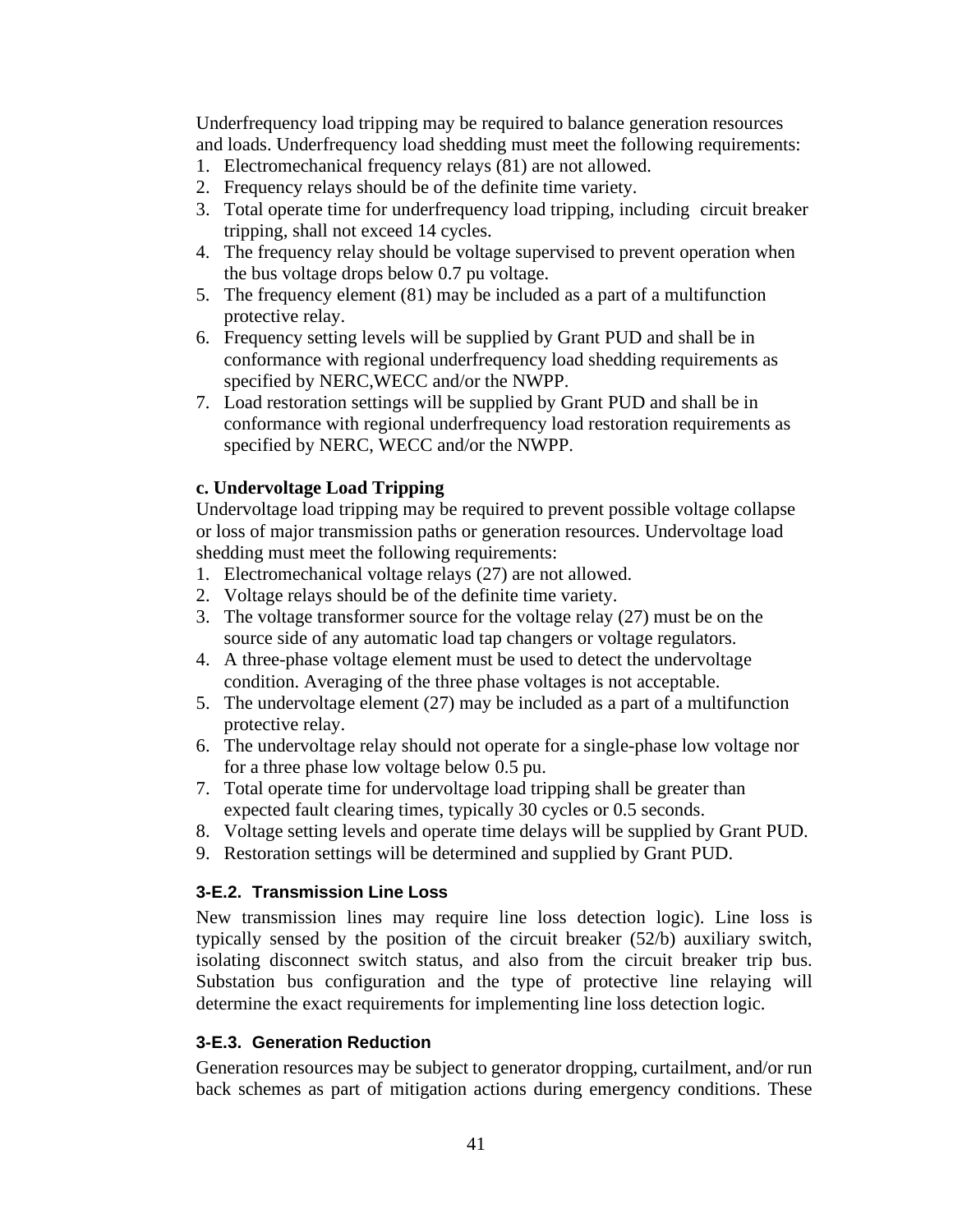actions or schemes are intended to maintain the balance between system loads and available generation during and following a system disturbance. They may also be used to prevent transmission system overloads during abnormal operating conditions. Grant PUD's System Operators will arm or disarm any generator tripping and run back schemes depending upon system conditions. When implemented as part of a RAS, these schemes must be fully redundant. In those instances, the Grant PUD control system will send generator reduction signals to the generators via redundant communication channels. If the new connection includes generation not previously part of Grant PUD's Balancing Authority Area, the generation may also require additional special trip schemes and RAS arming procedures. These schemes will typically require a sequential events recorder as described in Section 3-G.

When a RAS is deemed necessary, it is the plant operator's responsibility to develop and maintain procedures for the arming of the generator units for the RAS and also procedures for plant restoration following a RAS action.

#### **a. Generator Dropping**

Generator dropping or tripping is the most common mitigation action. Generator dropping is achieved with the use of redundant communication channels from the Grant PUD control system to the power plant unit breaker trip circuits.

#### **b. Generator Run Back or Ramp Down**

Generator run back may be used in addition to generator tripping. Runback will allow the generation output levels to be decreased to a pre-agreed upon level within a pre-agreed upon time. A stand-alone run back or ramp down scheme is rarely allowed. If the runback scheme must be WECC compliant, it will be backed up by a WECC compliant generation dropping scheme.

#### **3-E.4 Other Special Protection and Control Schemes**

The location of the POI, amount of load or generation expected and various other system conditions may require special protection schemes. The need for and type of schemes required will be determined as part of the system studies done following the request for a new connection. For example, RAS may be required for stability purposes or out-of-step tripping may be needed for controlled system grid separations. Generator or load tripping may be required to prevent line or equipment overloading. Special breaker tripping or closing schemes such as staggered closing or point-on-wave closing may be necessary to reduce switching transients. These special protection and control schemes may require stand-alone relay systems or additional capabilities of substation equipment. When required, those protection and control schemes will be identified during the Interconnection System Impact Study phase, unless the generation parameters or basic assumptions change from the initial study phase. Any special protection and/or control schemes will be listed in the Interconnection Agreement.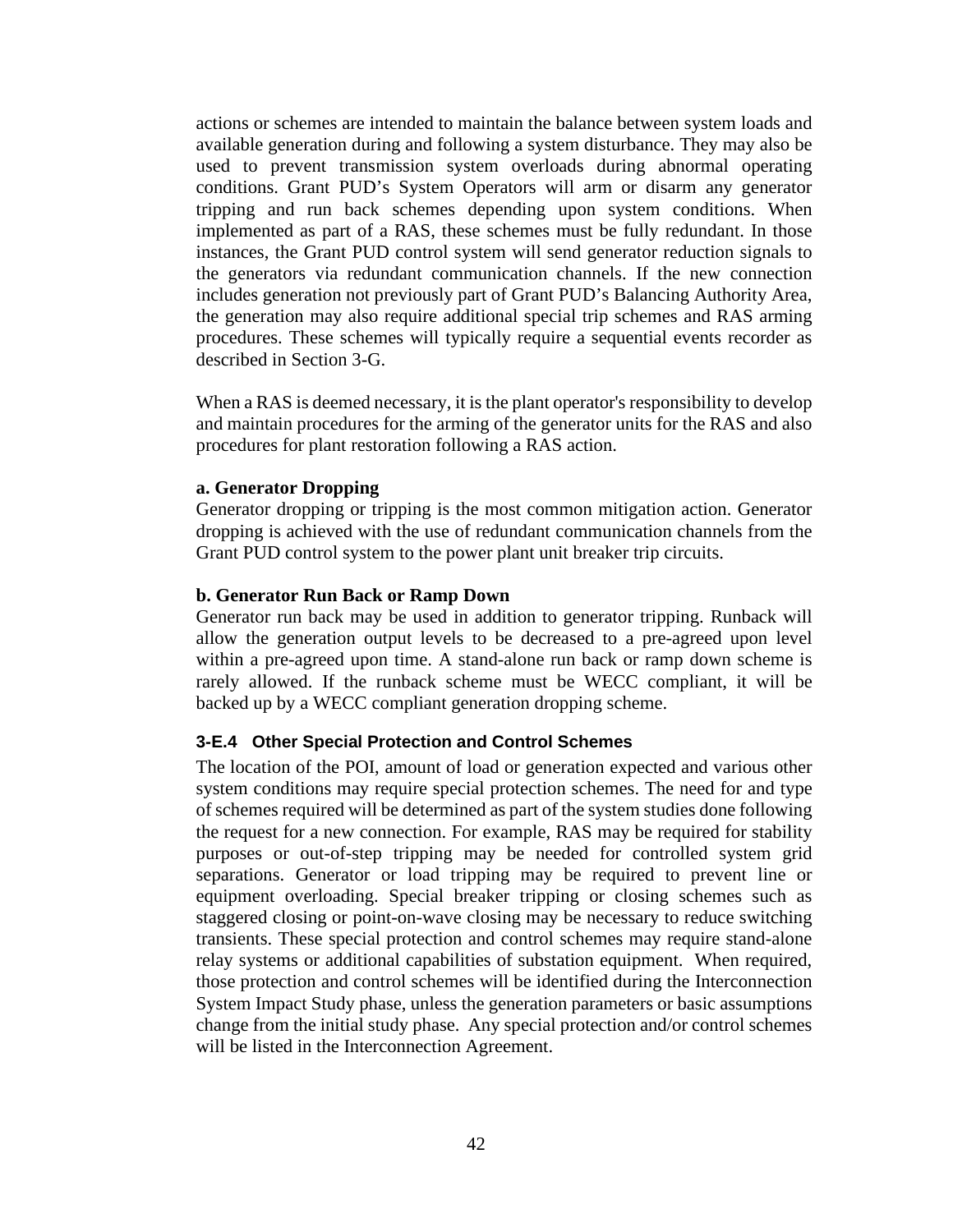#### **3-E.5 Telecommunications Requirements for Special Protection or Remedial Action Schemes**

Many of the special protection schemes described in this section will require telecommunications channels for transfer trip between the RAS controllers and the remote device. If the RAS is part of a scheme that must comply with WECC criteria, it will require redundant transfer trips, redundant channels, and in most cases geographically diverse communication paths. Specific details for telecommunications channels are in Section 5, Telecommunications Requirements.

#### **3-E.6 RAS Design and Operational Requirements**

When a RAS is required, the minimum requirements the RAS scheme include the following:

- The RAS should be independent of all other control actions.
- The RAS will have a common architecture as much as possible with existing schemes.
- The RAS will utilize standard alarms to identify operation actions and trouble.
- The RAS scheme must be designed with the ability to safely test the scheme.
- The RAS will be provided with the ability to arm/disarm via SCADA.

#### **3-E.7 Future Modifications or Revisions to Special Protection or Remedial Action Schemes**

Any modification, change, or revision of an installed RAS scheme at a requestor's site must be reviewed by Grant PUD before it is implemented. Proposed changes may also have to be reviewed by the WECC Remedial Action Scheme Reliability Subcommittee.

## *3-F. Installation and Commissioning Test Requirements for Protection Systems*

Thorough commissioning or installation testing of the protection system(s) is an important step for the installation of a new terminal or when changes to the protection system are made. The protection system includes the protective relays, the circuit breakers, instrument transformer inputs, and all other inputs and outputs associated with the protection scheme. The actual protection equipment used will determine the type and extent of commissioning tests required. Following are the minimum tests that must be performed on protection schemes at the POI that could affect Grant PUD's Electric system.

#### **3-F.1 Verify All Protective System Inputs**

- a. Check for proper ratio, polarity, connections, accuracy, and appropriate grounding on current and voltage transformer circuits.
- b. Verify that shorting of unused current transformer windings is proper and that windings used for protection systems are not shorted.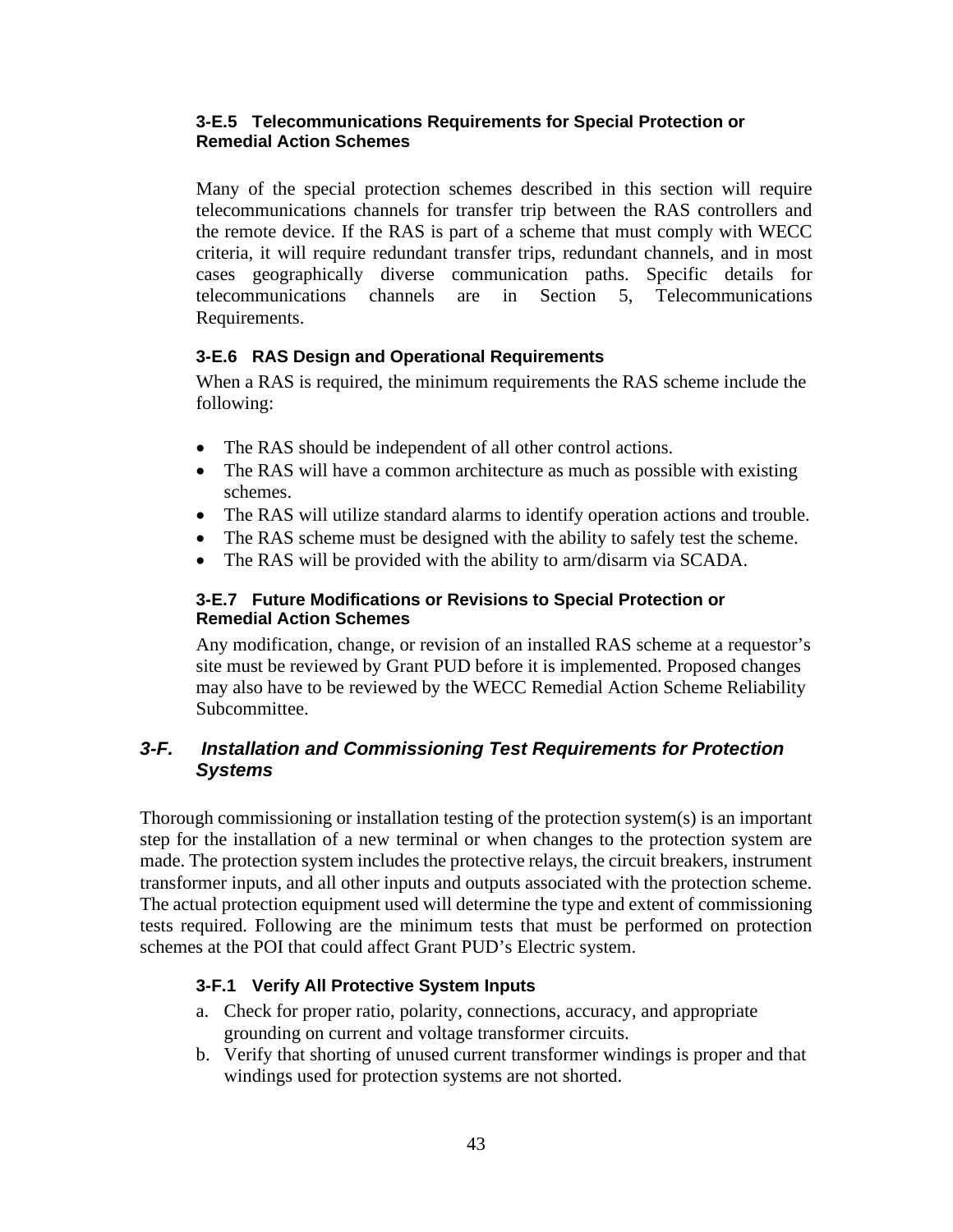c. Verify that all other inputs to the protection system including battery supplies, circuit breaker auxiliary switches, pilot channel inputs, etc. are correct.

## **3-F.2 Verify Protection System Settings**

- a. Check protection system settings and programming.
- b. Perform acceptance or calibration tests of the protection system.
- c. Verify that any changes in relay settings required for relay acceptance testing are restored to the desired operational settings.

#### **3-F.3 Protection System Drawings and Wiring**

- a. Verify control panel wiring is intact and matches drawings.
- b. Verify interconnections between protection system and other devices are intact and match drawings.
- c. Verify that the drawings are correct.
- d. Coordinate any design changes with the project engineer and annotate ("redline") changes on the drawings.

#### **3-F.4 Verify All Protective System Outputs**

- a. Verify that all trip outputs will trip intended trip coil(s).
- b. Verify that all close outputs will properly close the breaker(s).
- c. Verify proper relays key the appropriate pilot channel.
- d. Verify other outputs such as breaker failure initiate, special protection scheme signals, reclose initiate and reclose block, relay alarms, event recorder points, and any other relay outputs to other equipment.

#### **3-F.5 Perform Trip or Other Operational Tests**

- a. Assure correct operation of the overall protection systems.
- b. Test automatic reclosing.

#### **3-F.6 Pilot Schemes**

- a. Measure channel delays.
- b. Check for noise immunity.
- c. Check for proper settings, programming, etc.
- d. Check transmit and receive levels.
- e. If automatic channel switching or routing is utilized, check for proper relay operation for alternate routing.

#### **3-F.7 In Service, Load and Directional Tests**

- a. Measure AC current and/or voltage magnitudes applied to the relay system.
- b. Measure AC current and/or voltage phase angles applied to the relay system.
- c. Test the relay system for proper directional operation when applicable.

#### **3-F.8 Special Protection Scheme/Remedial Action Scheme Testing (where applicable)**

a. The RAS must be thoroughly tested prior to energization. This includes an end-to-end test, functional test, or operational tests.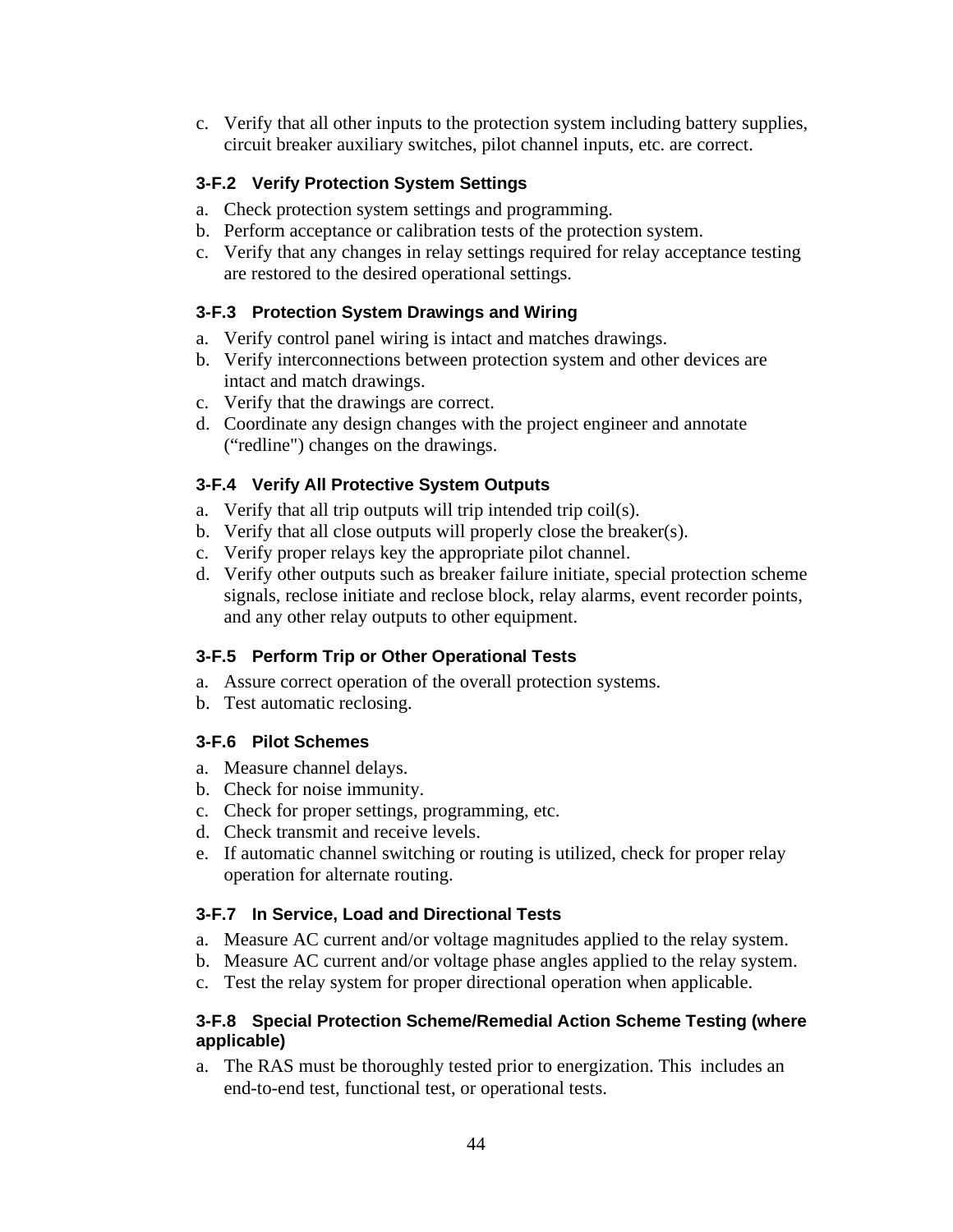b. If the RAS is a part of a WECC compliant RAS, an annual functional or operational test is required.

Many utilities now use coordinated end-to-end tests to verify the overall operation of the protection system and the pilot channel as part of their commissioning tests. This method is acceptable to Grant PUD.

Modifications to a protection system or RAS scheme also requires testing similar to that listed above. The extent of testing and types of tests required depend upon the changes made. Modifications include changes or additions to protection circuits, changes or upgrades of protective relay firmware, and changes in protective relay logic and/or programming. Many utilities also consider it good practice to perform various levels of tests and calibrations following changes in protective relay settings. When making protection system modifications, attention must be paid to any circuits that may be inadvertently affected (e.g.) an auxiliary relay having multiple circuits tied to its outputs.

## *3-G. Disturbance Monitoring*

Depending upon the type of connection, location, and operating voltage, disturbance monitoring equipment may be required. The monitoring equipment is intended to record system disturbances, identify possible protection scheme problems, and to provide power quality measurements. Sequential event recorders, digital fault recorders (DFR), and dynamic disturbance recorders may be required. Grant PUD may require remote access to these recorders and relay systems at the POI.

#### **3-G.1. Sequential Event Recorders (SER)**

These devices time tag digital events occurring in a substation. They must have a one millisecond time resolution when recording events. The SER uses a synchronized clock receiver for a timing reference. The SER should have sufficient channels to monitor relay and RAS performance, circuit breaker positions, generator status, and other events within the interconnecting substation or generator plant. SERs are required in all 115 kV and above substations. Generators that are part of a WECC compliant RAS must also have SERs.

#### **3-G.2 Digital Fault Recorders (DFR)**

The DFR must have sufficient analog channels to monitor critical currents and voltages. The DFR may also include digital channels to monitor selected equipment status in the substation. The DFR must be time synchronized via a clock. For 115 kV and higher substations, a stand-alone DFR is required. Such a relay must be synchronized to a clock receiver. Both the DFR and digital relays that provide protection for Grant PUD's Electric system must have remote communications capability such that Grant PUD personnel can retrieve information.

#### **3-G.3 Dynamic Disturbance Recorders**

A dynamic disturbance recorder may be required at key 230 kV and higher voltage substations, major load centers, and generating stations with a combined 1500 MW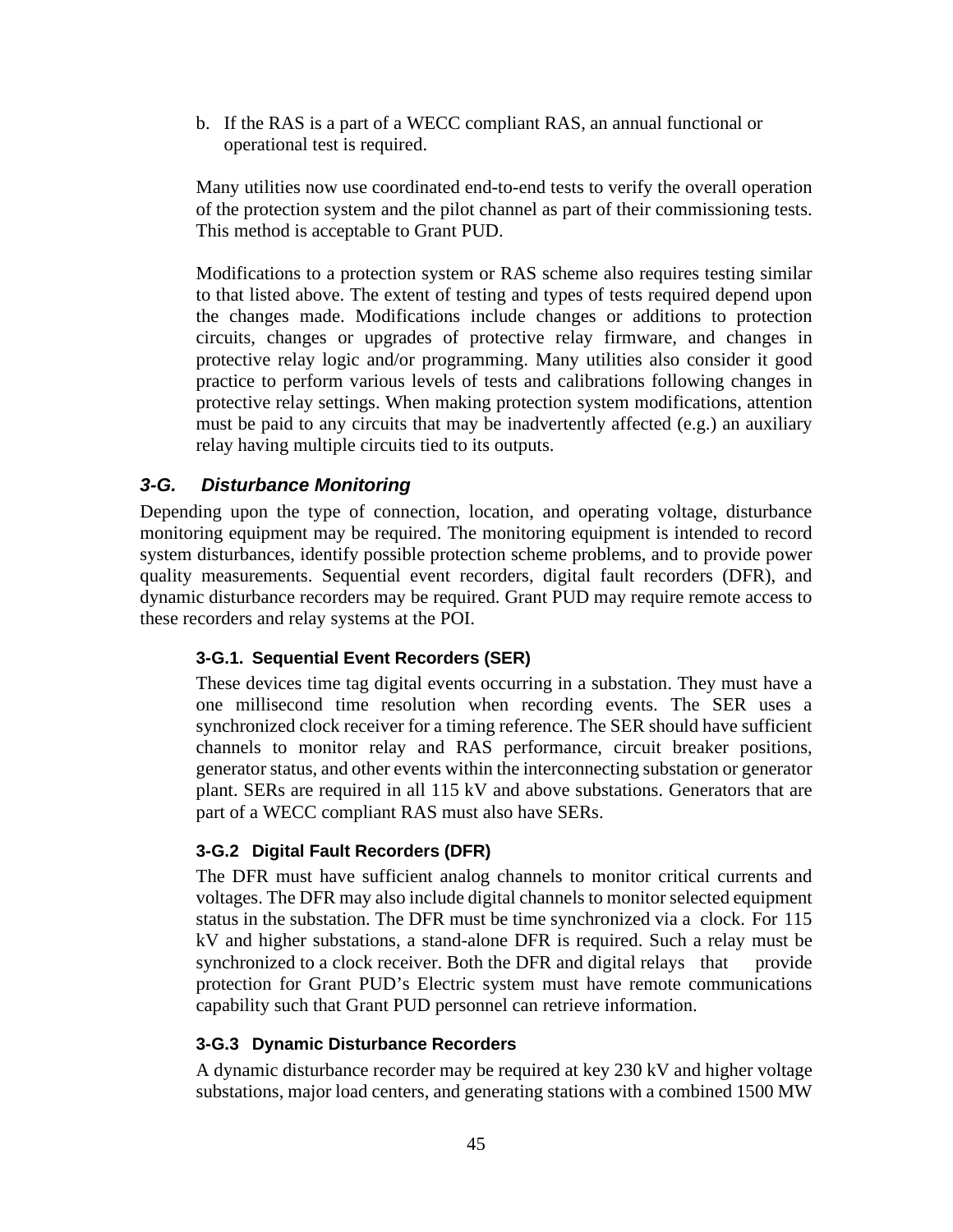or greater output at the same POI. The disturbance recorder should record bus voltage and frequency, line currents, MW and Mvar. Measurement of additional status and control information may be required. The recorder must be able to either record data locally with a ten-day minimum continuous archive or be connected to the master station at Grant PUD's control center for real-time data transmission and recording. Phasor measurements are preferred, but other measurement types may be acceptable. Data must be time stamped to at least one millisecond accuracy, though Phasor measurements should be at a five-microsecond accuracy in accordance with the IEEE standard (PC37.118). Additional status and control system measurements may be required for WECC compliance.

# **4. Data Requirements for System Operation and Scheduling**

## *4-A. Introduction*

All transmission arrangements for power schedules within, across, into or out of Grant PUD's Balancing Authority Area require metering and telemetering. Some generation or end-user facilities physically located in another Balancing Authority, referred to as the 'host' Balancing Authority, may also require metering and telemetering to Grant PUD's Balancing Authority Area. Transmission arrangements with end-user facilities, generation facilities, or transmission facilities may include voltage control, and automatic generation control (AGC). The Reliability Coordinator for the region also needs data to ensure the reliable operation of the entire grid. The technical plan of service for interconnecting a load, generator, or new transmission shall include the metering and telemetering equipment consistent with the interconnection agreement and the transmission services agreement. Such metering and telemetering equipment may be owned, operated, and maintained by Grant PUD or by other parties approved by Grant PUD. Telecommunications requirements for data collection are included in Section 5.

Revenue billing, system dispatching, operation, control, transmission scheduling and power scheduling each have slightly different needs and requirements concerning metering, telemetering, data acquisition, and control. Specific requirements also vary depending upon whether the new connection is physically connected to Grant PUD's Electric system or electronically connected via telemetering placing the Project within Grant PUD's Balancing Authority Area. In all cases, the requester will be required to follow the latest approved NERC Cyber Security (CIP) Standards which can be found on the NERC website.

## *4-B. Telemetering Control Center Requirements*

Grant PUD requires telemetering data for the integration of new interconnections at adjacent Balancing Authority boundaries, as well as new generation within Grant PUD's Balancing Authority. This typically consists of the continuous telemetering of active power quantities (in kW) and hourly transmission of the previous hour's energy (in kWh) from the POI to Grant PUD's operations control center. Table 4-1 summarizes the general metering and telemetering requirements and Table 4-2 identifies requirements based on connection location. The following are general requirements for telemetering: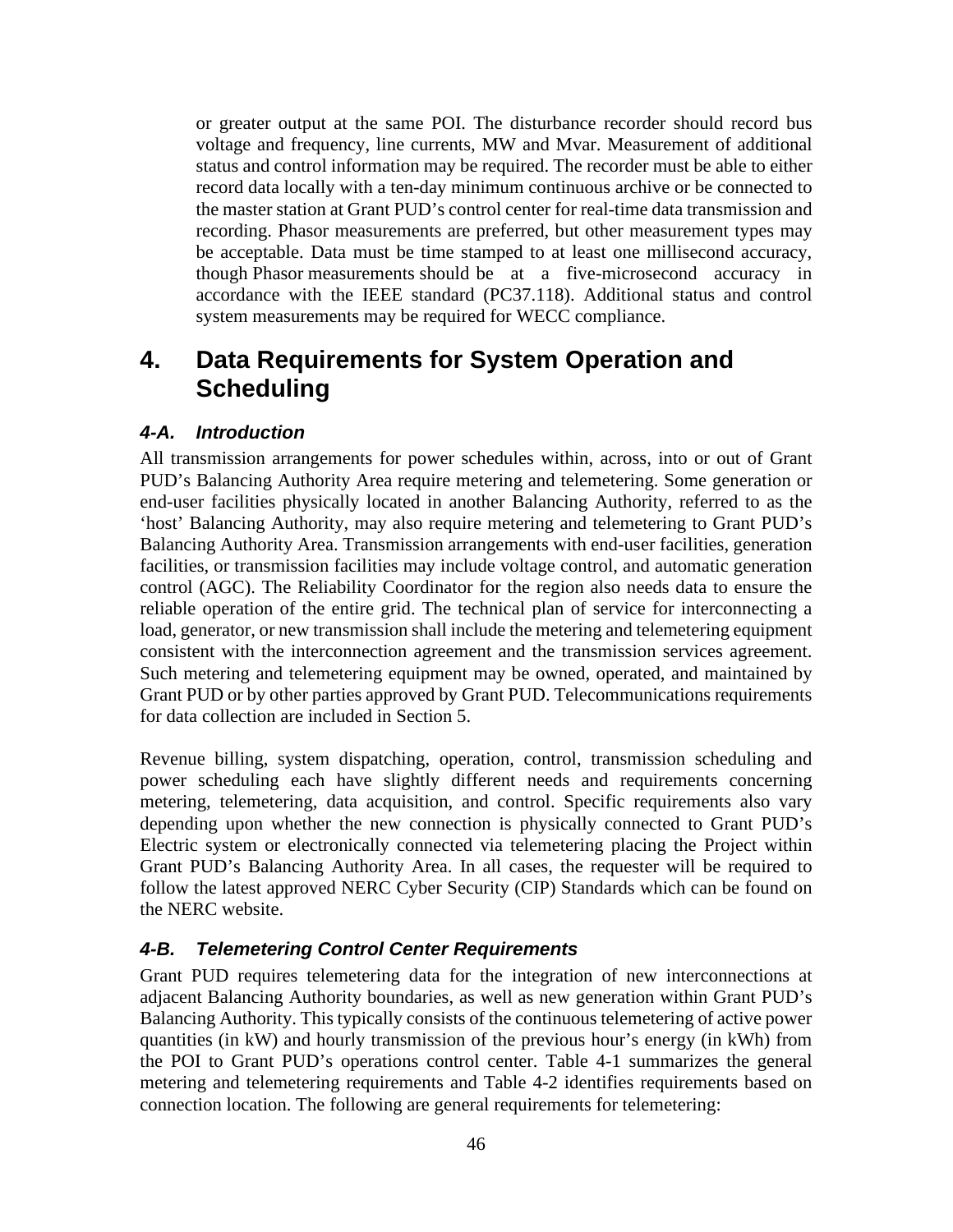#### **4-B.1 Facilities Tied to Grant PUD's Balancing Authority Area Boundary**

Telemetering is required for all interconnections at a Grant PUD Balancing Authority boundary. For this case, telemetering of active power and energy (kW, kWh) is required. There may also be a need for reactive power (kvar, kvarh) information for purposes of billing based on power factor. High capacity interconnections may require redundant metering and telemetering. For connections that are to be normally open, or closed only for emergencies, Grant PUD determines telemetering needs on a case-by-case basis.

| District Data Requirements <sup>1</sup>                                                                                               |                                                                                |                                                                                |                           |  |
|---------------------------------------------------------------------------------------------------------------------------------------|--------------------------------------------------------------------------------|--------------------------------------------------------------------------------|---------------------------|--|
| System or<br>Quantity                                                                                                                 | <b>System Operations</b><br>Center                                             | <b>High Voltage</b><br>Scheduling                                              | Revenue<br><b>Billing</b> |  |
| KW                                                                                                                                    | Yes                                                                            | No                                                                             | No <sup>2</sup>           |  |
| <b>KWh</b>                                                                                                                            | Yes                                                                            | Yes                                                                            | Yes                       |  |
| <b>KVAr</b>                                                                                                                           | Yes                                                                            | No                                                                             | No                        |  |
| <b>KVArh</b>                                                                                                                          | Yes                                                                            | No                                                                             | Yes                       |  |
| KV                                                                                                                                    | Yes                                                                            | No                                                                             | N <sub>o</sub>            |  |
| Number of<br>Units                                                                                                                    | Number on Line<br>Number Available                                             | Number on Line<br>Number Available                                             | No                        |  |
| <b>Resource Size</b>                                                                                                                  | $\geq$ 3.5 MVA <sup>1</sup>                                                    | $\geq 1$ MVA                                                                   | $\geq 1$ kW               |  |
| AGC                                                                                                                                   | $\geq 50$ MVA <sup>3</sup>                                                     | No                                                                             | No                        |  |
| 1 Second<br>Last Hour kWh<br>or other approved<br>Data Sample<br>rate compatible with<br>Rate<br>sent each hour<br><b>NERC Policy</b> |                                                                                | Hourly kWh<br>Data Retrieved<br>daily                                          |                           |  |
| Generation<br><b>Reserves</b>                                                                                                         | Contingency non-<br>spinning MW<br>Contingency<br>Spinning MW<br>Regulating MW | Contingency non-<br>spinning MW<br>Contingency<br>Spinning MW<br>Regulating MW | No                        |  |

#### **Notes:**

- 2. A kW reading for revenue billing may be required where special transmission arrangements are necessary.
- 3. The actual AGC requirements shall be determined on an individual basis.

<sup>1.</sup> Requirements for customer-owned generating facilities below 3.5 MVA are determined on an individual basis.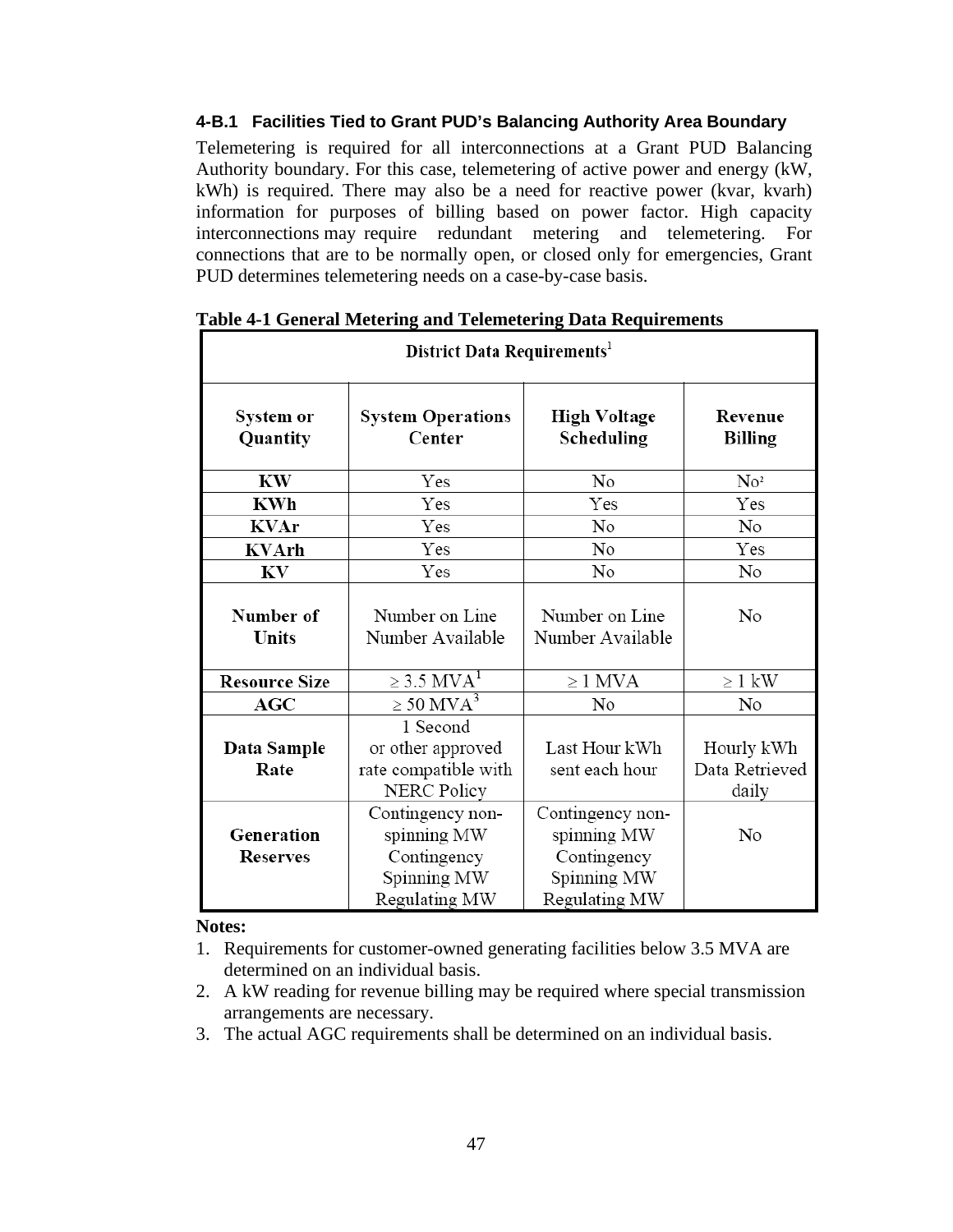| <b>Connection to Grant</b>   | <b>Connection Located Inside</b>           | <b>Connection Located</b>                  |
|------------------------------|--------------------------------------------|--------------------------------------------|
| <b>PUD's Electric System</b> | <b>Grant PUD's Balancing</b>               | <b>Outside Grant PUD's</b>                 |
|                              | <b>Authority Area</b>                      | <b>Balancing Authority Area</b>            |
| <b>Direct Electrical</b>     | kW, kWh, RMS <sup>2</sup> , kva, kvarh, kV | kW, kWh, RMS <sup>2</sup> , kva, kvarh, kV |
| Connection <sup>1</sup>      | circuit breaker status & control           | circuit breaker status & control           |
| <b>No Direct Electrical</b>  | kW, KWh, RMS <sup>3</sup>                  | $\mathbf{kW}^3$                            |
| <b>Connection</b>            |                                            |                                            |

#### **Table 4-2 Metering, Telemetering and SCADA Data Requirements vs. Connection**

**Notes:**

1. Dedicated circuit is required for kW, kWh, kvar, kvarh, and kV.

2. Dial-up phone line required for RMS.

3. kW is required if capacity of WECC path Grant PUD manages is impacted.

#### **Table 4-3 Metering, Telemetering and SCADA Data Requirements for Loads, (L),**

| Quantity                                 | $L < 3.5$ MVA        | $3.5 \le L < 25$  | $L \geq 25$ MVA  |
|------------------------------------------|----------------------|-------------------|------------------|
|                                          |                      | <b>MVA</b>        |                  |
| Billing Information [RMS <sup>3</sup> ]; | Yes If $L \geq 1$ kW | Yes               | Yes              |
| Hourly kWh & kvarh <sup>2</sup>          |                      |                   |                  |
| <b>Hourly Estimate of Load</b>           | No                   | Yes <sup>4</sup>  | Yes <sup>4</sup> |
| (by web, FAX, or phone)                  |                      |                   |                  |
| <b>Continuous Data</b>                   | No                   | Yes               | Yes              |
| <b>Loss of Meter Potential Alarm</b>     | No                   | Yes               | Yes              |
| <b>Telemetering Equipment</b>            | No                   | Yes               | Yes              |
| <b>Failure Alarm</b>                     |                      |                   |                  |
| Uni-Directional kW & Bi-                 | Yes                  | No                | No               |
| <b>Directional kvar Meter</b>            |                      |                   |                  |
| kV                                       | No                   | <b>Yes</b>        | Yes              |
|                                          |                      | If $L \ge 10$ MVA |                  |
| Kvar                                     | No                   | Yes               | Yes              |
|                                          |                      | If $L \ge 10$ MVA |                  |
| <b>Redundant Meters</b>                  | No                   | No                | Yes              |

#### **Notes:**

- 1. Hourly estimate of load must equal the sum of transmission schedules for delivered power.
- 2. Hourly integration of kvar may be used for reactive billing if kvarh not available from meters.
- 3. RMS requires dial-up phone line.
- 4. Required from the scheduling agent to Grant PUD.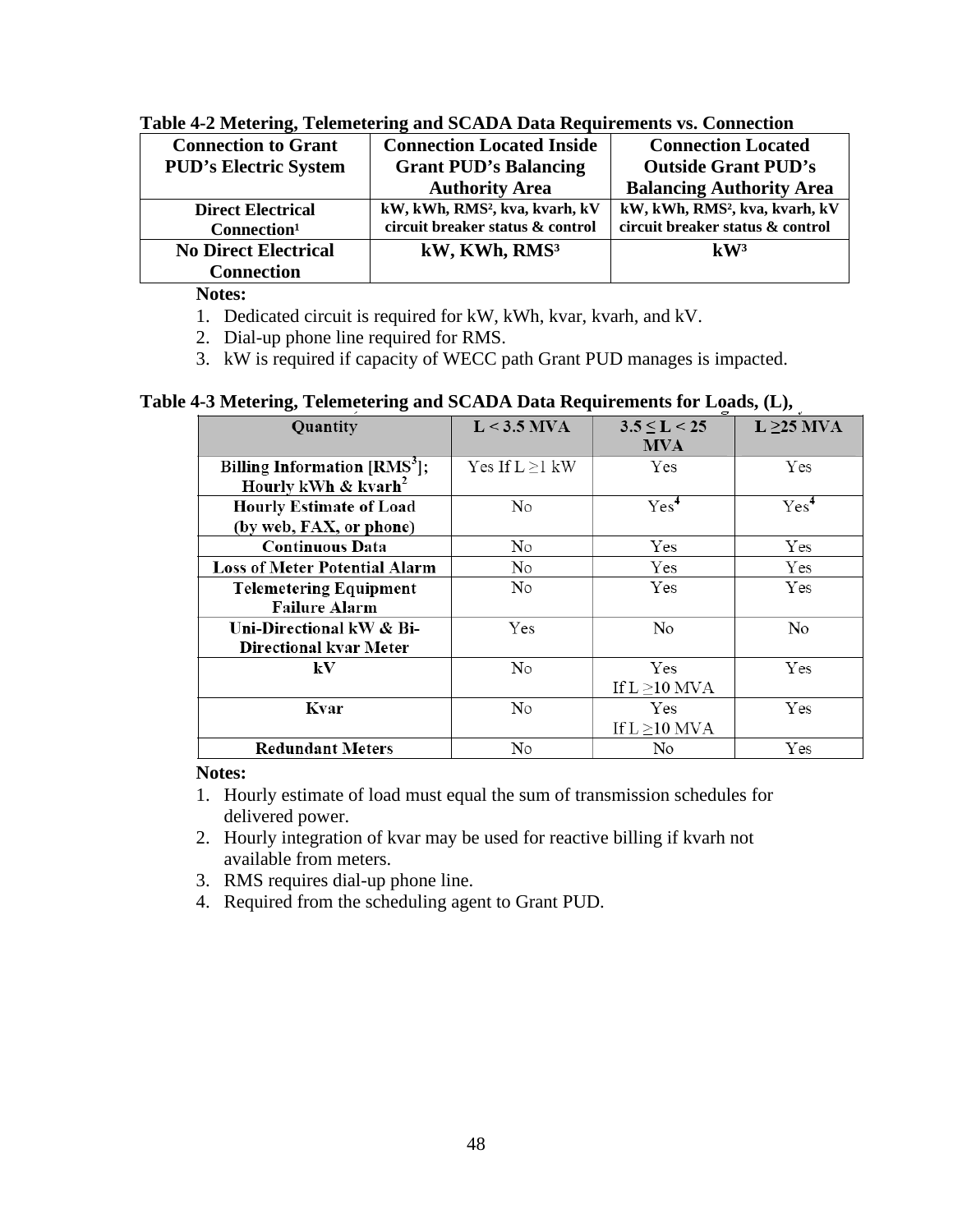| <b>System or Quantity</b>                                     | $G < 3.5$ MVA                            | $3.5 \le G < 50$ MVA<br>Local <sup>2</sup> Load Only | $3.5 \le G < 50$ MVA<br><b>Exporting Output</b> | $G \geq 50$ MVA                            |
|---------------------------------------------------------------|------------------------------------------|------------------------------------------------------|-------------------------------------------------|--------------------------------------------|
| <b>Billing information</b><br>(RMS)                           | Yes, if $X \geq 1$ kW<br>No, if $X<1$ kW | Yes                                                  | Yes                                             | Yes                                        |
| <b>Hourly Estimate of</b><br>Generation <sup>1</sup>          | Conditional <sub>2</sub>                 | Yes                                                  | Yes                                             | Yes                                        |
| (by web, FAX, or phone)<br><b>Hourly kWh</b><br>(telemetered) | No                                       | Yes                                                  | Yes                                             | Yes                                        |
| kW Continuous Data                                            | Yes<br>If $G \geq 1$ MVA                 | Yes                                                  | Yes                                             | Yes                                        |
| <b>Loss Of Meter Potential</b>                                | No                                       | Yes                                                  | Yes                                             | Yes                                        |
| MW & Mvar<br>on Each Unit <sup>3</sup>                        | No                                       | No                                                   | No                                              | Yes<br>If integrated at<br>230 kV or above |
| Uni-directional kW &<br><b>Bidirectional kvar meter</b>       | Yes                                      | Yes                                                  | No                                              | No                                         |
| <b>Bi-directional kW</b><br>& kvar Meter                      | No                                       | No                                                   | Yes                                             | Yes                                        |
| <b>Redundant Meters</b>                                       | No                                       | Yes<br>If G $\geq$ 25 MVA                            | Yes<br>If G $\geq$ 25 MVA                       | Yes                                        |
| Gen-ICCP<br>(Redundant Links)                                 | No                                       | No                                                   | No                                              | Yes <sup>4</sup>                           |

**Table 4-4 Metering, Telemetering and SCADA Data Requirements for Generation**

#### **Notes:**

- 1. Hourly estimate of generation must equal the sum of transmission schedules for marketed power. It is required from the scheduling agent to Grant PUD.
- 2. Hourly estimate is not required if generation is serving local load only. It is required if generation is being used as a marketing resource. Local load is defined as load that is on the generator side of the meter.
- 3. Separate meters for each unit are required when generators per line are not identical.
- 4. Possible exception for intermittent projects such as wind generators.
- 5. Required if Grant PUD is the designated scheduling agent.

#### **4-B.2 Loads Within Grant PUD's Balancing Authority Area**

For end-user facilities with direct electrical connections to Grant PUD's Balancing Authority Area, AGC telemetering is not normally required. For interruptible loads, Grant PUD determines telemetering needs on a case-by-case basis. Connecting eccentric (non-conforming) end-user facilities may require an interface to Grant PUD's AGC system. Existing practices throughout North America usually require a warning signal of pre-loading in order to assure that adequate generation reserves are spinning before any sudden load change occurs. Table 4-3 summarizes metering, telemetering, and SCADA requirements for enduser facilities based upon size.

#### **4-B.3 Generation Within Grant PUD's Balancing Authority Area**

For generation connected internally to Grant PUD's Balancing Authority Area, telemetering is required for generation facilities of aggregate output equaling or exceeding 3.5 MVA. For this case, telemetering of real power and energy (kW,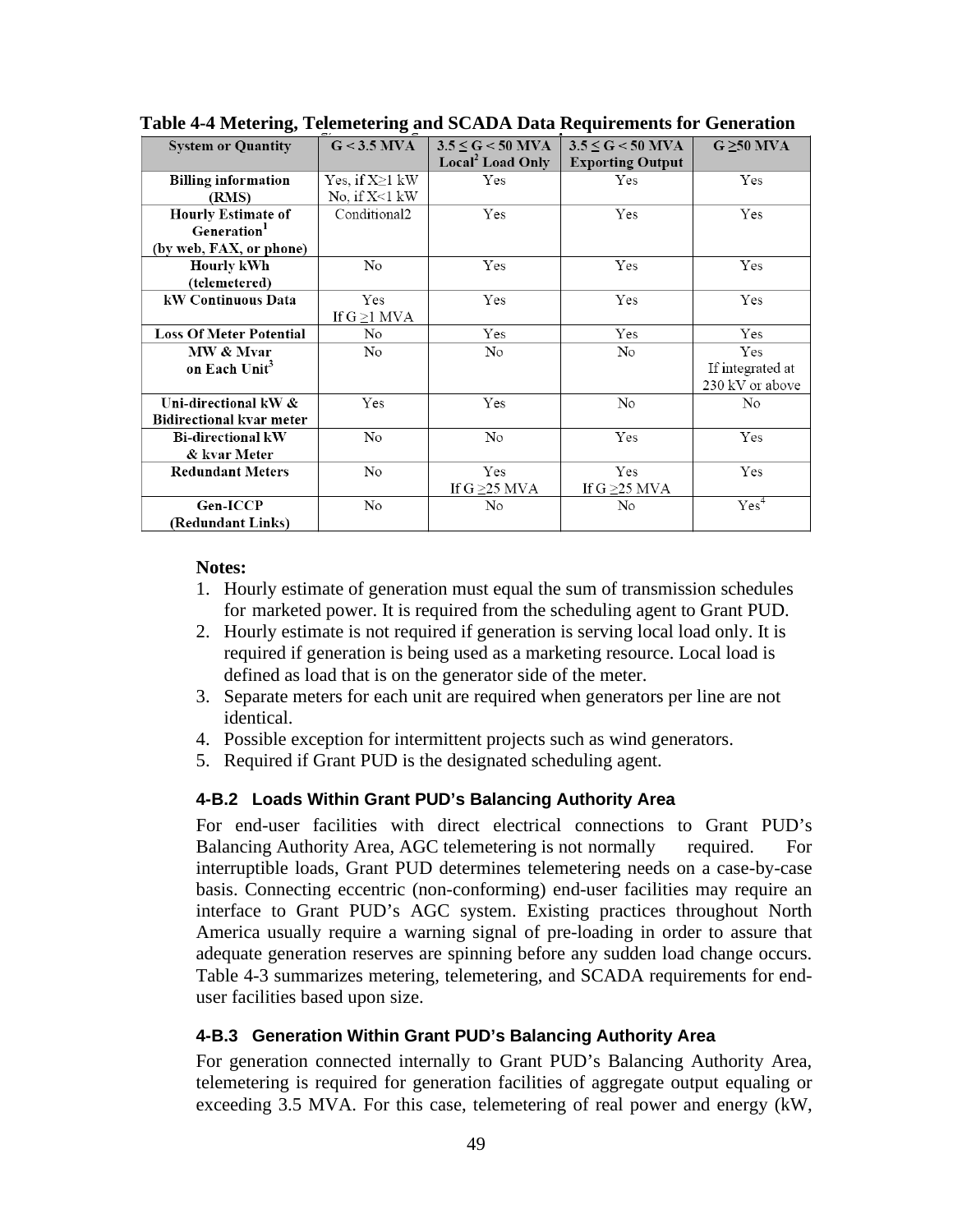kWh), and reactive power (kvar, kvarh) is normally required. Grant PUD will determine telemetering needs on a case-by-case basis for generation sites that remain below 3.5 MVA. Station service load may require separate telemetering if it comes from a different Balancing Authority. Station service taken directly from the generator POI may require separate metering and separate current transformers to accurately measure the station service load. Table 4-4 summarizes metering, telemetering and SCADA requirements for generation within Grant PUD's Balancing Authority Area. Additional requirements, listed in NERC standard IRO-010 or its successor standard, will apply if the generation is within Grant PUD's Balancing Authority.

Metering and telemetering for temporary generation installations (planned for less than one year of service) will be determined on a case-by-case basis. Generation sites with an aggregate output equaling or exceeding 50 MVA may require a direct link with Grant PUD via a generation ICCP communication server in order to send and receive data directly from Grant PUD's AGC System. ICCP is the Inter-Control Center Communications Protocol, defined by IEC 870-6 TASE.2 standard. See Section 4-C.2 for additional details on the ICCP requirements. Wind projects and other intermittent generation may be exempted from these criteria, subject to a case-by-case review.

#### **4-B.4 Jointly-owned Load or Generation**

Telemetering for interconnection of shared or jointly owned end-user facilities or generation commonly use dynamic signals. These signals are usually a calculated portion of an actual metered value. The calculation may include adjustments for losses, changing ratios of customer obligations or shares, or thresholds and limits. Two-way dynamic signals are used when a customer request for MW change that can only be met by an actual change in generation. In this case, a return signal is the official response to the request and its integrated value is designated the official meter reading. Previous integration intervals were typically one hour. Some types of dynamic signals may require shorter integration intervals. The integration interval is determined by the type of service provided consistent with Grant PUD's tariffs to properly account for transmission usage. Grant PUD uses the NERC recommended 'accumulator method' for accounting, not the 'rounding method' for integrated values.

#### **4-B.5 Generation in Grant PUD's Balancing Authority Area Not Controlled by Grant PUD**

Telemetering is required for generation located internal to Grant PUD's Balancing Authority to account for the scheduling that is required to deliver that energy to the appropriate host Balancing Authority. The requirements are similar to interchange telemetering requirements. In this case, Gen ICCP is typically not required by Grant PUD.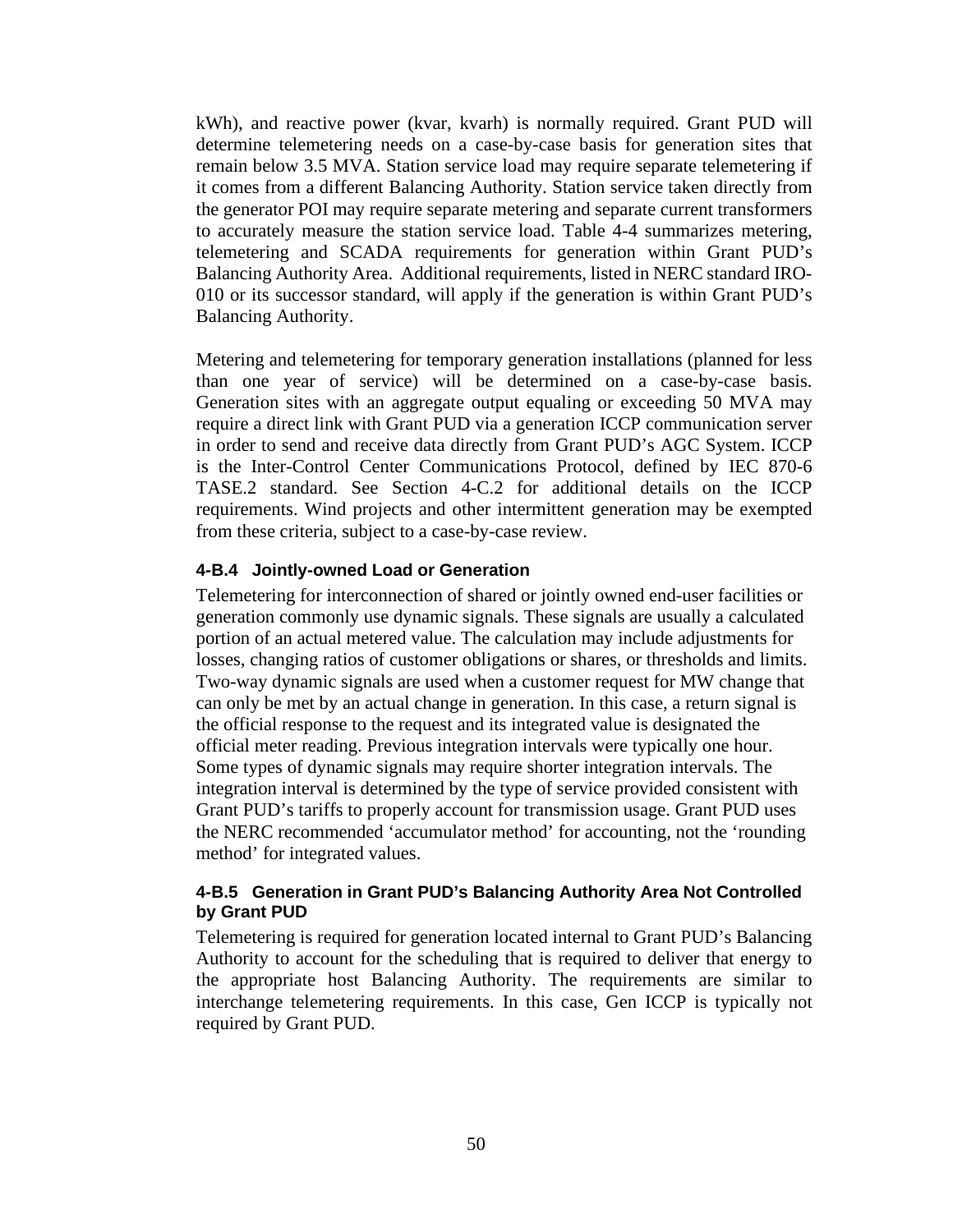## *4-C. Data Requirements for Balancing Authority Services*

This section contains the data requirements for Balancing Authority services if the Requestor wishes to locate a generation or end-user facility in Grant PUD's Balancing Authority Area. **Provision for all ancillary services are normally specified in the contract. The technical information below is included for general conceptual purposes only.** Technical discussions between the Requestor and Grant PUD are necessary before specific implementation requirements can be determined.

#### **4-C.1 Requirements for Interconnected End-user facilities**

Non-traditional sources are sometimes used for supplying ancillary services. If a load provides regulating or contingency reserve services, data requirements for deployment of the reserves will be similar to those applied to generating resources. To the extent that a third party may externally supply regulating or contingency reserve services at Grant PUD's Balancing Authority Area interconnecting boundary, data requirements for their deployment may be similar to those applied to generating resources.

Technical discussions are necessary before the specific data requirements can be determined. The following provides a brief overview of these requirements:

#### **a. Supplemental AGC Services**

If Grant PUD is purchasing supplemental AGC services, AGC interface is required on a long-term basis. Prior to Grant PUD purchasing supplemental services, an investigation into the capabilities, cost, and benefits of AGC control is required to determine the specific AGC requirements. Most supplemental services are scheduled and delivered using real-time dynamic signals, thus requiring telemetering.

#### **b. Ancillary Services**

Ancillary Services requirements are also driven by how the interconnected customer chooses to meet these obligations. Either the Requester or the entity making the transmission arrangements is responsible for meeting obligations for necessary ancillary services associated with the interconnection. Most selfprovided ancillary services are scheduled and delivered using real-time dynamic signals, which require telemetering. The responsible party may fulfill these obligations in the following ways according to the limitations and requirements in any applicable Grant PUD business practices, which are subject to change:

- Directly provide ancillary services by making resources available to the Grant PUD to deploy
- Contract with a third party to make resources available to Grant PUD to deploy
- Contract with Grant PUD to cover this ancillary services obligation

The Requester must demonstrate that the selected options are technically sound and are in compliance with all relevant reliability standards and criteria of NERC,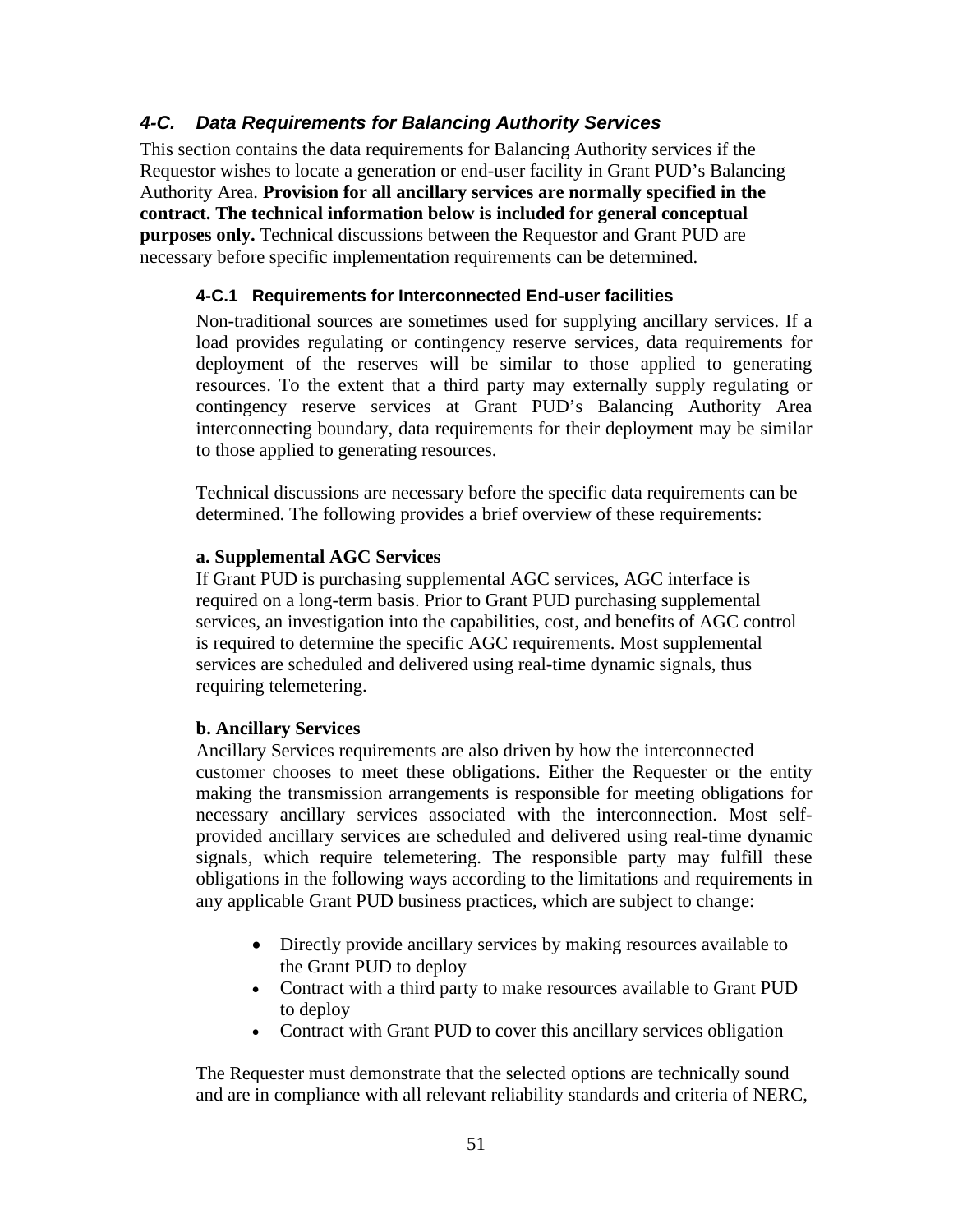WECC and NWPP or their successors as well as Grant PUD's approved business practices.

Where a third party is providing ancillary services, the following data is required with a sampling rate established in Grant PUD's business practices – typically four seconds between samples for regulation and ten seconds for operating reserves:

- Net instantaneous active power transferred (in MW)
- Instantaneous reactive power (in Mvar) and total reactive power (Mvarh) transferred
- Operating reserve capability during the upcoming ten minutes
- kWh for most-recent hour
- Area Control Error (Station Control Error for Generating unit)
- Actual Scheduled Interchange

#### **c. Supervisory Control and Data Acquisition System (SCADA)**

Additional data may be required from end-user facilities, in order to make generation control performance more predictable. Such additional data may include, but not be limited to, precursor signals of expected load changes. SCADA control may also be required. Specific requirements and needs are determined for each load. This may require a separate SCADA remote terminal unit or it may require data be added into an existing SCADA as determined by Grant PUD.

#### **4-C.2 Requirements for Interconnected Generation**

Data requirements for Balancing Authority services, such as regulation or operating reserves, apply only to generation resources inside Grant PUD's Balancing Authority Area. For resources that are not part of Grant PUD's Balancing Authority, the operator of the host Balancing Authority determines the data requirements.

Inter-Control Center Communication Protocol (ICCP) is a standard communications protocol for data exchange used by Grant PUD and many other entities. ICCP is an international standard for communications of real time data. The IEC 870-6 TASE.2

For generation resources inside Grant PUD's Balancing Authority Area, ancillary services, (e.g. reserves) must be acquired. Provision for all ancillary services are specified in the transmission provider or Balancing Authority services contracts and agreements. Grant PUD must specifically approve all arrangements for generators intending to provide Ancillary Services to Grant PUD. If the generator is capable of providing Ancillary Services in excess of its obligation, then Grant PUD may choose to contract with the generator operator to provide additional Ancillary Services. Technical discussions between Grant PUD and generator developers are necessary before the specific implementation requirements can be determined. For generation facilities with a total capacity of 50 MVA or above, telemetry will generally be required to bring in unit information as well as MW, Mvar and kV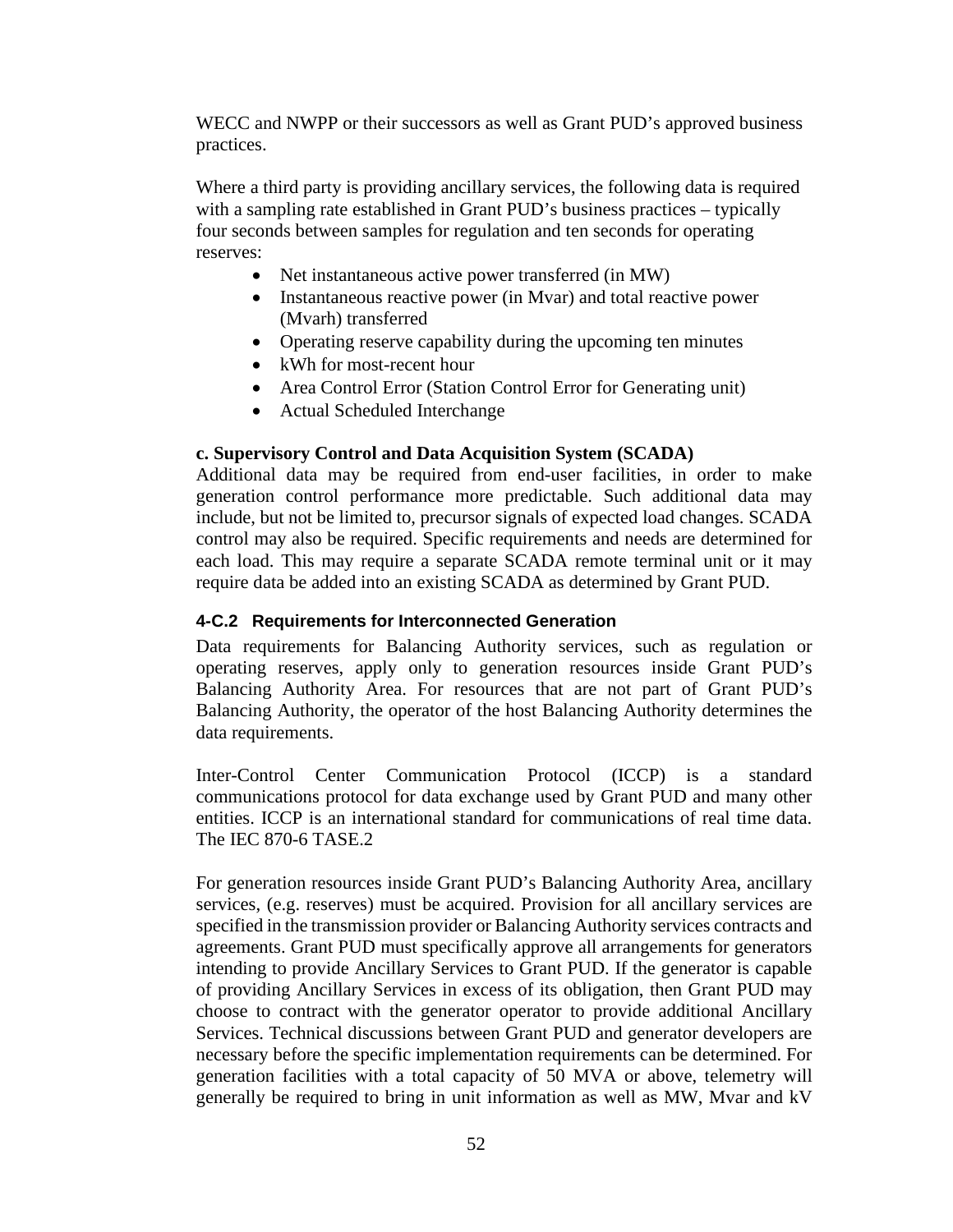from the project. The AGC data to be passed over the data link may include some or all of the data quantities listed in Table 4-5. For each project a detailed data requirements list with definitions will be provided during the design phase of the interconnection of the project. Actual generator specific data requirements are developed after an Interconnection Agreement or Balancing Authority Services Agreement is signed.

Wind projects may be exempt from the ICCP requirement, but will be required to provide kW, kvar, kV and interconnection circuit breakers(s) status, at a minimum. All wind projects with external capacitor compensation will be required to have automatic control on a voltage schedule provided by Grant PUD's System Operators. Status and availability of each external capacitor may also be required. Projects with internal automatic var compensation (i.e. double fed wound rotor) may be required to receive a voltage set point signal. This will be determined on a case-by case basis.

#### **a. Automatic Generator Control Services**

If Grant PUD is purchasing ancillary services from the generation facility, AGC control of the generator capability is required on a long-term basis. Prior to purchasing AGC services, a capabilities, cost, and benefit investigation as to the AGC control capabilities of the generation facility is required to determine the specific AGC requirements.

#### **b. Ancillary Services**

Requirements for Ancillary Services are also driven by how the generator operator or the purchaser chooses to meet the reserve obligations of the generation facility, as described below. Either the generation operator or the entity making the transmission arrangements is liable for the reserve obligations associated with the operation of the generation facility. Generation marketed as interruptible power is treated separately under special provisions and guidelines by the WECC and Grant PUD. The responsible party may fulfill these obligations in the following ways according to the limitations and requirements in any applicable

Grant PUD business practices, which are subject to change:

- Make these reserves available to Grant PUD from the generating facility
- Make these reserves available to Grant PUD from another one of their generation resources
- Contract with another generator operator to make these reserves available to Grant PUD on their behalf
- Contract with Grant PUD to cover this reserve obligation

#### **c. Supervisory Control and Data Acquisition (SCADA) Requirements**

New substations will require Grant PUD's SCADA control and status indication of the power circuit breakers and associated isolating switches used to connect with Grant PUD. SCADA indication of real and reactive power flows and voltage levels are also required. If the connection is made directly to another utility's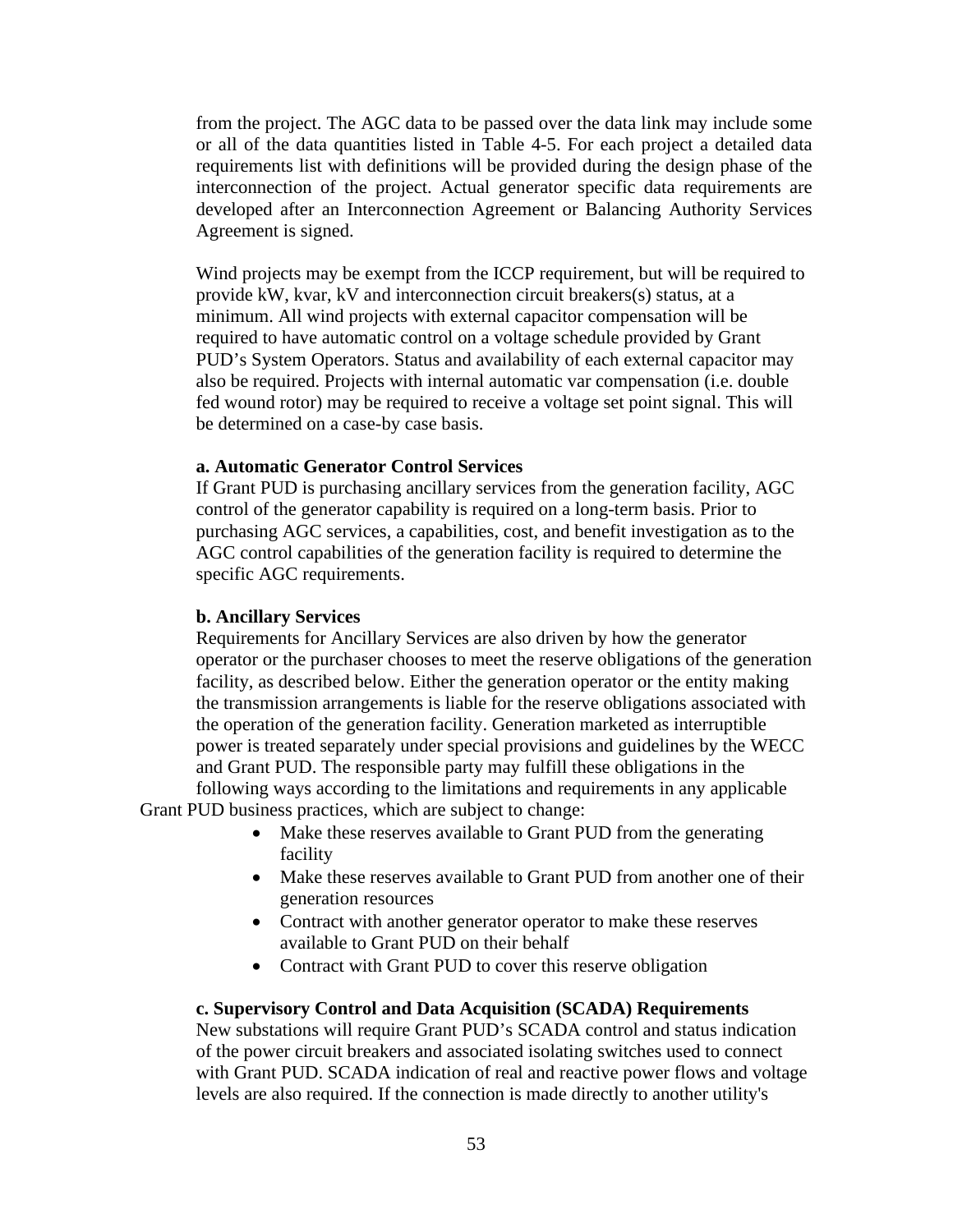transmission system, SCADA control and status indication requirements shall be jointly determined with the Requester, and Grant PUD. SCADA control of breakers and isolating switches that are located at other than the generating facility are not normally required, although status and indication may be necessary for system security purposes. Section 5-D discusses telecommunications requirements for SCADA systems.

#### **d. GEN ICCP Installation**

A GEN ICCP installation may be required for generation facilities greater than 50 MVA and is required for generation facilities over 200 MVA. If Grant PUD is not providing any ancillary services, a GEN ICCP configuration with single server and single router are acceptable. If Grant PUD is providing ancillary services, a primary server and back-up server must be installed. If Grant PUD is performing automatic generation control, redundant servers and redundant routers are required. The GEN ICCP installation at the generating facility provides capability to bring additional data from the generator(s) to Grant PUD's control centers. Table 4-5 shows the typical GEN ICCP data required.

|     | Generation Plant to District's Control Center(s):                                  |
|-----|------------------------------------------------------------------------------------|
| 1.  | Plant in District AGC mode / local mode <sup>1</sup>                               |
| 2.  | Net instantaneous power output (MW), unit MW output for plants >200 MW             |
| 3.  | Plant output attributed to natural governor response (MW)                          |
| 4.  | Plant ramp rate capability - maximum raise and lower                               |
| 5.  | Plant jerk rate capability (rate of change of ramp rate) - maximum raise and lower |
| 6.  | Regulating reserve capability - during next 10-minutes                             |
| 7.  | Spinning reserve capability - during next 10-minutes                               |
| 8.  | Operating reserve capability - during next 10-minutes                              |
| 9.  | Maximum capability - normal conditions                                             |
| 10. | Maximum capability - power system emergency conditions                             |
| 11. | Minimum generation capability                                                      |
| 12. | Unit power system stabilizer and automatic voltage regulation status               |
| 13. | Unit status - defined below for each generator unit in numerical order.            |
|     | - Out of Service - unit not available for use on 10 minutes notice.                |
|     | - Standby Mode - unit available for use on 10 minutes notice.                      |
|     | - Standby Mode - unit available for use within 60 minutes                          |
|     | - On-line / Not on AGC                                                             |
|     | - On-line / On AGC                                                                 |
|     | - On-line / Condensing                                                             |
| 14. | Total Mvar output, unit Mvar output for plants >200 MW                             |
| 15. | Total instantaneous maximum Mvar capacity boost or each POI voltage level          |
| 16. | Total maximum Mvar capacity boost or each POI voltage level                        |
| 17. | Total instantaneous maximum Mvar capacity buck or each POI voltage level           |
| 18. | Total maximum Mvar capacity buck                                                   |
| 19. | Plant in District kV mode / local kV mode <sup>2</sup>                             |

**Table 4-5a Automatic Generation Control (AGC) Quantities**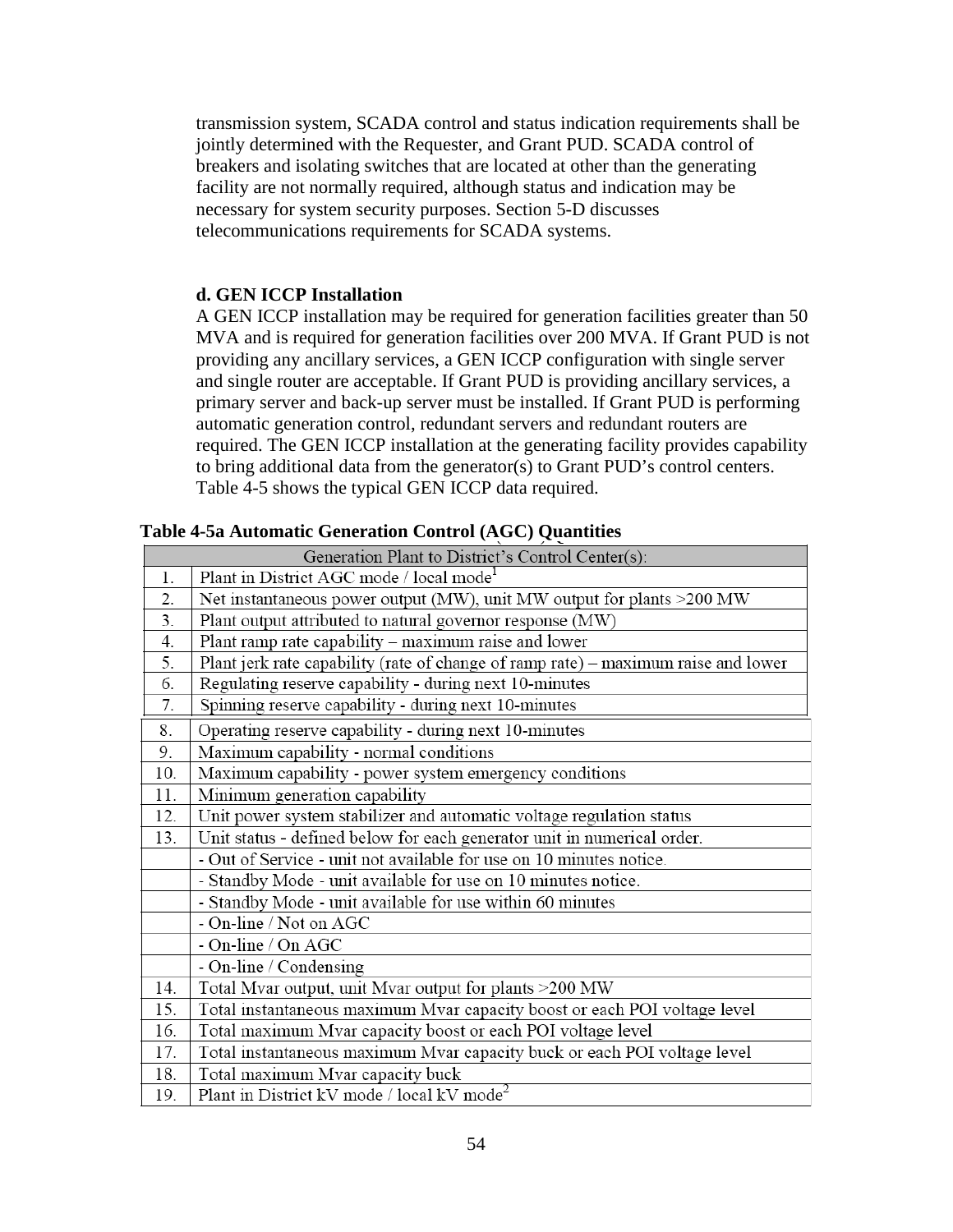#### **Notes:**

- 1. When plant is in Grant PUD AGC mode, Grant PUD's AGC system is enabled at the plant. The plant is controlling power output to meet the generation request and generation rate of response (MW/minute) originating from Grant PUD. When the plant is in local mode Grant PUD's AGC system is disabled. The plant is not controlling its power output to meet generation request and generation rate of response originating from Grant PUD.
- 2. When plant is in Grant PUD kV mode, the coordinated var control system is enabled at the plant. The plant is controlling reactive power output to meet the voltage schedule originating from Grant PUD. When the plant is in local kV mode, Grant PUD coordinated var control system is disabled at the plant but automatic voltage regulators are still in service. The plant is controlling its reactive power output to meet the nominal voltage schedule originating from Grant PUD.

**Table 4-5b Automatic Generation Control (AGC) Quantities**

|    | District Control Center(s) to Generation Plant:                                        |
|----|----------------------------------------------------------------------------------------|
| 1. | Generation request at rated frequency set point - AGC-requested power output level in  |
|    | MW for the following look-ahead time horizons: 0, 5, 10, 15, 20, and 30 minutes.       |
| 2. | Generation requested rate of response.                                                 |
| 3. | Amount of regulating reserve to carry.                                                 |
| 4. | Generation base point - The generation level in MW at which the District expects to be |
|    | operating the plant at the end of the ramp.                                            |
| 5. | Plant MW control mode - regulating, base load, standby, or off control                 |
| 6. | District operating mode indication to the plant – normal, assist, emergency            |
| 7. | Bus voltage schedule(s) in $kV$ and actual measurement(s)                              |
| 8. | District AGC control center identifier – Primary or Backup Control Center              |
| 9. | District Myar Control Mode – coordinated voltage schedule, nominal voltage schedule    |

## *4-D. Generation and Transmission Interchange Scheduling Requirements*

Any new transmission, end-user or generation facility being integrated into Grant PUD's Electric system must adhere to the scheduling requirements of the prevailing tariff and business practices under which it is taking transmission service or Balancing Authority area service from Grant PUD. Customers may be required to provide Grant PUD's scheduling department with a forecast estimate of their hourly load, hourly generation schedules, and/or net hourly interchange transactions. These estimates will be used for both pre-scheduling and planning purposes. Grant PUD will require customers to provide these estimates as necessary in order for Grant PUD to manage the load or resource balance within Grant PUD's Balancing Authority Area and to determine usage of Grant PUD's Electric system.

In the case of new transmission facilities, scheduling and accounting procedures are needed if the facility is part of an interface between Grant PUD's Balancing Authority Area and another Balancing Authority. This scheduling and accounting of interchange between two Balancing Authority areas normally requires telemetered data from the POI to the control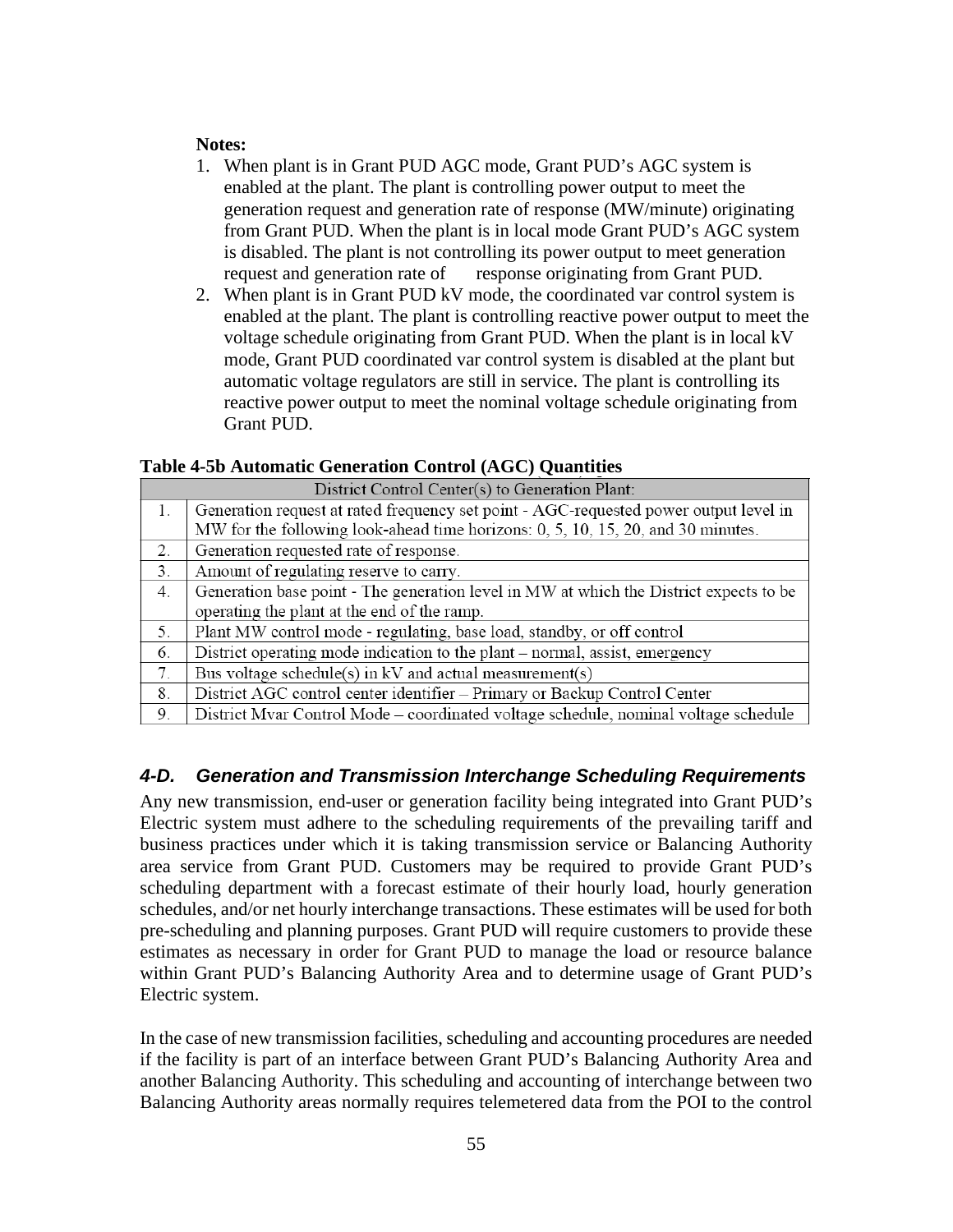centers of the Balancing Authority operators. This data is termed interchange metering and telemetering by Grant PUD and includes kW and kWh quantities. Grant PUD requires that all Balancing Authority Area transactions be prescheduled for each hour using the normal scheduling procedures. The end-of-hour actual interchange must be conveyed each hour to Grant PUD's system control center. This can be accomplished through the use of telemetering or data link.

When the new interconnection represents a shared or jointly owned interface to Grant PUD, or a split resource between Grant PUD's Balancing Authority and any other, then a calculated allocation is usually required to divide up the total metered interchange. This non-physical interface is accomplished by dynamic signal. A two way dynamic signal is required when a combined request and response interface is used. An example is supplemental AGC services. A one-way dynamic signal is required when a response (or following) interface is used. Moving a Balancing Authority Area boundary is an example of this requirement.

#### **4-D.1 Generation Metering Requirements**

Generation metering usually consists of bi-directional meters and related communications systems providing active power (in kW) and energy (in kWh) from the POI. Active power is telemetered on a continuous basis for AGC and hourly energy is sent each hour to the Interchange accounting for Grant PUD. All generation projects of aggregate size equaling or exceeding one MVA require hourly pre-scheduling. Grant PUD may also require indication of available spinning reserve and controlled reserves, both in MW. (See section 4- F for more on reserves

#### **a. Interchange Metering Requirements**

Interchange telemetering generally consists of bi-directional meters and related telecommunications systems providing kW and kWh at or near the POI. The kW measurement is telemetered on a continuous basis for AGC and hourly kWh is sent each hour to the control center. (Tables 4-1, 2 and 4 summarize the requirements). Interchange telemetering accuracy and calibration requirements are identical with those stated in Sections 4-F and 1-H.

Effective telemetering requires real-time knowledge of the quality of measurement. Associated with the telemetering signal are various indications of this quality. Analog telemetering is commonly accompanied with squelch and telemetering carrier fail alarms. A loss of meter potential or meter potential phase unbalance should trigger a telemetering carrier failure alarm. Digital telemetering has equivalent signal failure alarms. The metering equipment must also be monitored and alarmed in the telemetering signal. Typical alarms include but are not limited to:

- Loss of meter potential
- Loss of telemetering signal
- Loss of meter potential signal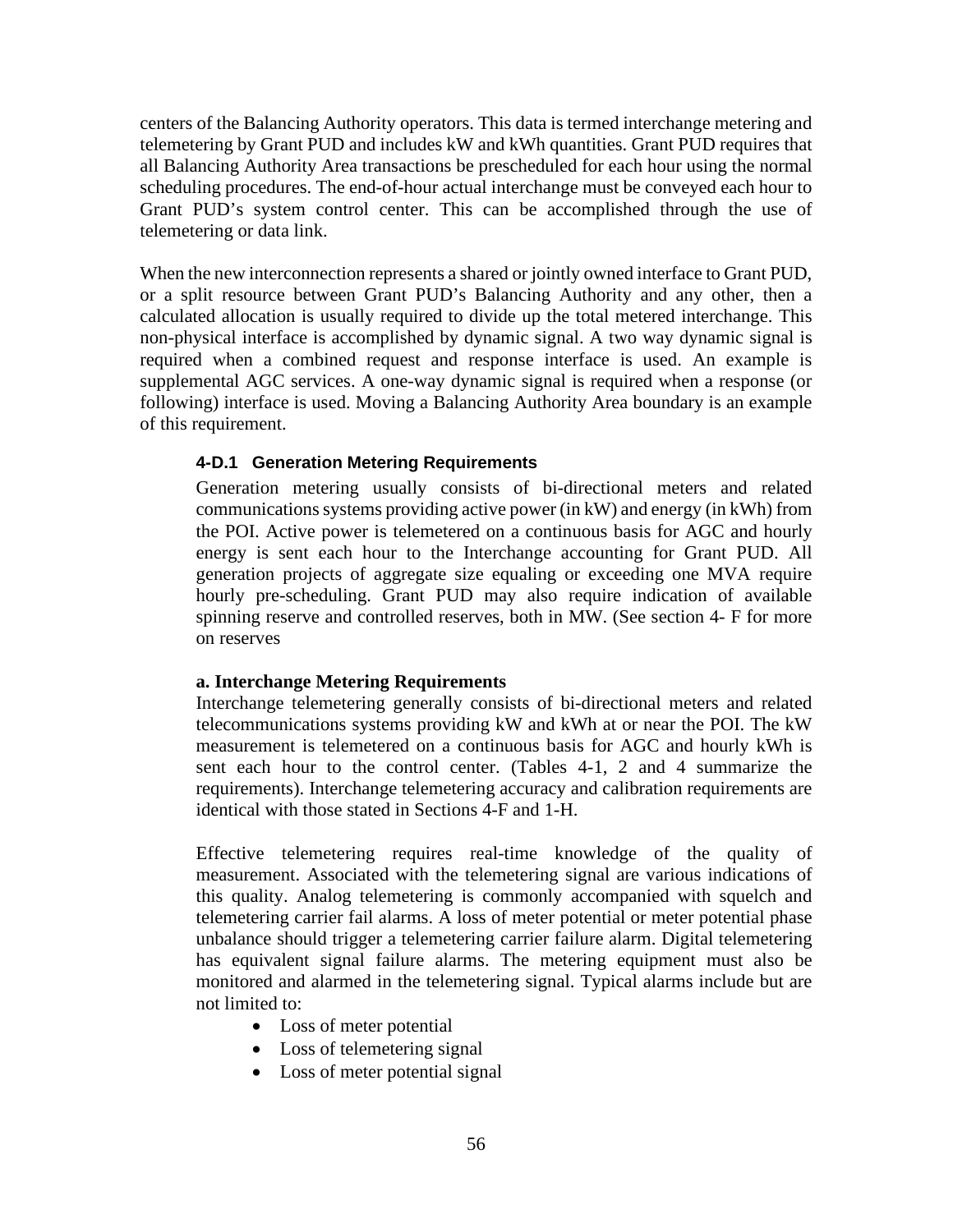#### **b. Generation Station Service and Start-Up Metering**

If Grant PUD supplies a generation site station service, then that station service must be properly and accurately metered. This may require separate dedicated meters for station service. It is preferred to meter generation by locating metering accuracy current transformers such that accurate station service can also be metered. Then net generation, start-up and station service can be accomplished from one-meter location. However, if this is not possible, then metering with demand interval data recording (MV90™ compatible) and communications would be required at the station service transformer(s). Meter data is recorded when Grant PUD is supplying either transmission, energy or both.

## *4-E. Revenue and Interchange Metering System*

All interconnections of facilities capable of exchanging at least 1 kW of active power require Grant PUD qualified metering for revenue or interchange. Energy data recording is required for Grant PUD's billing and scheduling functions. Revenue metering includes energy (kWh) and reactive power (kvarh) produced by revenue meters and recorded on a demand interval basis. Interchange metering includes bi-directional energy and reactive data as well as special telemetering requirements for scheduling purposes. The metering shall be located to measure the net power at the POI to or from Grant PUD's Electric system.

The revenue metering system (RMS) includes a remote metering system to record the hourly kWh data. The hourly kWh data is downloaded from the metering recorder on a daily basis over voice-grade telephone lines. All recorders must be fully compatible with the MV-90™ protocol. Demand data will be available to the customer or their agent.

Grant PUD typically owns and maintains the revenue metering at load-metering sites. Grant PUD will supply the Requester with a list of pre-qualified metering systems should the Requester desire to furnish, own or maintain the metering system. If the selected system is not on Grant PUD's pre-qualified list, Grant PUD reserves the right to perform a full set of acceptance tests, possibly at the Requester's expense, prior to granting permission to use the selected system

#### **4-E.1 Requirements for Revenue and Interchange Metering**

Three-element, three-phase, four-wire meters shall be used on grounded power systems. Two-element, three-phase, three-wire meters can be used on balanced, ungrounded power systems. Both revenue metering and interchange metering shall be bi-directional to record both active and reactive power flows to or from the POI. Metering packages include a kWh recording device compatible with Grant PUD's RMS or scheduling system, as applicable.

Should the new POI result in the addition of generation to Grant PUD's Electric system not previously accounted for, there will be additional metering requirements. Tables 4-1 through 4-4 identify revenue metering requirements. Section 5 discusses telecommunications requirements for the RMS system.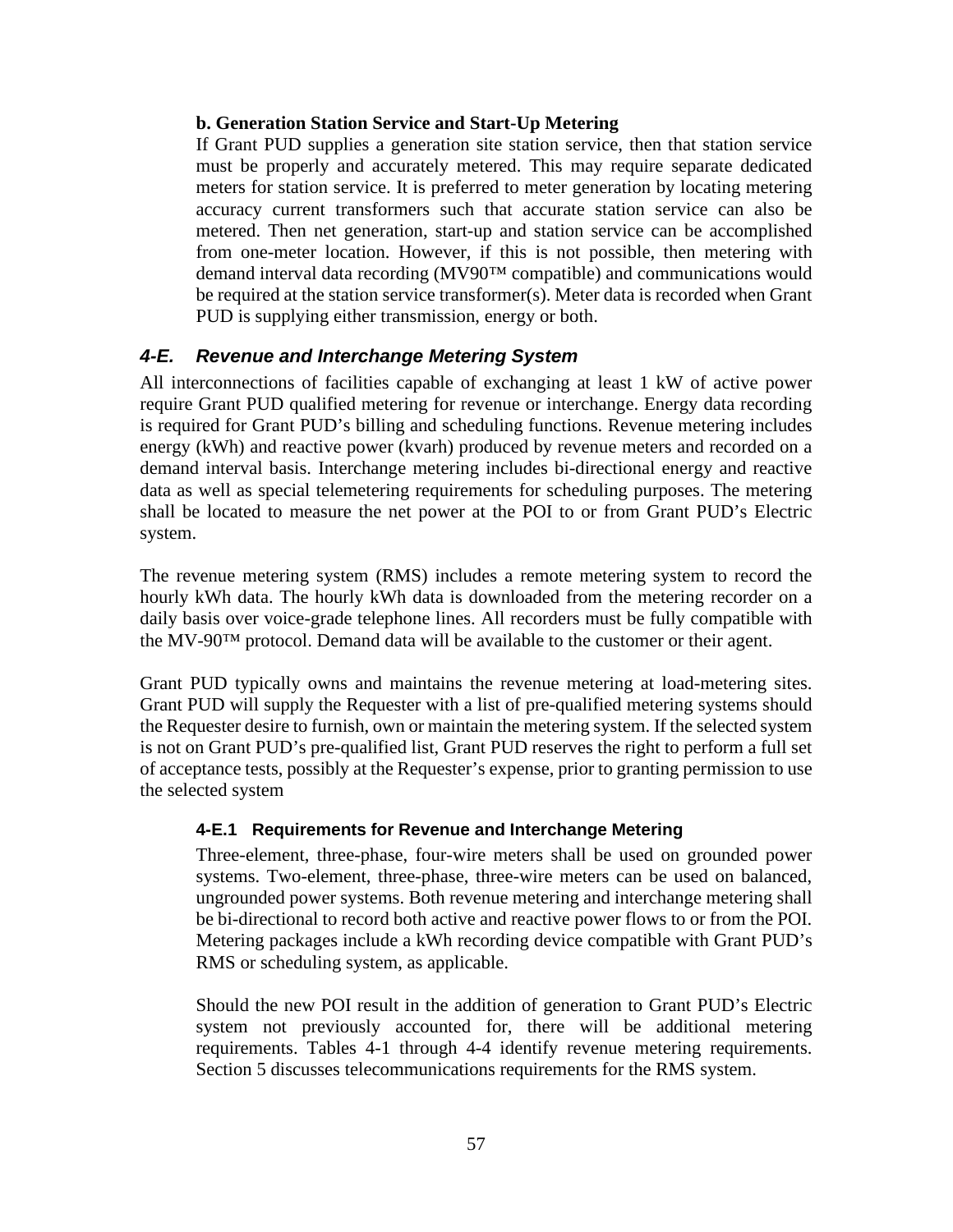#### **4-E.2 Required Accuracy of Meters**

Watt-hour meters shall be calibrated to  $\pm 0.1\%$  accuracy at unity power factor for both full load and light load. Watt-hour meters shall also be calibrated to  $\pm 0.3\%$ accuracy for 0.5 power factor at full load. Var-hour meters shall have  $\pm 0.2\%$ accuracy at unity power factor and  $\pm 0.6\%$  accuracy at 0.5 power factor. Full load is defined as 100% meter current rating at nominal voltage. Light load is defined as 10% meter current rating at nominal voltage.

#### **4-E.3 Instrument Transformers**

Voltage and current instrument transformers shall be 0.3% accuracy class for both magnitude and phase angle over the burden range of the installed metering circuit. The instrument transformers shall be of a shielded design in order to prevent unintentional energization of the transformer secondary during a transformer failure. Instrument transformers for metering must be located such that the input to the metering and telemetering is not interrupted during possible switching configurations at the POI.

#### **4-E.4 Loss Compensation**

Transmission system losses, such as those in transformers, often must be accounted for in the revenue metering process. Grant PUD prefers that this accounting be done as a calculated part of Grant PUD's billing and settlement process.

#### **4-E.5 Station Service Power**

Depending upon its electrical source and electrical location, the station service power for the connecting substation facilities may also require revenue metering. It may not be necessary to meter station service var hours although most modern electronic meters include this feature as part of the meter.

#### *4-F. Calibration of Metering, Telemetering, and Data Facilities*

#### **4-F.1 Revenue and Interchange Metering**

The meter owner is responsible to calibrate and document revenue and interchange metering at least every two years. More frequent calibration intervals may be negotiated. All parties to the transmission interconnection agreement may witness the calibration. Calibration information will be maintained for 7 years and will be made available to Grant PUD upon request.

#### **4-F.2 SCADA and ICCP Data**

SCADA and ICCP data shall be calibrated every two years as a minimum or more often if significant errors occur affecting the state estimator results. All parties to the transmission interconnection agreement may witness the calibration.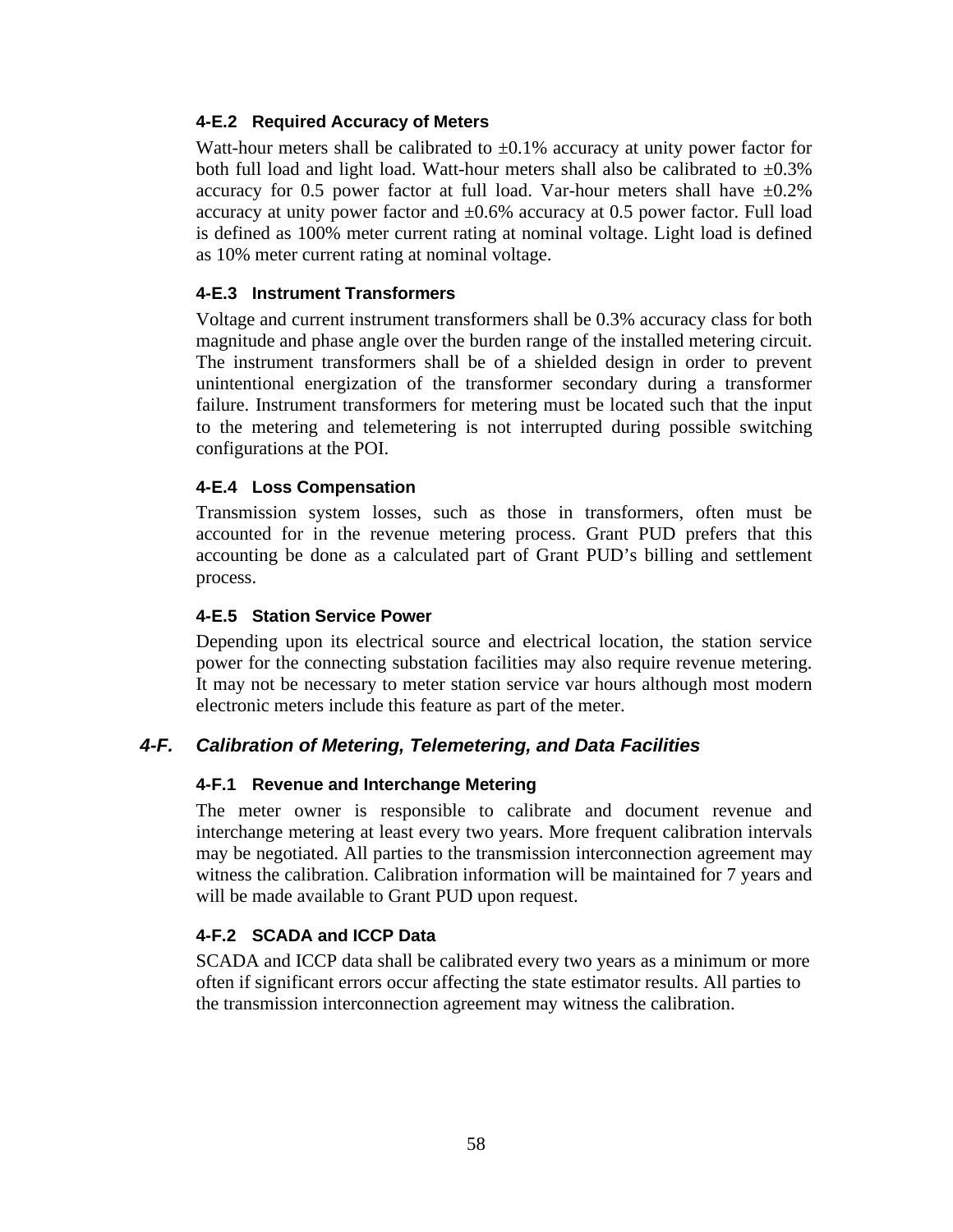# **5. Telecommunication Requirements**

## *5-A. Introduction*

Telecommunications facilities shall be installed to fulfill the control, protection, operation, dispatching, scheduling, and revenue metering requirements. They may be owned by Grant PUD, another utility or a third party. At a minimum, telecommunications facilities must be compatible with, and have similar reliability and performance characteristics to, that currently used for operation of the power system to which the new facility will be connected. Telecommunications facilities will be identified by Grant PUD. Telecommunication infrastructure at customer-owned facilities is the responsibility of the customer. Depending on the performance and reliability requirements of the control and metering systems to be supported, the facilities may consist of any or all of the following:

## **5-A.1 Radio Systems**

A radio system requires transmitters, receivers, telecommunication fault alarm equipment, antennas, batteries, chargers, and multiplex equipment. It may also include buildings, towers, emergency power systems, mountaintop repeater stations and their associated land access rights, as needed to provide an unobstructed and reliable telecommunications path. In order to meet power system reliability requirements, radio path diversity, equipment redundancy or route redundancy may be required. These measures protect against telecommunications outages caused by equipment failure or atmospheric conditions.

#### **5-A.2 Fiber Optic Systems (Grant PUD's preferred option wherever feasible)**

A fiber optic system requires light wave transmitters, receivers, telecommunication fault alarm equipment, multiplex equipment, batteries, chargers, emergency power systems, fiber optic cable (underground or overhead) and rights-of-way. Cable route redundancy may be required in order to prevent telecommunications outages caused by cable breaks.

#### **5-A.3 Wireline Facilities**

A wireline facility (e.g., leased line) requires telecommunications cable (underground or overhead), high-voltage isolation equipment, and rights-of way. It may also include multiplex equipment, emergency power systems, and batteries, depending on the wireline technology employed. Cable route redundancy may be required in order to prevent telecommunications outage.

#### **5-A.4 Power Line Carrier (Grant PUD's least preferred option)**

A power line carrier current system uses the actual power line conductor(s) as the transmission media. Coupling capacitors, line tuning units and wave traps are used to connect the carrier transmitter and receiver to the power line. Power line carrier availability and performance is greatly affected by line outages.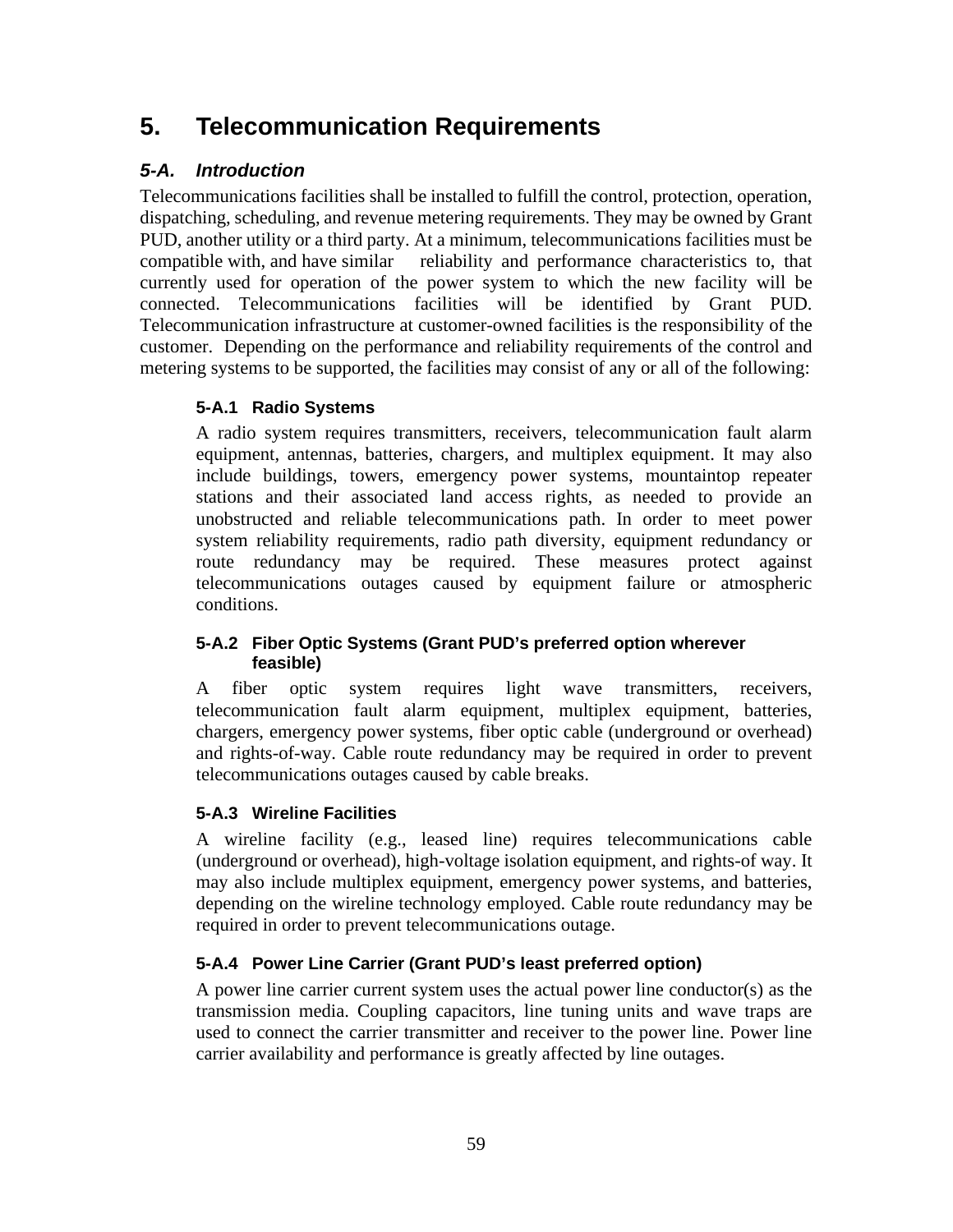## *5-B. Voice Communications*

#### **5-B.1 Basic Requirements**

If the generation or load facility is within Grant PUD's Balancing Authority Area and any type of telemetering is required, then voice communications to the operator are also required. If the facility is not staffed with operators, alternative arrangements may be made subject to Grant PUD's approval.

#### **5-B.2 Automatic Ringdown Trunks**

Dedicated, direct automatic ringdown trunk (or equivalent) voice circuits between each appropriate Grant PUD control center and the operator of the generation or end-user facilities may be required for:

- Generation or end-user facilities of 50 MW or greater,
- Eccentric (non-conforming) generators or end-user facilities
- Connected networks that include automatic generation dropping for Grant PUD Transmission system remedial action.
- A non-radial interconnection to another electric utility with a transfer capability in either direction of 50 MW or greater.

#### **5-B.3 Independent Communications**

Independent voice communications for coordination of system protection, control and telecommunication maintenance activities between Grant PUD and the generation facility or POI should also be provided.

## *5-C. Data Communications*

General telemetering of power and energy data (in kW, kvar, kWh) and data acquisition systems typically require one or more dedicated communication circuits. These circuits link the new facility to the master computer receiving the data Telecommunications for SCADA, RMS and telemetering must function at the full performance level before and after any power system fault condition. Repair personnel must restore service continuity immediately after the fault without the need for intervention. The following requirements for telemetering of data are specified:

#### **5-C.1 SCADA**

For communication of SCADA information, one or more dedicated circuits are typically required between a new facility and the appropriate Grant PUD control center(s).

To ensure safety of working personnel and prompt response to system abnormalities, Grant PUD shall be allowed to know the status of certain breakers (e.g., utility tie breaker, interconnection breaker, and generator breaker(s)) and the real & reactive power flow at the generator breakers and at Grant PUD primary meter. A dedicated communications link for SCADA shall be required. In general, a Grant PUD-owned local Remote Terminal Unit (RTU) shall be installed to perform certain control and monitoring functions as specified elsewhere in this document.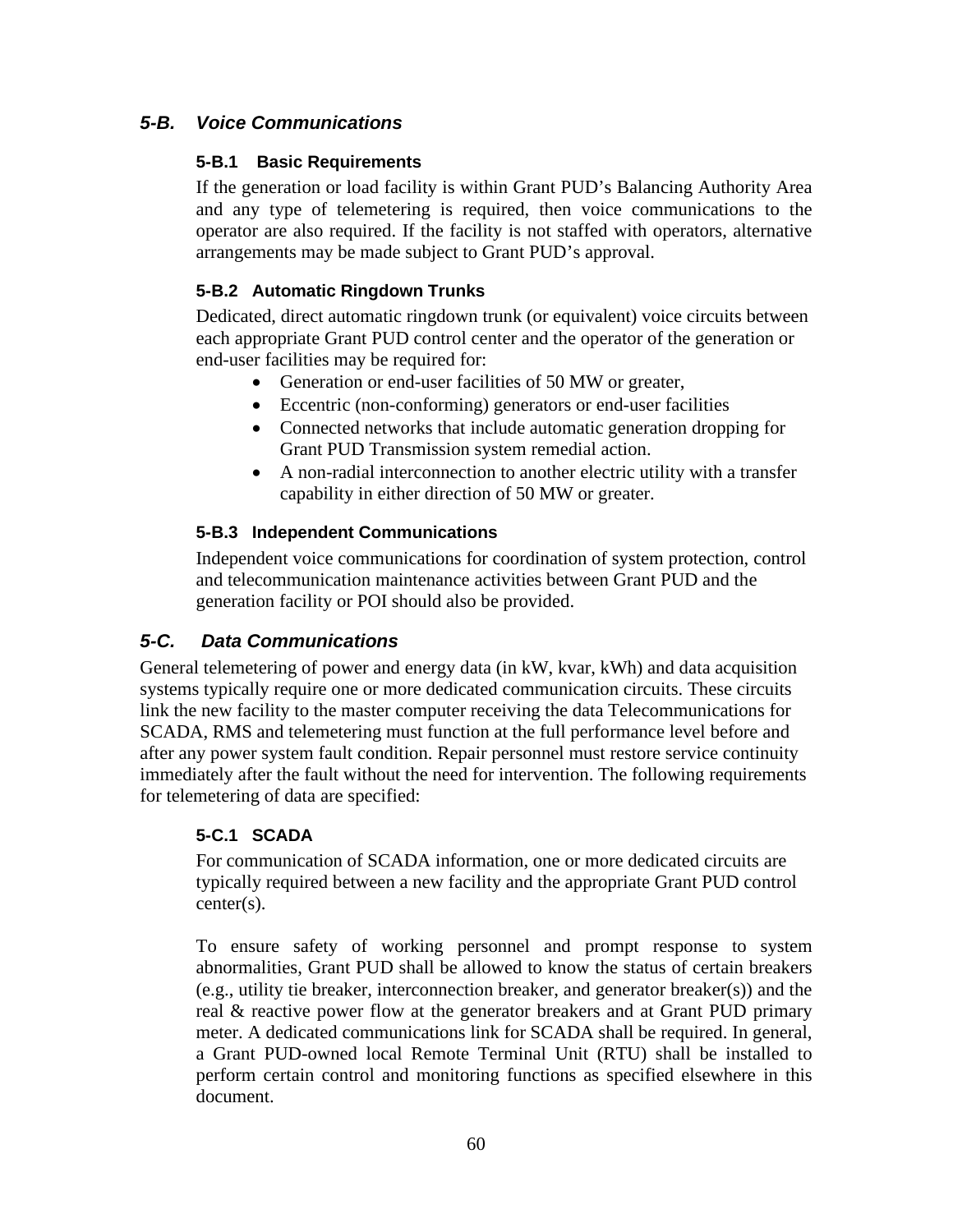#### **5-C.2 Automatic Generator Control (AGC) Interchange and Control Telemetering**

One or more dedicated circuits are typically required between the new generation facility and the appropriate Grant PUD control center(s) for telemetering of AGC Interchange and control information for operations and scheduling applications. If AGC services are required, data will be sent to and from the appropriate Grant PUD control center(s) using the ICCP over private control synchronous communication channels operating at a minimum rate of 9600 baud.

#### **5-C.3 Revenue Metering System (RMS)**

Commercial dial-up telephone exchange line facilities are required for support of the MV-90™ compatible remote RMS equipment. The exchange line facilities communicate with the MV-90™ compatible master computer at Grant PUD's designated location. The circuit used for this purpose may also be shared with voice communications and other dial-up data communications.

## *5-D. Telecommunications for Control and Protection*

Telecommunications for control and protection must function at the full performance level before, during and after any power system fault condition. The delivery of a false trip or control signal, or the failure to deliver a valid trip signal is unacceptable. Active telecommunication circuits for control and protection must not be tested, switched, shorted, grounded or changed in any manner by any worker, unless prior arrangements have been made through Grant PUD's system operations control center.

#### **5-D.1 Application on Bulk Electric System Transmission**

The highest telecommunications performance level as specified by the WECC is 99.95% availability. This level of performance is required on all protection circuits for lines connected to Grant PUD's Bulk Electric System. This performance level is also required for RAS circuits that must meet WECC compliance criteria. These circuits require totally redundant schemes.

Availability is determined for the total path of the protective relaying circuit, from one end of the transmission line to the other. Options for achieving these availability requirements by utilizing two or more separate telecommunication methods, routes or systems may be considered. When alternately routed telecommunications for protective relaying schemes are required, a combination of two of these telecommunications methods may be used to meet availability requirements.

#### **5-D.2 Non-Bulk Electric System Transmission Applications**

A telecommunications performance level of 99.5% is required for less critical protection circuits. This level of performance is also required for RAS circuits not required to meet the WECC criteria. Redundant telecommunications systems are only required in certain circumstances to ensure the reliability and speed of the transmission of signals for protection and RAS.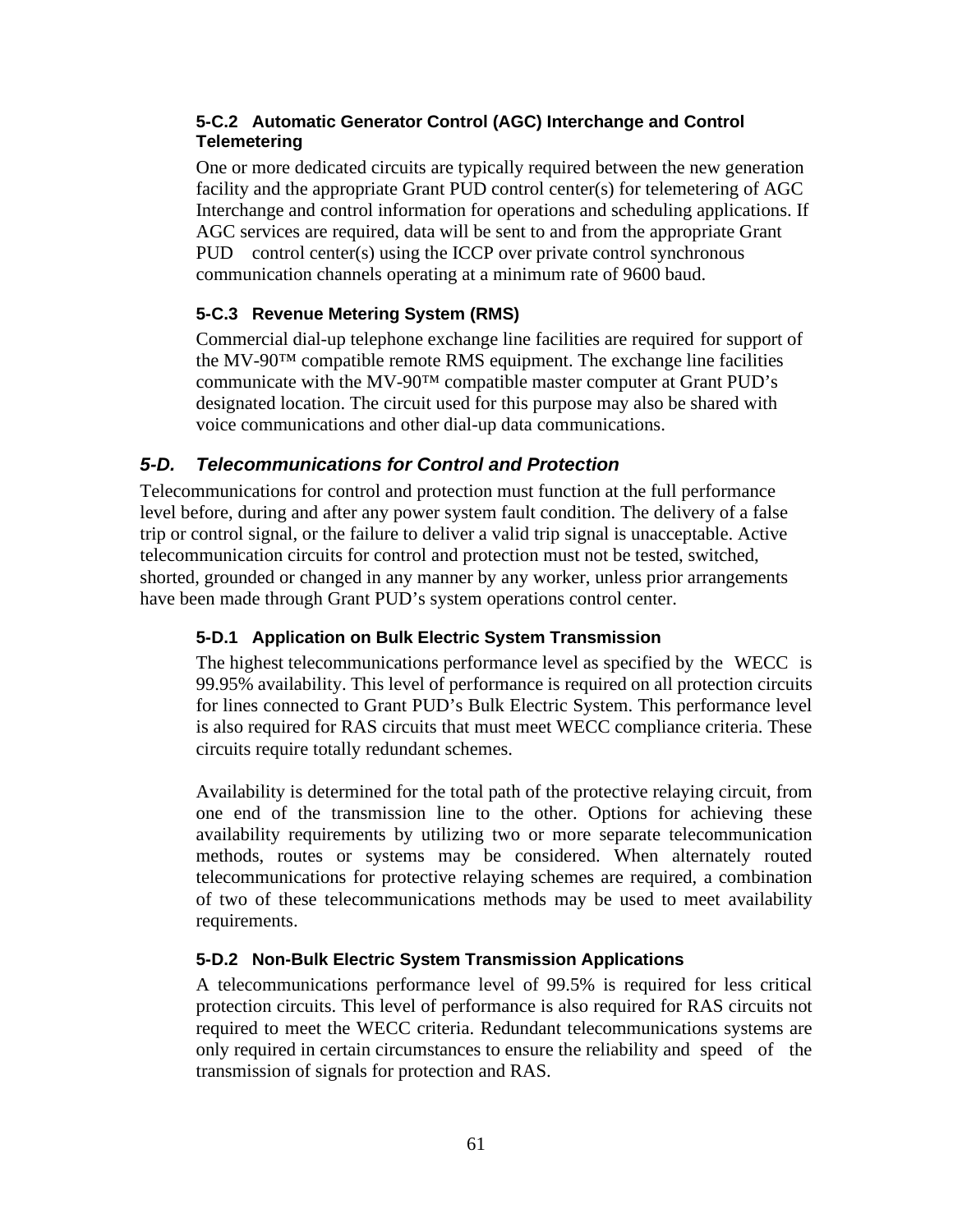#### **5-D.3 Speed of Operation**

Throughput operating times of the telecommunications system must not add unnecessary delay to the clearing or operating times protection or RAS. System studies and WECC trip time requirements determine maximum permissible throughput operating times of control schemes.

#### **5-D.4 Equipment Compatibility**

Protection systems and supporting telecommunications equipment installed at the interconnecting facility must be functionally compatible or identical to the corresponding equipment employed at Grant PUD's facility. This functionality need not extend to peripherals, such as signal counters and test switches that might be present on Grant PUD's equipment. Teleprotection equipment employed by the Requester must be approved by Grant PUD prior to installation. At the time of the request for interconnection Grant PUD will supply the Requester with a list of acceptable, pre-qualified equipment. Should the Requester choose to employ equipment not on this list, Grant PUD reserves the right to test the equipment for acceptable performance in the required control application. Equipment that passes this testing can be approved by Grant PUD for subsequent installations.

Tele-protection systems, including transfer trip, must be properly designed and tested to demonstrate that they perform their intended functions. When applying digital telecommunications systems to protection schemes, care must be taken ensure equipment compatibility

#### *5-E. Telecommunications During Emergency Conditions*

#### **5-E.1 Emergency Conditions**

Emergency telecommunications conditions may develop that affect telecommunications equipment with or without directly affecting power transmission system facilities.

Emergency Conditions as specified in Grant PUD's Control Center Manual. Examples of telecommunications emergencies include the following:

- Interruption of power to telecommunications repeater and relay stations
- Telecommunications equipment failure, whether minor or catastrophic
- Interruption or failure of commercial, public switched telephone network facilities or services
- Damage to telecommunications facilities resulting from accident, acts of vandalism, or natural causes

Equipment redundancy and telecommunications route redundancy can protect against certain kinds of failure and telecommunications path interruption. A repair team dedicated to the telecommunications of the interconnecting facility should be retained along with an adequate supply of spare components.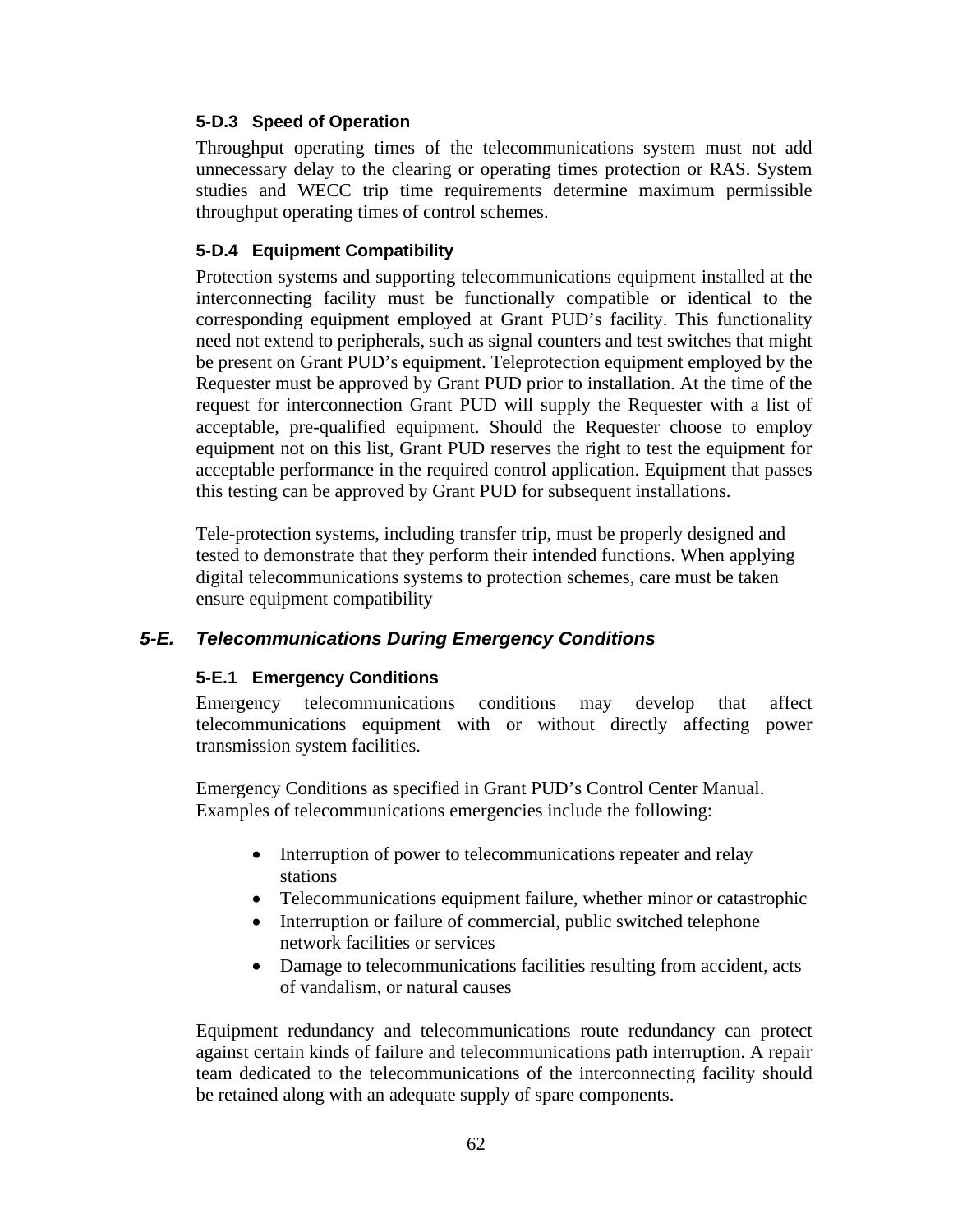#### **5-E.2 Backup Equipment**

Where commercial, public telephone network facilities or services support important power system telecommunications, a backup strategy should always be developed by the Requester to protect against interruption of such services. Backup methods could include redundant services, self-healing services, multiple independent routes, carriers and combinations of independent facilities such as wire line and cellular, fiber and radio, etc. Backup telecommunications system equipment such as emergency standby power generators with ample onsite fuel storage and reserve storage battery capacity must be incorporated in critical telecommunications facilities. Backup equipment should also be considered for certain non-critical telecommunications to provide continued operation of telecommunications during interruption of transmission services.

#### **5-E.3 Disaster Recovery**

The Requester shall have a disaster recovery plan in place for telecommunications restoration that shall also be exercised periodically in accordance with NERC/WECC reliability requirements. The disaster recovery plan shall include the ability to provide equipment capable of bypassing or replacing entire telecommunication stations or major apparatus until permanent repairs can be made.

#### **5-E.4 Telecommunications Security**

The operation of power system telecommunications facilities should be continuously monitored at a central alarm point so that problems can be immediately reported, diagnosed and repaired. Telecommunication sites and facilities should be secured against unauthorized access.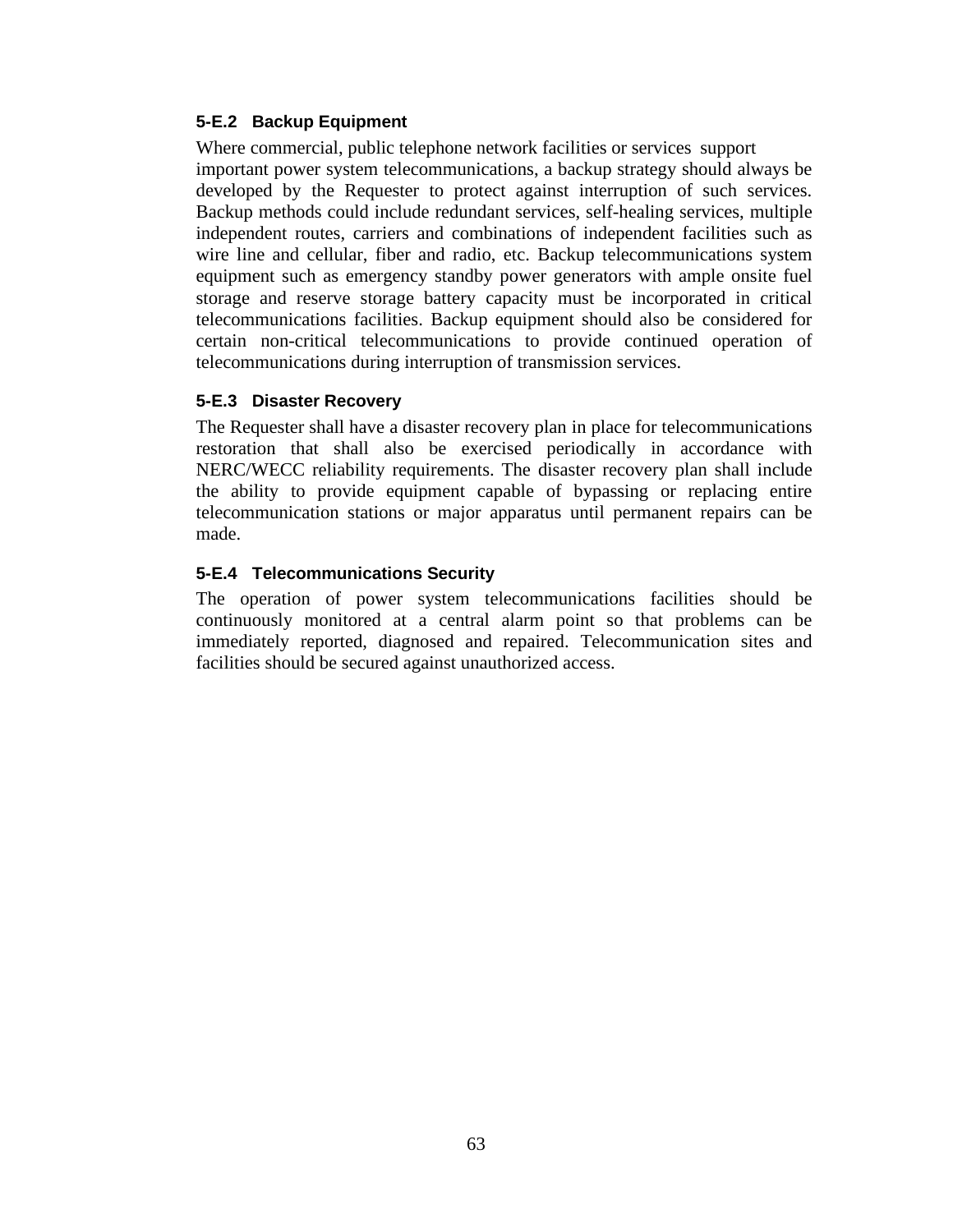# **6. References**

## *6-A. Grant PUD Standards and Requirements*

- a. Control Center Manual
- b. Customer Service Policies Manual
- c. Distribution Planning Guideline
- d. Switching and Clearance Procedure
- e. Transmission Planning Guideline

## *6-B. ANSI – IEEE - NFPA*

- a. IEEE Std 80 -Guide for Safety in AC Substation Grounding
- b. ANSI/IEEE Std 81 Part 1 -Guide for Measuring Earth Resistivity, Ground Impedance, and Earth Surface Potentials of a Ground System & Part 2: Guide for Measurement of Impedance and Safety Characteristics of Large, Extended or Interconnected Grounding Systems
- c. IEEE 100 The Authoritative Dictionary of IEEE Standards Terms
- d. IEEE Std 367 -Recommended Practice for Determining the Electric Power Station Ground Potential Rise and Induced Voltage from a Power Fault
- e. ANSI/IEEE Std 421.1 IEEE Standard Definitions for Excitation Systems for Synchronous Machines
- f. IEEE Std 421.2 IEEE Guide for Identification, Testing, and Evaluation of the Dynamic Performance of Excitation Control Systems
- g. IEEE Std 487 -Recommended Practice for the Protection of Wire-Line Communication Facilities Serving Electric Power Stations
- h. IEEE Std 519 -IEEE Recommended Practices and Requirements for Harmonic Control in Electrical Power Systems
- i. IEEE Std 837 -Standard for Qualifying Permanent Connections Used in Substation Grounding
- j. IEEE Std 1159 Recommended Practice for Monitoring Electric Power **Quality**
- k. IEEE Std 1547 Interconnecting Distributed Resources with Electric Power Systems
- l. IEEE Std C37.118 Enclosed Field Discharge Circuit Breakers for Rotating Electric Machinery
- m. IEEE Std, C57.116, Guide for Transformers Directly Connected to Generators
- n. NESC C2 -National Electrical Safety Code
- o. ANSI C84.1 Electric Power System and Equipment Voltage Ratings (60 Hz)
- p. NFPA 70 -National Electrical Code
- q. IEC 870-6 TASE.2 -Inter-Control Center Communication Protocol (ICCP) Standard.
- r. IEEE Std. 141 Recommended Practice for Electric Power Distribution for Industrial Plants.
- s. IEEE Std. 241 Recommended Practice for Electrical Systems in Commercial Buildings.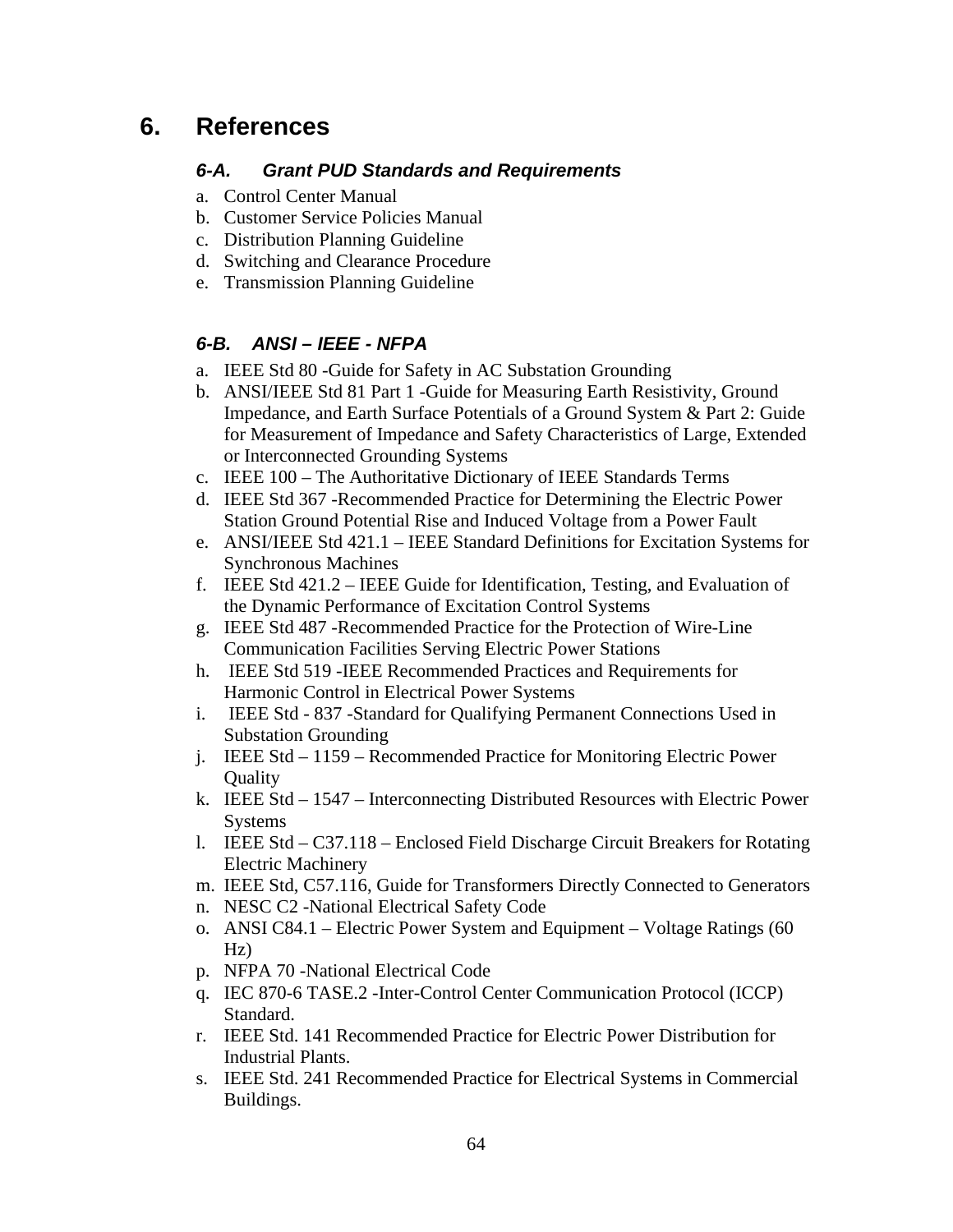## *6-C. NERC-NWPP -WECC*

- a. NERC Glossary of Terms
- b. NERC Operating Standards
- c. NERC Reliability Standards
- d. NERC/WECC Planning Standards
- e. NWPP Operating Manual
- f. RC West Procedures

#### *6-D. Other Applicable References*

- a. National Environmental Policy Act 42 U.S.C. & 4321 et seq.
- b. Uniform Building Code
- c. Occupational Safety and Health Administration
- d. Open Access Transmission Tariff
- e. Washington Industrial Safety and Health Act (WISHA)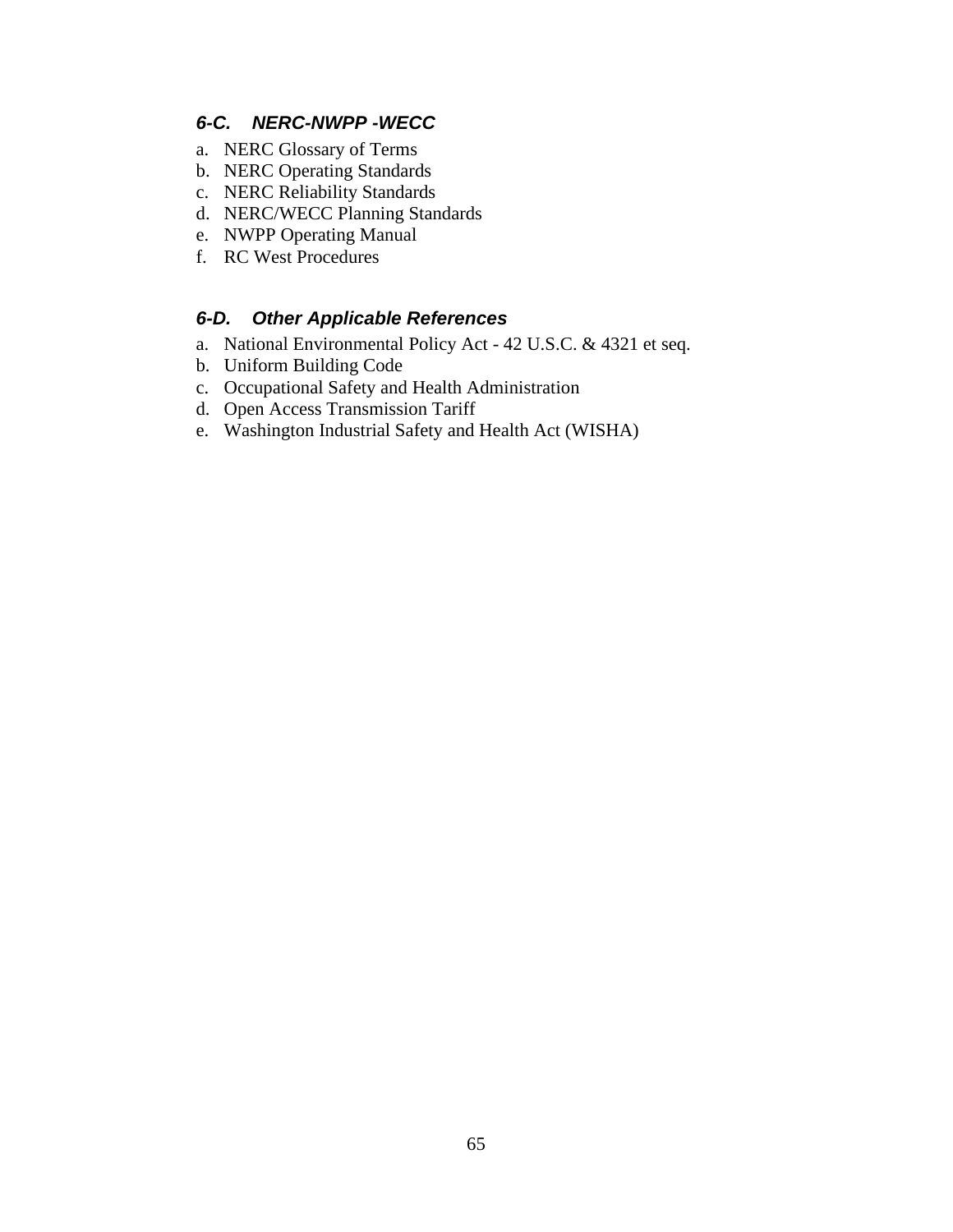# **7. Definitions**

**Balancing Authority** - The responsible entity that integrates resource plans ahead of time, maintains Demand and resource balance within a Balancing Authority Area, and supports interconnection frequency in real time.

**Balancing Authority Area** - The collection of generation, transmission, and loads within the metered boundaries of the Balancing Authority. The Balancing Authority maintains load-resource balance within this area.

**Distribution System** - Grant PUD's facilities and equipment used to transmit electricity to ultimate usage points such as homes and industries directly from nearby generators or from interchanges with higher voltage transmission networks which transport bulk power over longer distances. The voltage levels at which Distribution Systems operate differ among areas.

**Electric System** – the system and all components necessary to transport and deliver electric energy. The system includes transmission and Distribution System facilities.

**Emergency Condition** - a condition or situation: (1) that in the judgment of the Party making the claim is imminently likely to endanger life or property; or (2) that, in the case of Grant PUD, is imminently likely (as determined in a non-discriminatory manner)to cause a material adverse effect on the security of, or damage to Grant PUD's transmission system, Grant PUD's Interconnection Facilities or the Electric Systems of others to which Grant PUD's transmission system is directly connected; or (3) that, in the case of Customer, is imminently likely (as determined in a non-discriminatory manner) to cause a material adverse effect on the security of, or damage to, the Generating Facility, Customer's Interconnection Facilities, or Grant PUD Facilities. System restoration and black start shall be considered Emergency Conditions; provided, that Customer is not obligated by this Agreement to possess black start capability.

**Generating Facility** - Customer's device for the production and/or storage for later injection of electricity identified in the interconnection request, but shall not include customer's Interconnection Facilities.

**Interconnection Agreement –** Agreement between Grant PUD and third party specifying the terms and conditions for interconnecting to Grant PUD's Electric System.

**Interconnection Facilities** - Grant PUD's Interconnection Facilities and Customer's Interconnection Facilities. Collectively, Interconnection Facilities include all facilities and equipment between the Generating Facility and the Point of Interconnection, including any modification, Material Modifications, additions or upgrades that are necessary to physically and electrically interconnect the Generating Facility to Grant PUD's transmission system. Interconnection Facilities are sole use facilities and shall not include Distribution Upgrades or Network Upgrades.